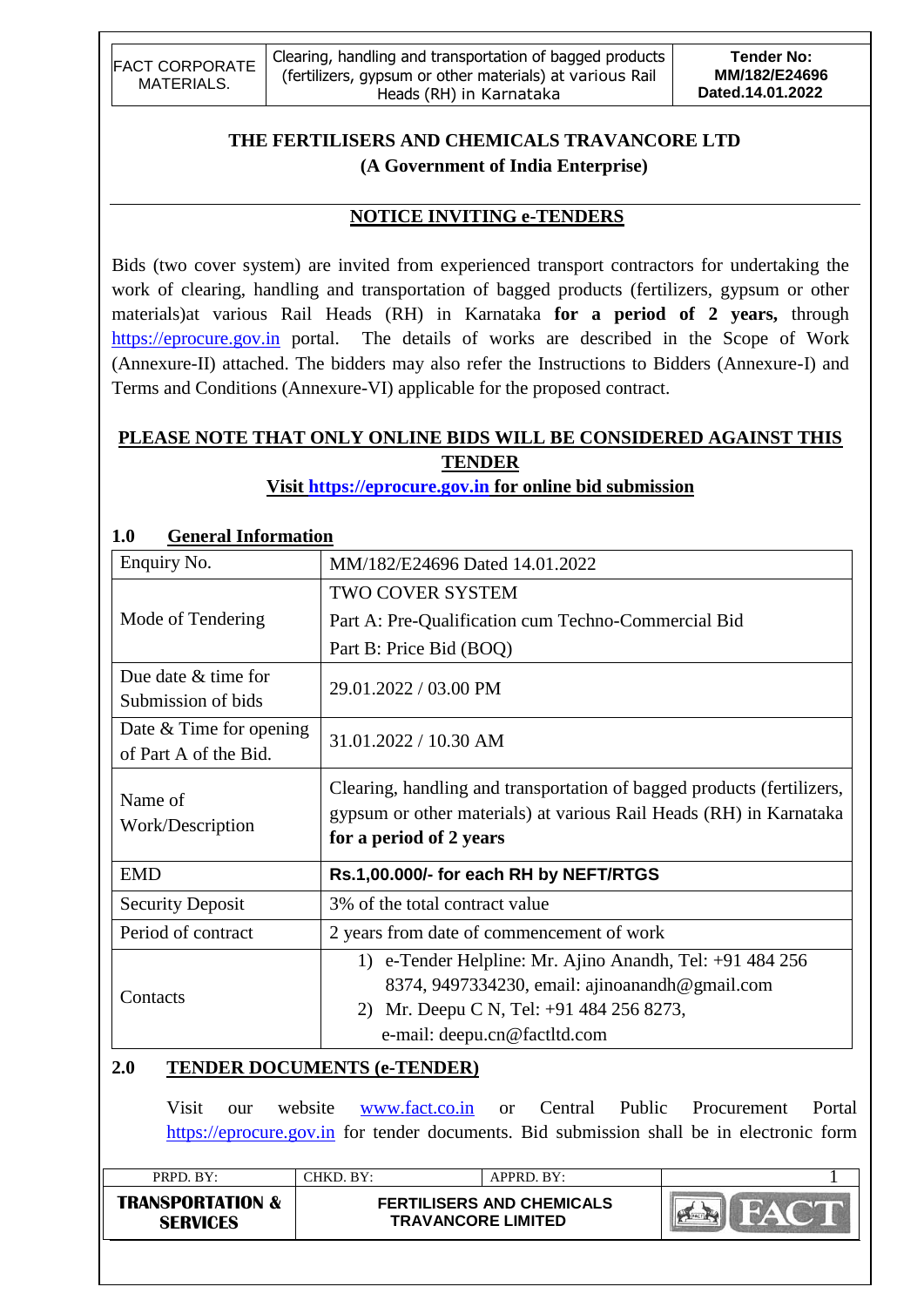| <b>FACT CORPORATE</b><br>MATERIALS. | ' Clearing, handling and transportation of bagged products  <br>(fertilizers, gypsum or other materials) at various Rail<br>Heads (RH) in Karnataka | Tender No:<br>MM/182/E24696<br>Dated.14.01.2022 |
|-------------------------------------|-----------------------------------------------------------------------------------------------------------------------------------------------------|-------------------------------------------------|
|                                     |                                                                                                                                                     |                                                 |

through [https://eprocure.gov.in](https://eprocure.gov.in/) only. See Annexure I 'Instructions to Bidders (e-Tender)'.

# **3.0 PRE QUALIFICATION CRITERIA:**

Please refer Annexure-III (Pre-qualification criteria for bidders)

# **4.0 EVALUATION OF BIDS:**

- 4.1 The bids shall be evaluated based on the prequalification criteria and other terms and conditions stipulated in the enquiry.
- 4.2 Evaluation of price bids (BoQ) bids and determination of the **lowest bidder** (L1) **for each RH** shall be worked out by multiplying the rate per unit of each item quoted by the bidder with the respective quantity given as per schedule of work given in the price bid (BoQ) format and computing the combined total value of all the items of work for the respective RH.
- 4.3 In case more than one bidder become the L1 for a particular RH based on the evaluation as above, such **L1 bidders alone shall be given an opportunity** to submit **revised lower price bids,** if any, in sealed cover on or before the due date and time specified. Instructions stipulated in the request for submitting revised reduced price, with regard to submission, opening and evaluation of price bids shall be complied with for such revised bids. However, **while submitting the revised price bid, such bidders shall not increase any of the rates quoted by them in their original price bid**. In case more than one bidder continue to be L1 despite submitting the revised lower price bid as above, FACT reserves the right to accept the bid submitted by the bidder among those L1 bidders, having the highest capability in terms of volume of work handled at the RH during the period specified under PQ criteria. Purchase Preference shall be extended as per clause 8.0 of Instructions to Bidders.
- **5.0 PERIOD OF CONTRACT**: The period of contract shall be two years from the date of commencement of work as per letter of intent/work order. The date of commencement of Work for Bijapur, Yadgir and Raibhag RH shall however be from 09.04.2022.
- **6.0 DISQUALIFICATION:** FACT dealers attached to the ASC which operates the RH will be disqualified as a bidder against enquiry for clearing, handling & transportation of bagged products at the RH.

# **7.0 ITEMS OF WORK / RH TO BID**

- 7.1 Bidder may submit his bid through online for one or more RH. The bidder shall quote **rate for every item of work for the RH as applicable, without any omission.** Rates shall be quoted as per the price bid formats (BoQ) only.
- 7.2 All items of work covered under each RH will be evaluated together for determination of competitive bidder for award of contract.

| PRPD. BY:                                      | CHKD. BY:                 | APPRD. BY:                       |  |
|------------------------------------------------|---------------------------|----------------------------------|--|
| <b>TRANSPORTATION &amp;</b><br><b>SERVICES</b> | <b>TRAVANCORE LIMITED</b> | <b>FERTILISERS AND CHEMICALS</b> |  |
|                                                |                           |                                  |  |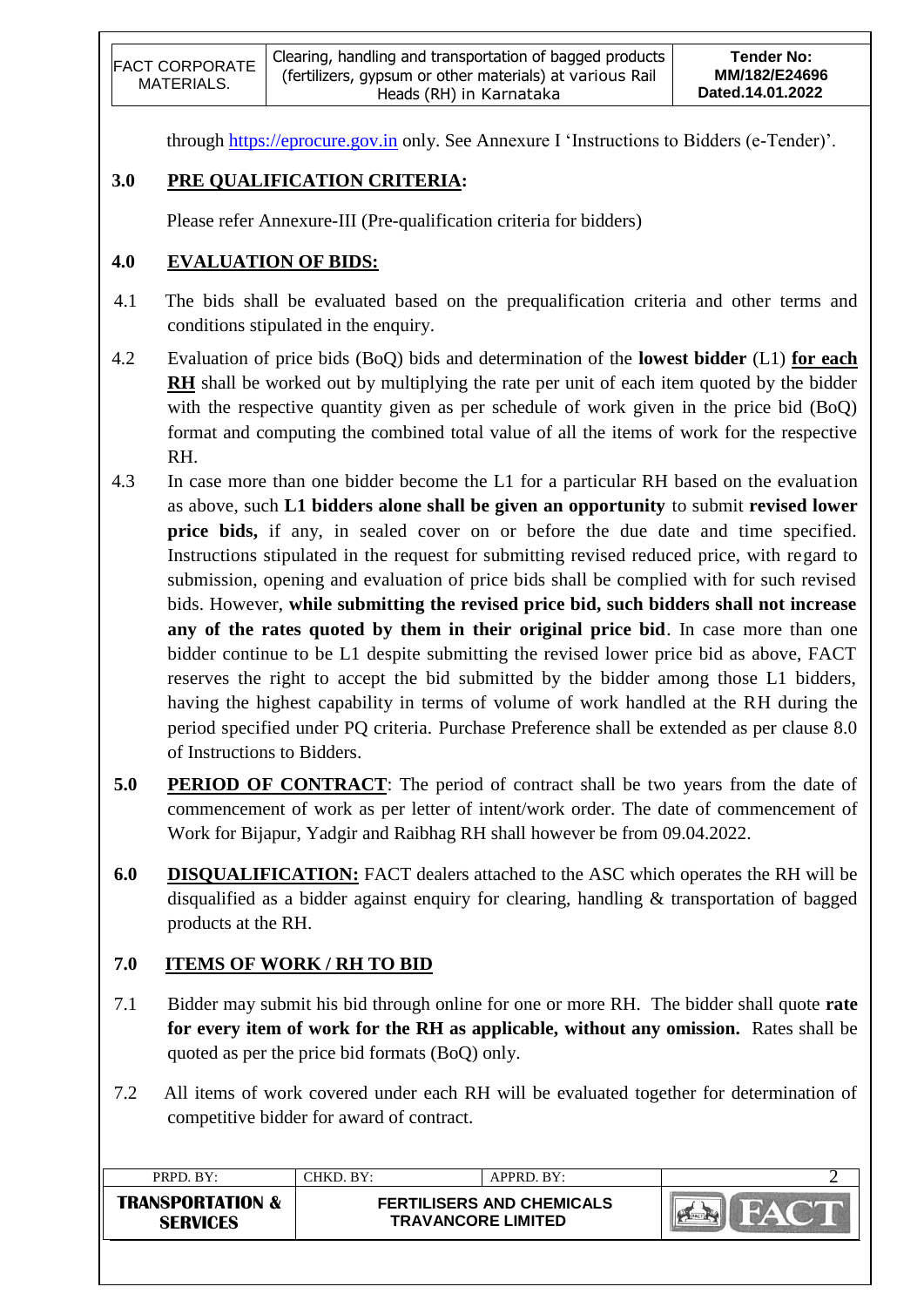| <b>FACT CORPORATE</b><br>MATERIALS. | Clearing, handling and transportation of bagged products<br>(fertilizers, gypsum or other materials) at various Rail | Tender No:<br>MM/182/E24696 |
|-------------------------------------|----------------------------------------------------------------------------------------------------------------------|-----------------------------|
|                                     | Heads (RH) in Karnataka                                                                                              | Dated.14.01.2022            |

## **8.0 GENERAL**

- 8.1 When bids are received from any proprietorship / firm / company having the same proprietor or one or more partners/directors in the business organization of any other party (hereinafter called Common Firms), such bids shall be considered having been received from only one applicant in different names and the lowest acceptable quotation of such Common Firm shall only be considered for evaluation.
- 8.2. Bids from bidders against whom any criminal case, enquiry or investigation/report by authorities like Vigilance, CBI etc., are pending in relation with FACT or bidders who are defaulting contractors of FACT shall be disqualified and rejected.
- 8.3. FACT reserves the right to reject any or all bids without assigning any reasons whatsoever, and / or based on the past unsatisfactory performance by bidders at FACT / other PSEs / Govt. Departments. The opinion of FACT regarding the same shall be final and binding on the bidders.
- 8.4 "Integrity Pact: The bidders shall sign and submit an "Integrity Pact (IP)" to be executed between the bidder and Fertilisers and Travancore Ltd. alongwith the bid as per Annexure-XII. IP shall be implemented through the following Independent External Monitor (IEM) for the bid.

Mr. P.K. Vijayakumar, IRS (Retd), Madhavam, Vaniyan Lane, Punkunnam P.O, Thrissur – 680002 Mobile: [8547381122,](callto:8547381122) E-mail address: [vkmenon78@gmail.com"](mailto:vkmenon78@gmail.com)

- 8.5 Any information on site familiarization / nature of work, if required by the bidders, can be had from the Zonal offices listed out in Annexure XII.
- 8.6 For any clarification on this enquiry please contact Asst. Manager (Materials)-T&S,[Phone No.0484-256 8273], CORPORATE MATERIALS, FACT Ltd., FACT PD Administration Building, Udyogamandal PIN-683 501.

Yours faithfully, **For THE FERTILISERS AND CHEMICALS TRAVANCORE LTD ASST. MANAGER (MATERIALS)-T&S**

| PRPD. BY:                                      | CHKD. BY:                                                     | APPRD. BY: |  |
|------------------------------------------------|---------------------------------------------------------------|------------|--|
| <b>TRANSPORTATION &amp;</b><br><b>SERVICES</b> | <b>FERTILISERS AND CHEMICALS</b><br><b>TRAVANCORE LIMITED</b> |            |  |
|                                                |                                                               |            |  |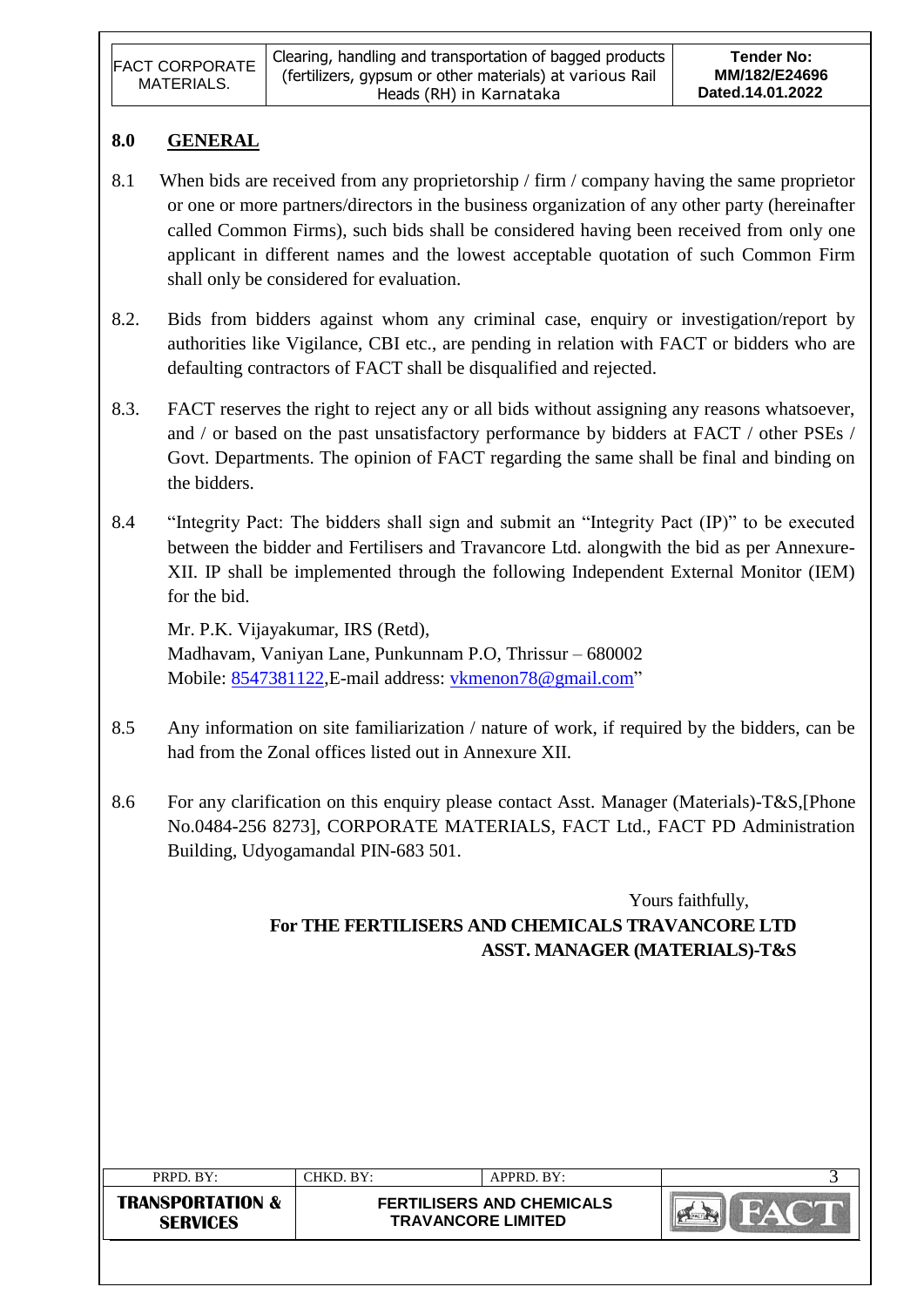| <b>FACT CORPORATE</b><br>MATERIALS. | Clearing, handling and transportation of bagged products<br>(fertilizers, gypsum or other materials) at various Rail<br>Heads (RH) in Karnataka | Tender No:<br>MM/182/E24696<br>Dated.14.01.2022 |
|-------------------------------------|-------------------------------------------------------------------------------------------------------------------------------------------------|-------------------------------------------------|
|-------------------------------------|-------------------------------------------------------------------------------------------------------------------------------------------------|-------------------------------------------------|

List of Enclosures of this NIT is as follows:

| Sl. No.        | Document      | <b>TITLE</b>                                    | No. of Pages   |
|----------------|---------------|-------------------------------------------------|----------------|
| $\mathbf{1}$   | Annexure I    | Instructions to Bidders (e-Tender)              | 7              |
| $\overline{2}$ | Annexure II   | Scope of Work                                   | 3              |
| 3              | Annexure III  | Pre-Qualification Criteria for bidders          | 1              |
| $\overline{4}$ | Annexure IV   | Vendor Data Updation (Declaration) Form         | 3              |
| 5              | Annexure V    | <b>Compliance Statement</b>                     | 1              |
| 6              | Annexure VI   | <b>Terms and Conditions</b>                     | 11             |
| 7              | Annexure VII  | Un-priced copy of Price bid format              | $\mathbf{1}$   |
| 8              | Annexure VIII | Price bid format (BoQ)                          | 1              |
| 9              | Annexure IX   | Proforma of Bank Guarantee for Security Deposit | 3              |
| 10             | Annexure X    | Proforma of Agreement                           | $\overline{2}$ |
| 11             | Annexure XI   | Integrity pact                                  | 5              |
| 12             | Annexure XII  | <b>Information about FACT Zonal Offices</b>     | 1              |

| PRPD. BY:                                      | CHKD. BY: | APPRD. BY:                                                    |  |
|------------------------------------------------|-----------|---------------------------------------------------------------|--|
| <b>TRANSPORTATION &amp;</b><br><b>SERVICES</b> |           | <b>FERTILISERS AND CHEMICALS</b><br><b>TRAVANCORE LIMITED</b> |  |
|                                                |           |                                                               |  |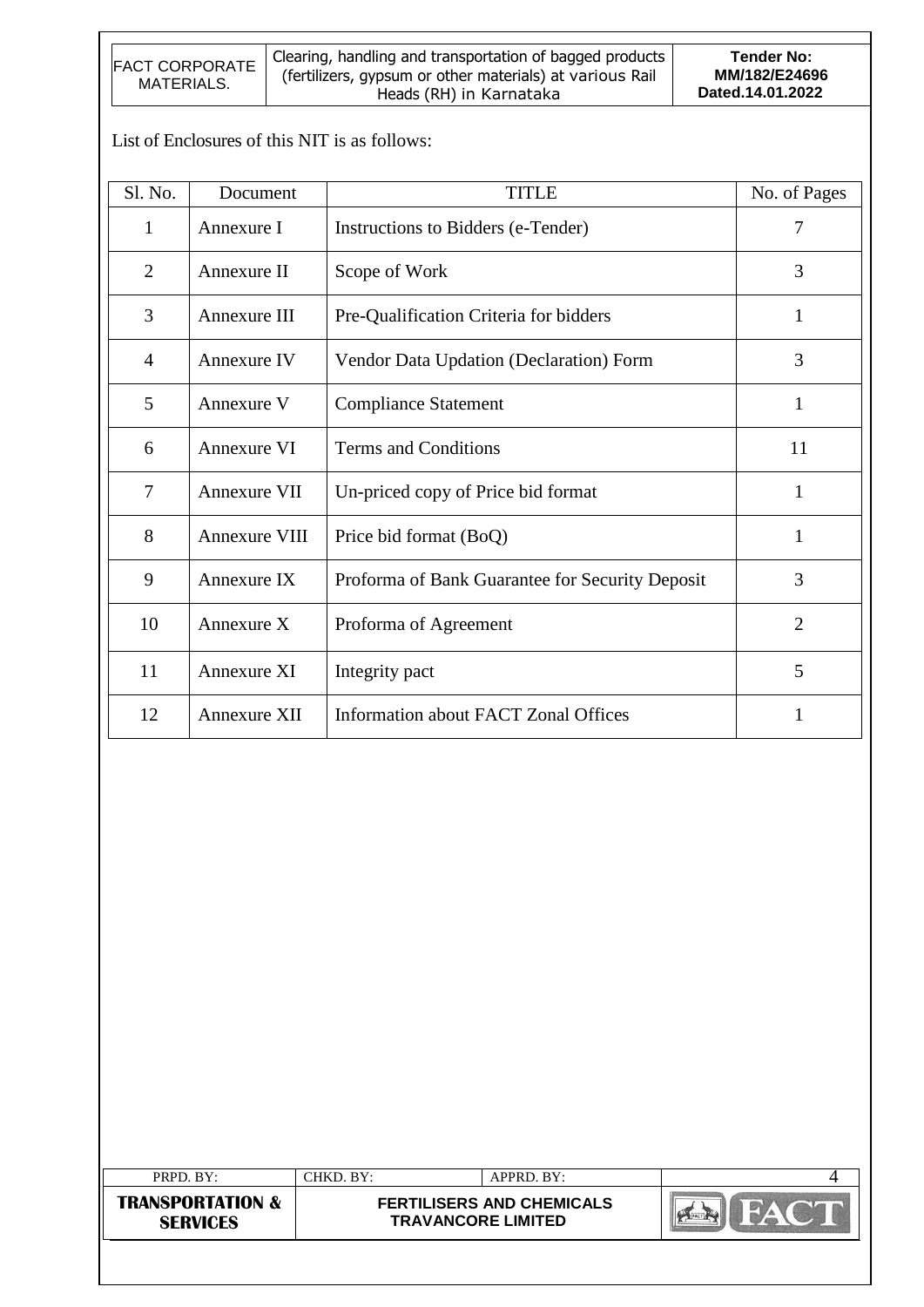| <b>FACT CORPORATE</b> | Clearing, handling and transportation of bagged products | <b>Tender No:</b> |
|-----------------------|----------------------------------------------------------|-------------------|
| MATERIALS.            | (fertilizers, gypsum or other materials) at various Rail | MM/182/E24696     |
|                       | Heads (RH) in Karnataka                                  |                   |

#### **ANNEXURE – I**

#### **Instructions to Bidders (OPEN e-Procurement)**

- 1.0 Bidders shall study carefully the complete tender documents viz. NIT with Prequalification criteria, Instructions to Bidders (ANNEXURE-I), Technical Procurement Specifications if any, Terms & Conditions and any other documents forming part of this tender attached herewith. All conditions set out there in shall be binding on the bidders unless conflicting with any conditions expressly stated by FACT while accepting any bid in the event of such acceptance. One signed and scanned copy of the above documents shall accompany their online bids signifying their acceptance of the same. Bidder shall also submit along with his bid Vendor data updation (Declaration) Form, Check list (If applicable) and Compliance Statement duly filled with all details required therein and also attach supporting documents as required.
- 2.0 Before submitting the bid, the bidder shall familiarise himself about the details of the work, operating conditions during different seasons of year, etc., collect all necessary data regarding the facilities available at various points indicated in Special Terms and Conditions, applicable timings, routes etc., and satisfy himself on all aspects relating to this work which he has to handle and execute for the full contract period and shall make due provisions in his rates for any contingency or difficulty involved in the work covered by this enquiry. Claiming lack of knowledge shall not be a reason for exoneration of the bidder of his contractual obligations, if the contract is awarded to him or for demand for increase in rate.
- 3.0 Offers against this NIT shall be submitted online on e-Tendering portal [https://eprocure.gov.in,](https://eprocure.gov.in/) with valid digital signature certificate. Offers submitted on any other platform or in any other mode or including e-mails, physical submission of offers etc. SHALL NOT be accepted.
- 3.1 The bidders are requested to register themselves on the above website with their valid digital signature certificate, if not done already. It is mandatory for bidder to have valid digital signature certificate (Class II or Class III) issued by any of the Certifying Authority approved by Govt. of India for participating in the tender. The digital signature certificate shall be arranged by the bidder at his cost. Bidders may refer **Bidders Manual Kit** available on the above website for detailed information and instructions for registration, bid submission etc.
- 3.2 The documents, if any, which necessarily have to be submitted in originals if specified specifically in the enquiry documents, shall be submitted offline. However scanned copies of such documents shall be uploaded along with the offer submitted online.
- 3.3 The cover (s) containing the documents in original etc. to be submitted offline as required in the enquiry documents shall be duly super scribed with enquiry No., due date of enquiry, bidder's name & address and contact details. The documents shall be submitted to the following on or before the due date: The Asst. Manager (T&S), Centralized Materials, PD Administrative Building, FACT Ltd., Udyogamandal PO, Kochi – 683 501, Kerala
- **4.0 SUBMISSION OF BIDS: The bid shall be uploaded with all relevant documents before due date and time in the above portal as given above.**

| PRPD. BY:                                      | CHKD. BY: | $APPRD$ . BY:                                                 |  |
|------------------------------------------------|-----------|---------------------------------------------------------------|--|
| <b>TRANSPORTATION &amp;</b><br><b>SFRVICFS</b> |           | <b>FERTILISERS AND CHEMICALS</b><br><b>TRAVANCORE LIMITED</b> |  |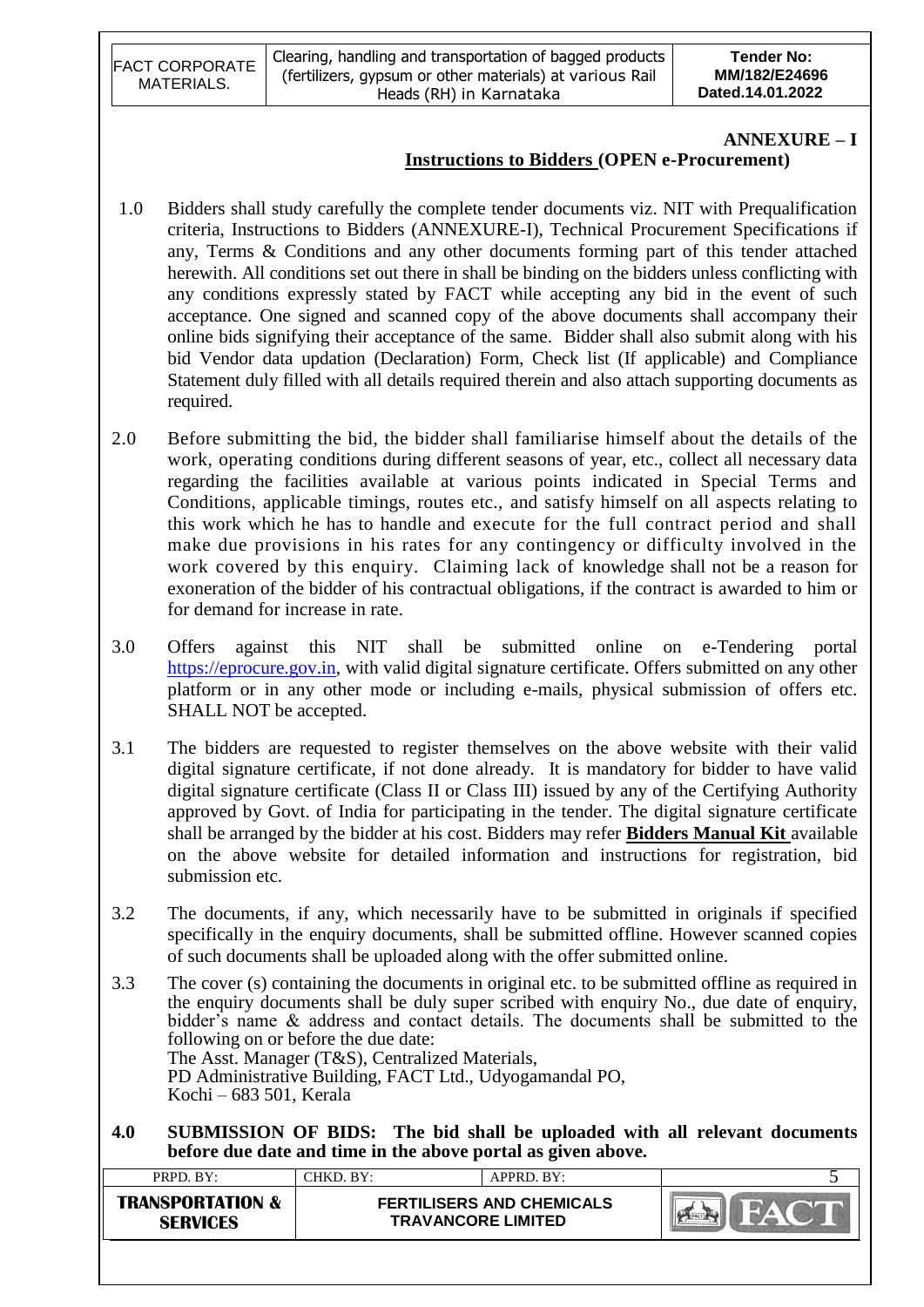| <b>FACT CORPORATE</b><br>MATERIALS. | Clearing, handling and transportation of bagged products  <br>(fertilizers, gypsum or other materials) at various Rail<br>Heads (RH) in Karnataka | Tender No:<br>MM/182/E24696<br>Dated.14.01.2022 |
|-------------------------------------|---------------------------------------------------------------------------------------------------------------------------------------------------|-------------------------------------------------|
|-------------------------------------|---------------------------------------------------------------------------------------------------------------------------------------------------|-------------------------------------------------|

5.0 Bid documents shall consist of Part-A and Part B as detailed below:

#### 5.1 **Part A (Pre-qualification-cum-Techno Commercial Bid) shall contain:**

- 1. Documentary proof for remittance of EMD such as scanned copy of EMD instrument (UTR No./Payment receipt challan) as applicable or Claim for EMD exemption with documentary proof.
- 2. Scanned copies of supporting documents for satisfying Pre-Qualification criteria. Also pl. see 3.2 & 3.3 above.
- 3. Digitally Signed copies of NIT, Instructions to Bidders (Annexure I) and terms conditions.
- 4. Scanned copy of Signed & duly filled Vendor Data Updation Declaration Form"
- 5. Signed and duly filled up Check List for Commercial Terms" (if applicable) and scanned copies of attached documents as detailed in Check list.
- 6. Scanned copy of Signed & duly filled "Compliance Statement"
- 7. Scanned copy of Signed "Un-priced bid indicating "QUOTED" in the applicable columns. Rates shall not be indicated in Un-priced Bid.
- 8. Scanned copy of Integrity Pact (only if specified in the NIT). Pl. see 3.2 & 3.3 above.
- 5.2 **Part-B: shall comprise of the filled Price bid. The filled price bid ie. BoQ attached to the tender shall be uploaded after filling all relevant details such as name and address of the bidder, rates etc. as applicable.**
- 5.3 The priced BOQ shall be uploaded strictly in the format attached, failing which the offer is liable to be rejected. Renaming or changing the format of the BoQ is not permitted and the System will not accept any such changed document.
- 5.4 Fill-in all the relevant fields of the BoQ either in value or as a percentage as specified in the BoQ. Blank field, if any, in the uploaded BoQ shall be considered as Nil (not Quoted). No claim or revisions shall be entertained in this regard.
- 5.5 Bidders shall quote prices in the BOQ only and nowhere else. No other documents shall be enclosed with Price Bid (BOQ).
- 5.6 Rates shall be quoted in the same unit of measure given in the BOQ and shall be considered accordingly.
- 5.7 Bidders shall ensure that all the required documents as per enquiry are uploaded in the System before due date and time. The System does not allow submission of bids or any other document forming part of the bid after due date & time of bid submission. Nonsubmission of documents or incomplete documents may result in rejection of offers and no communication in this regard will be entertained. FACT reserves the right to reject any bid not submitted as per instructions at their discretion.
- 5.8 Timely submission of offers along with all the relevant documents online is the responsibility of the bidder concerned. The bids may be submitted well in advance to avoid last minute issues like non availability of internet, server not available, power failure etc. FACT shall not be held responsible for bidder's inability to submit documents in time, incomplete submission of offers or non submission of any documents forming part of the offers etc.
- 5.9 Bidders shall meet all expenses in connection with submission of his bid, attending the bid opening, meetings etc.

#### **6.0 BID OPENING:**

| PRPD. BY:                                      | CHKD. BY:                 | APPRD. BY:                       |  |
|------------------------------------------------|---------------------------|----------------------------------|--|
| <b>TRANSPORTATION &amp;</b><br><b>SERVICES</b> | <b>TRAVANCORE LIMITED</b> | <b>FERTILISERS AND CHEMICALS</b> |  |
|                                                |                           |                                  |  |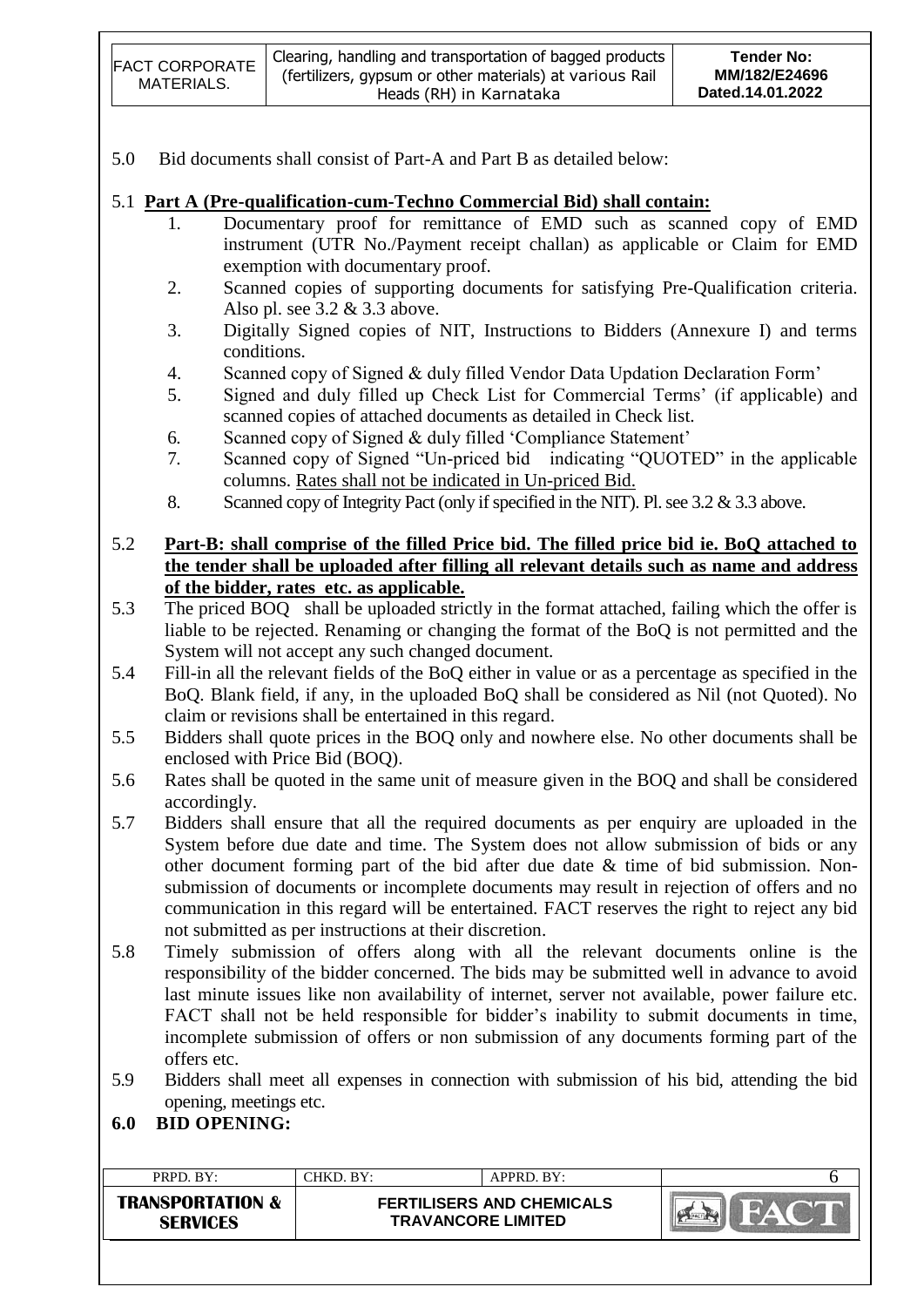| <b>FACT CORPORATE</b><br>MATERIALS. | Clearing, handling and transportation of bagged products<br>(fertilizers, gypsum or other materials) at various Rail<br>Heads (RH) in Karnataka | Tender No:<br>MM/182/E24696<br>Dated.14.01.2022 |
|-------------------------------------|-------------------------------------------------------------------------------------------------------------------------------------------------|-------------------------------------------------|
|-------------------------------------|-------------------------------------------------------------------------------------------------------------------------------------------------|-------------------------------------------------|

- 6.1 *Part-A* of the bids of all bidders who submit their Bids as per the instructions on or before the due date and time shall be opened online, on the specified bid opening date and time. Bids submitted not in conformity with the Enquiry instructions are liable to be rejected without further processing.
- 6.2 *Part-B* Price bids of those bidders whose Part-A bid is acceptable, based on pre-qualification and techno-commercial evaluation, only shall be opened online on a subsequent date, on completion of evaluation.

## **7.0 EARNEST MONEY DEPOSIT:**

- 7.1 **Earnest Money Deposit (EMD)** shall be furnished for the respective amount indicated in the NIT only through **NEFT/RTGS to FACT a/c No. 57017844467 with the State Bank of India, Udyogamandal Branch, IFSC Code SBIN0070158.** A scanned copy of the Payment Receipt /UTR No. shall also be furnished along with Part-A bid. **Bids without EMD or inadequate amount of EMD will be rejected**. No interest shall be paid on the EMD. EMD of the unsuccessful bidder will be refunded after awarding the contract. EMD furnished against one enquiry will not be adjusted against any other enquiry.
- 7.2 Bids without EMD shall be rejected except in the following cases: EMD will be exempted for Govt. Depts/firms, public sector units, MSE units registered under MSMED Act (subject to Declaration of Udyam Registration Numbers by the vendors on CPP Portal and uploading the copy of latest valid Udyam Registration Certificate along with their bid)/ firms registered under NSIC/Khadi Board etc. as per applicable govt. directions, on submission of valid documents in proof of the same.
- 7.3 If any bidder retracts from or without request of FACT revises or amends his bid during its validity period or fails to submit Security Deposit within the stipulated time or fails to execute the required agreement when the contract is awarded or fails to commence the execution of the work on the stipulated date, the EMD furnished shall be liable to be forfeited without prejudice to FACT's other right to claim damages.

## **8.0 PURCHASE PREFERENCE:**

This tender shall be based on MSME order dt. 23<sup>rd</sup> March 2012, and as amended from time to time, pertaining to Public Procurement Policy in respect of procurement of goods and services, produced and provided by micro and small enterprises (MSE), including special benefits to MSE firms owned by SC/ST and women entrepreneurs, on furnishing relevant documents as proof. Declaration of Udyam Registration Numbers on CPPP is mandatory, failing which bidders will not be able to enjoy the benefits as per PP policy. Bidders will get the benefit of PP policy only if they are MSE bidders at the time of submission of their bids, in proof of which latest valid Udyam Registration Certificate shall be uploaded. Bidders may note that failure to update the relevant information within the period specified in the online Udyam Registration portal will render the enterprise liable for suspension of its MSE status, in which case they will not be eligible to claim PP benefits/EMD exemption.

In divisible tenders, participating MSEs quoting price within price band of L1+15% shall also be allowed to supply a portion of requirement by bringing down their price to L1 price in a situation where L1 price is from someone other than an MSE. Such MSEs shall be allowed to supply atleast 25% (or as applicable) of the total tendered value. In case of more than one such MSE, the supply will be shared proportionately (to tendered quantity). Special provisions extended to certain categories of MSEs as per the order shall also be applicable.

| <b>TRANSPORTATION &amp;</b><br><b>FERTILISERS AND CHEMICALS</b><br><b>TRAVANCORE LIMITED</b><br><b>SERVICES</b> | PRPD. BY: | CHKD. BY: | $APPRD$ . $BY:$ |  |
|-----------------------------------------------------------------------------------------------------------------|-----------|-----------|-----------------|--|
|                                                                                                                 |           |           |                 |  |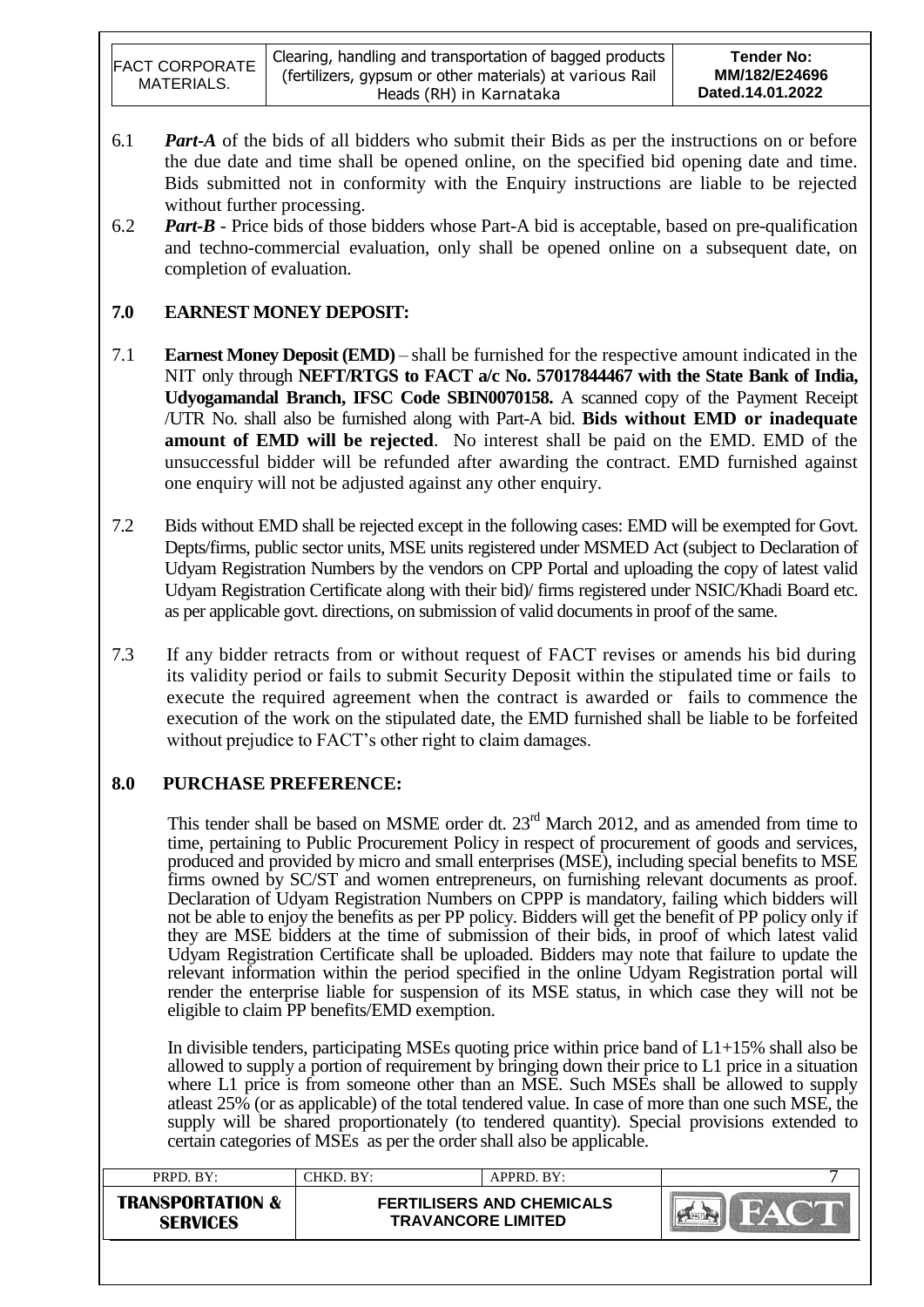| <b>FACT CORPORATE</b> | Clearing, handling and transportation of bagged products | Tender No:       |
|-----------------------|----------------------------------------------------------|------------------|
| MATERIALS.            | (fertilizers, gypsum or other materials) at various Rail | MM/182/E24696    |
|                       | Heads (RH) in Karnataka                                  | Dated.14.01.2022 |

In case of non divisible tenders, an MSE quoting in the price band of  $L1+15\%$  may be awarded for full/complete work of tendered value, considering the spirit of policy for enhancing the Government procurement from MSEs subject to bringing down of price to L1 by the MSE concerned.

This tender is non divisible.

## **9.0 DEVIATIONS:**

- 9.1 Deviations in the tender clauses shall not be accepted.
- 9.2 FACT reserves the right to reject the offers with deviations without further correspondence.
- 9.3 Bidder shall clearly indicate the time required for mobilisation /commencement of work from the date of receipt of Letter of Intent (LOI) / Work Order.

## **10.0 CONFORMITY:**

Bids must conform in all respects with the applicable terms and conditions of this enquiry. Bidder must certify in the compliance Statement that his bid complies with all Enquiry documents and technical specifications.

## **11.0 Rates:**

11.1 Bidder shall quote his lowest rate for the work strictly as per the BoQ (Price Bid format) . Bids not complying with the above are liable to be rejected.

The Un-priced bid shall be submitted along with Part-A bid duly signed by the Bidder, indicating "QUOTED" in the columns. Rates shall not be indicated in Un-priced Bid.

- 11.2 Bidder shall quote all-inclusive rate for the work, but **exclusive of GST.** GST if applicable, will be payable extra by FACT as per statutory notification.
- 11.3 The rates quoted in the tender are to hold good for a period of four months from the date of opening of the Pre-Qualification-cum-Techno-Commercial bid (Part-A). If contract is awarded, the work order rates shall be valid for the entire period of contract inclusive of extension / extensions. **No bidder can withdraw his tender or revoke or revise the rates within the aforesaid period of 120 days.** If the bidder withdraws/revises/revokes OR shows unwillingness to confirm with his offer, the Earnest Money Deposit (EMD) remitted by the bidder against the tender shall be forfeited by FACT, without prejudice to FACT"s other right to claim damages.

## 12.0 **SECURITY DEPOSIT**:

12.1 The successful bidder (Contractor) shall be required to furnish an interest free Security Deposit (SD) equivalent to **Three percent (3%) of the total contract value** by DD/NEFT/RTGS or by Bank Guarantee issued by a Nationalised / Scheduled Bank as per the Proforma prescribed within 15 days of issue of the work order. The Bank Guarantee shall be valid till the expiry of the contract with a claim period of six months thereafter.

| PRPD. BY:                                      | CHKD, BY: | $APPRD$ . BY:                                                 |  |
|------------------------------------------------|-----------|---------------------------------------------------------------|--|
| <b>TRANSPORTATION &amp;</b><br><b>SERVICES</b> |           | <b>FERTILISERS AND CHEMICALS</b><br><b>TRAVANCORE LIMITED</b> |  |
|                                                |           |                                                               |  |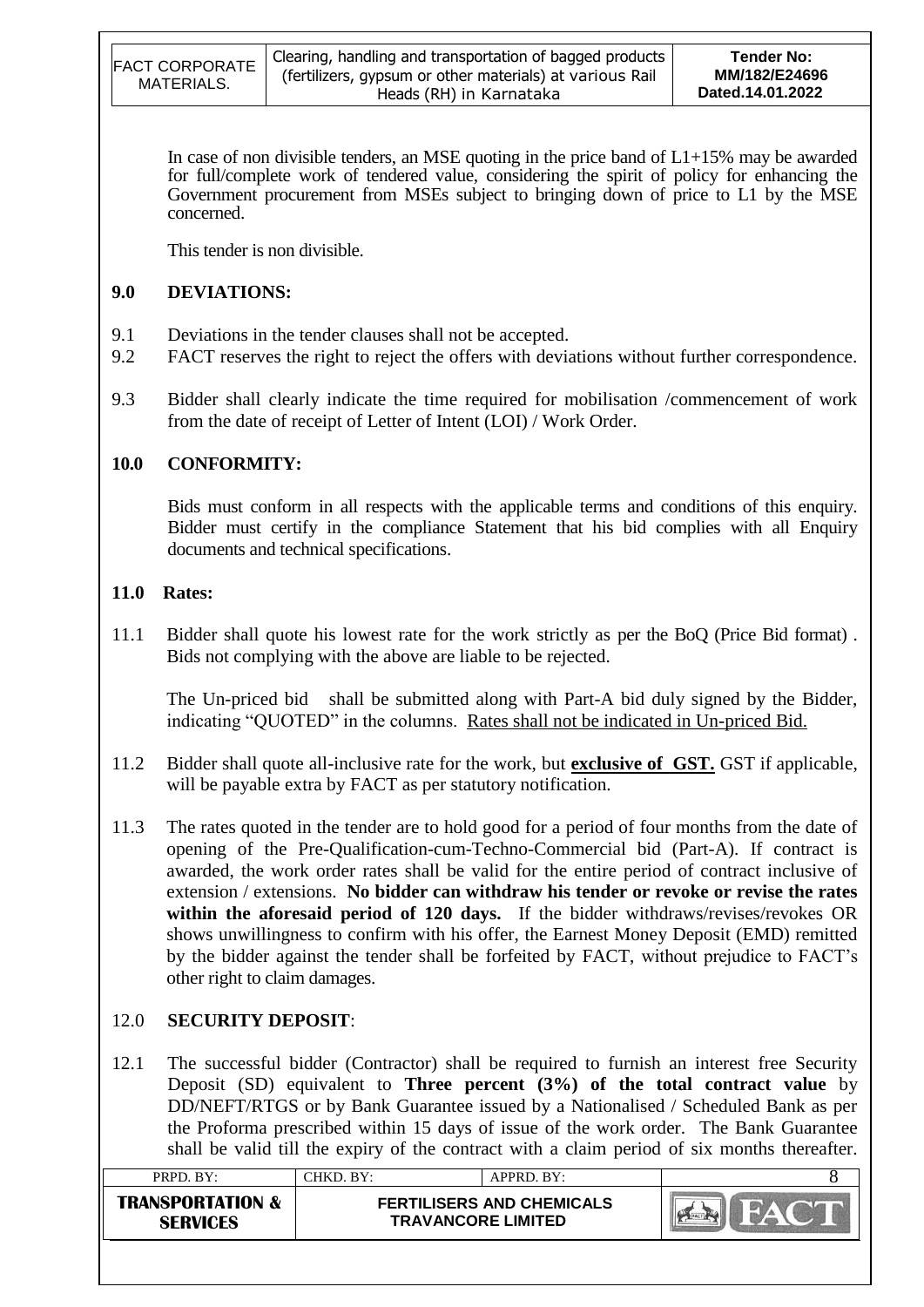| <b>FACT CORPORATE</b><br>MATERIALS. | Clearing, handling and transportation of bagged products<br>(fertilizers, gypsum or other materials) at various Rail<br>Heads (RH) in Karnataka | Tender No:<br>MM/182/E24696<br>Dated.14.01.2022 |
|-------------------------------------|-------------------------------------------------------------------------------------------------------------------------------------------------|-------------------------------------------------|
|-------------------------------------|-------------------------------------------------------------------------------------------------------------------------------------------------|-------------------------------------------------|

FACT a/c No. 57017844467 with the State Bank of India, Udyogamandal Branch, IFSC Code SBIN0070158 shall be used in case of remittance of Security deposit by NEFT/RTGS and proof of remittance shall be submitted to FACT.

12.2 In case the bidder whose bid is accepted, fails to deposit the prescribed Security Deposit or fails to execute the agreement or fails to commence the execution of the work within the specified time, the contract issued to him is liable to be terminated and the Earnest Money already deposited by the contractor shall be forfeited without any further reference to the contractor and alternative arrangements made at the risk and cost of the Contractor.

#### **13.0 PURCHASER'S RIGHT:**

FACT reserves the right to reject any or all bids without assigning any reason whatsoever. No claims shall lie against FACT on this account and FACT"s decision in this regard shall be final and binding on the bidders. FACT reserves the right to negotiate with the lowest bidder.

#### 14.0 **CONTRACTOR TO EXECUTE AGREEMENT**:

The contractor's responsibility under this contract will commence on the date specified in the Letter of Intent/Work Order. The successful Bidder shall be required to execute an Agreement with FACT, within 15 days of the receipt by him of the Work order issued by FACT for carrying out the work according to the terms and conditions of the contract given along with the Work Order. The Agreement shall be executed on Rs.200/- Stamp paper and shall be in the pro forma as specified by FACT. The provisions contained in tender papers and other documents exchanged between the Bidder and FACT shall form part of the contract. The Earnest Money Deposit is liable to be forfeited in case the contractor fails to execute the agreement within the stipulated period as mentioned above.

## **15.0 The bidder shall furnish the following along with the offers.**

- 1. The GST registration Number and details. In the case of Provisional ID, GST Registration Number shall be provided on receipt of the same.
- 2. Place of supply/Service
- 3. Address of the supplier/service provider's billing the item if it is different from 2 above
- 4. GST rates applicable for each item
- 5. HSN / SAC codes of each of the goods / services quoted

In case of unregistered contractor, a declaration to that effect with reason should be furnished.

FACT"s GST No. in the state of Kerala is **32AAACT6204C1Z2**. FACT"s GST numbers in other southern states is as follows:

| <b>TRANSPORTATION &amp;</b><br><b>SERVICES</b> | <b>FERTILISERS AND CHEMICALS</b><br><b>TRAVANCORE LIMITED</b> |            | FAC <sup>1</sup> |  |
|------------------------------------------------|---------------------------------------------------------------|------------|------------------|--|
| PRPD. BY:                                      | CHKD. BY:                                                     | APPRD. BY: | Q                |  |
| Puducherry:                                    | 34AAACT6204C1ZY                                               |            |                  |  |
| Telangana:                                     | 36AAACT6204C1ZU                                               |            |                  |  |
| Andhra Pradesh:                                | 37AAACT6204C1ZS                                               |            |                  |  |
| Karnataka:                                     | 29AAACT6204C1ZP                                               |            |                  |  |
| Tamilnadu:                                     | 33AAACT6204C1Z0                                               |            |                  |  |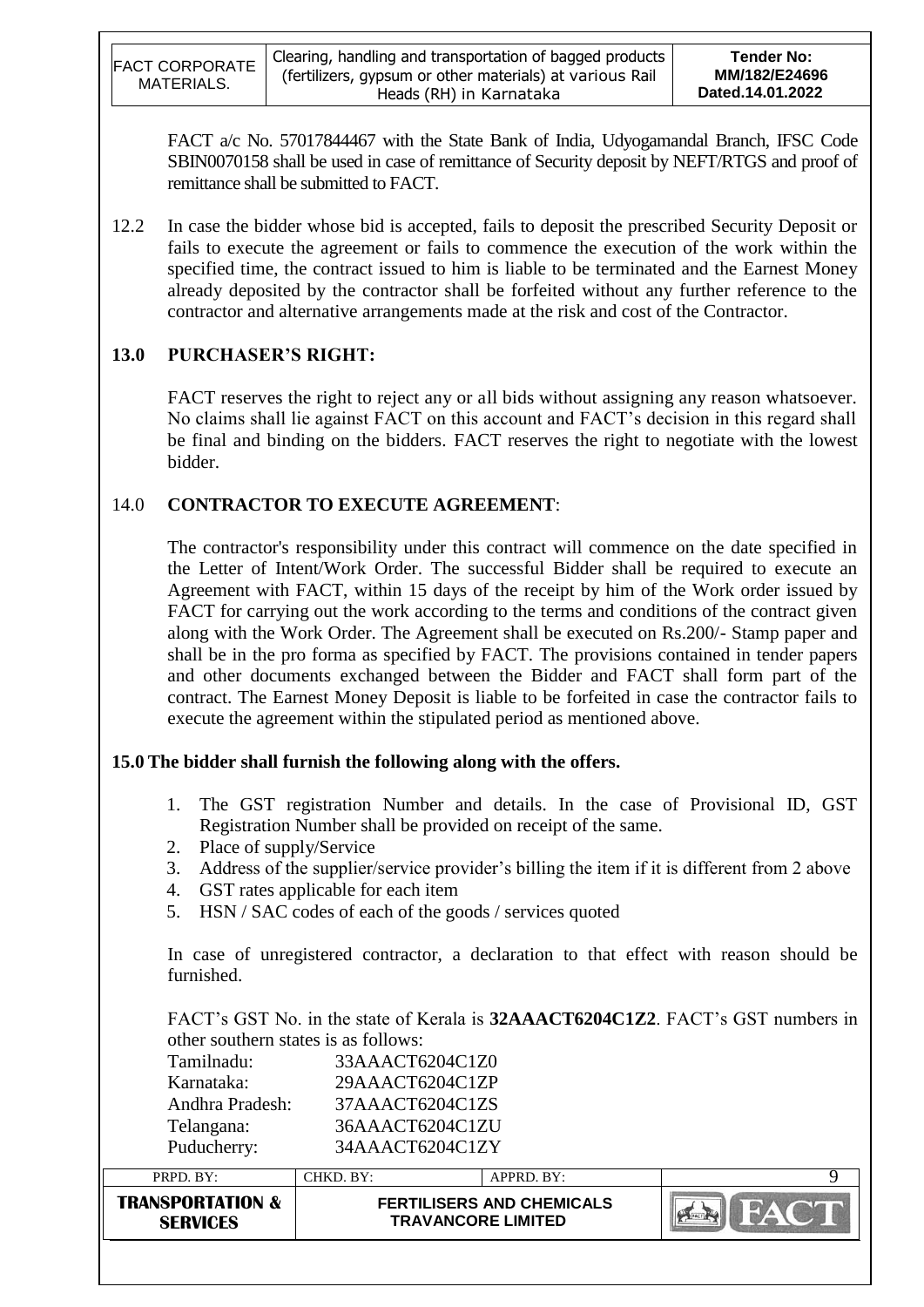| <b>FACT CORPORATE</b><br>MATERIALS. | Clearing, handling and transportation of bagged products<br>(fertilizers, gypsum or other materials) at various Rail | <b>Tender No:</b><br>MM/182/E24696<br>Dated.14.01.2022 |
|-------------------------------------|----------------------------------------------------------------------------------------------------------------------|--------------------------------------------------------|
|                                     | Heads (RH) in Karnataka                                                                                              |                                                        |

The supplier/contractor shall do the following:

- a) Submit GST compliant tax invoice to FACT along with supply.
- b) Shall ensure uploading the above invoice as per statute &
- c) File monthly returns in time enabling FACT to claim the input tax credit.

GST charged by the supplier/contractor shall be released separately to the supplier/contractor only after filing of (i) the outward supply details & the monthly return on GSTN portal by the supplier/contractor and (ii) on matching the input tax credit to such invoice with the corresponding details of outward supply of the supplier/contractor.

In case FACT incurs any liability (like interest, penalty etc.,) due to denial/reversal of such input tax credit in respect of the invoice submitted by the supplier/contractor, for the reasons attributable to the supplier/contractor, the same shall be recovered from the supplier/contractor

Further in case FACT is deprived of the input tax credit due to any reason attributable to the supplier/contractor, the same shall not be paid or recovered if already paid to the supplier/contractor.

## 16.0 **GENERAL:**

- 16.1 FACT reserves the right to extend without giving any reason, the last date for submission and opening of bid, but such extension will be duly intimated to those who have submitted online. In case the date of bid opening happens to be a day of strike/hartal etc. due to any reasons or happens to be a holiday for FACT, declared due to unforeseen and emergency reasons or due to any tech problems, the bids will be opened at the same time on the next full working day.
- 16.2 FACT reserves the right to make changes in the tender documents, but such changes will be published in our portal as a corrigendum. Bidders are requested to counter check with portal before submitting their bids.
- 16.3 Mere submission of all the documents will not necessarily mean that the Bidder is suitable. Worthiness assessed by FACT will be final and binding on the Bidder.
- 16.4 FACT may relax condition of prior turnover and prior experience (if specified in the Pre Qualification criteria) with respect to Micro & Small Enterprises (MSEs) subject to meeting of quality and technical specifications.
- 16.5 Except in the cases of items/services related to public safety, health, critical security operations and equipment etc., FACT at its discretion may relax the conditions of prior turnover and prior experience (if specified in the Pre Qualification criteria) for Startups recognised by Dept. of Industrial policy and promotion (DIPP) subject to meeting quality and technical specifications, on furnishing copies of relevant certificates / documents in proof of such recognition by DIPP.
- 16.6 All clarification and correspondence related to this enquiry shall be made only in English to the Asst. Manager(Materials)T&S, Centralised Materials, PD Administrative Building, FACT Ltd., Udyogamandal – 683 501, Tel : 0484-2568260/2568629/2545196; Email:julian@factltd.com
- 16.7 All disputes and questions, claims, rights, matters or things, whatsoever, in any way, arising out of or relating to the calling of bids, evaluation of offers, award of contract, change in structure of bids or any other matter relating to finalization of contract are to be referred to the sole Arbitrator who shall be the General Manager [Materials] of FACT. The award shall

| $PRPD$ . $BY:$                                 | CHKD. BY:                                                     | APPRD. BY: |  |
|------------------------------------------------|---------------------------------------------------------------|------------|--|
| <b>TRANSPORTATION &amp;</b><br><b>SFRVICFS</b> | <b>FERTILISERS AND CHEMICALS</b><br><b>TRAVANCORE LIMITED</b> |            |  |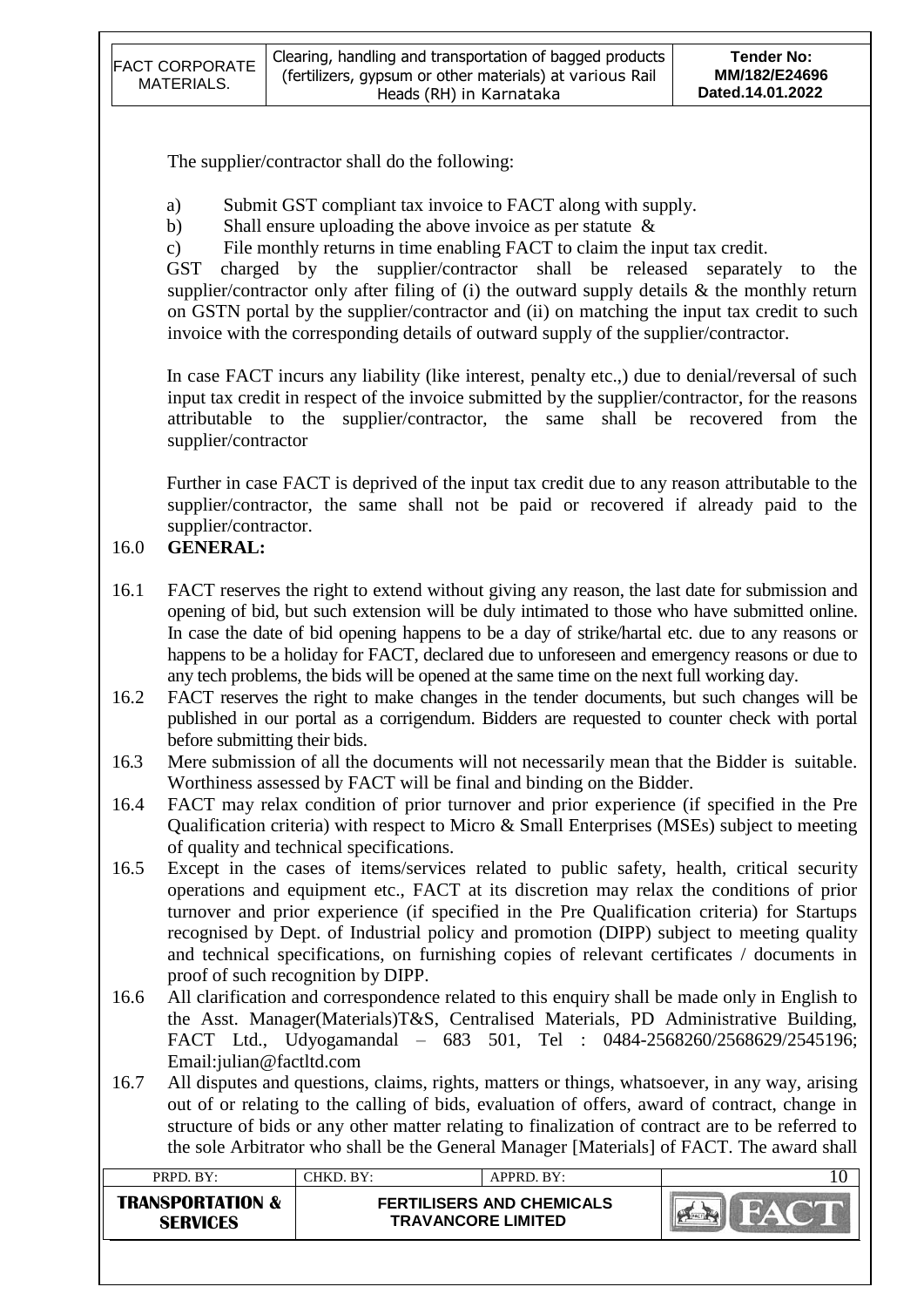| Clearing, handling and transportation of bagged products  <br>Tender No:<br><b>FACT CORPORATE</b><br>MM/182/E24696<br>(fertilizers, gypsum or other materials) at various Rail<br>MATERIALS.<br>Dated.14.01.2022<br>Heads (RH) in Karnataka |  |
|---------------------------------------------------------------------------------------------------------------------------------------------------------------------------------------------------------------------------------------------|--|
|---------------------------------------------------------------------------------------------------------------------------------------------------------------------------------------------------------------------------------------------|--|

be binding on both the parties. The bidders are advised to get informed of all details they require regarding the work before submitting their bids.

## **17.0 TENDER UPDATES:**

Bidders are requested to visit Central Public Procurement Portal [\(https://eprocure.gov.in\)](https://eprocure.gov.in/) regularly for any updates/corrigendum on the tender, including extension of due date, if any. No other mode of communication shall be made in this regard.

## **18.0 FRAUD PREVENSION POLICY:**

Bidders shall comply with Fraud Prevention Policy of FACT 2012 (FPPF 2012). The said Policy is available in FACT's Website [www.fact.co.in.](http://www.fact.co.in/)

# **ASST. MANAGER (MATERIALS)-TS**

| PRPD. BY:                                      | CHKD. BY:                                                     | APPRD. BY: |  |
|------------------------------------------------|---------------------------------------------------------------|------------|--|
| <b>TRANSPORTATION &amp;</b><br><b>SERVICES</b> | <b>FERTILISERS AND CHEMICALS</b><br><b>TRAVANCORE LIMITED</b> |            |  |
|                                                |                                                               |            |  |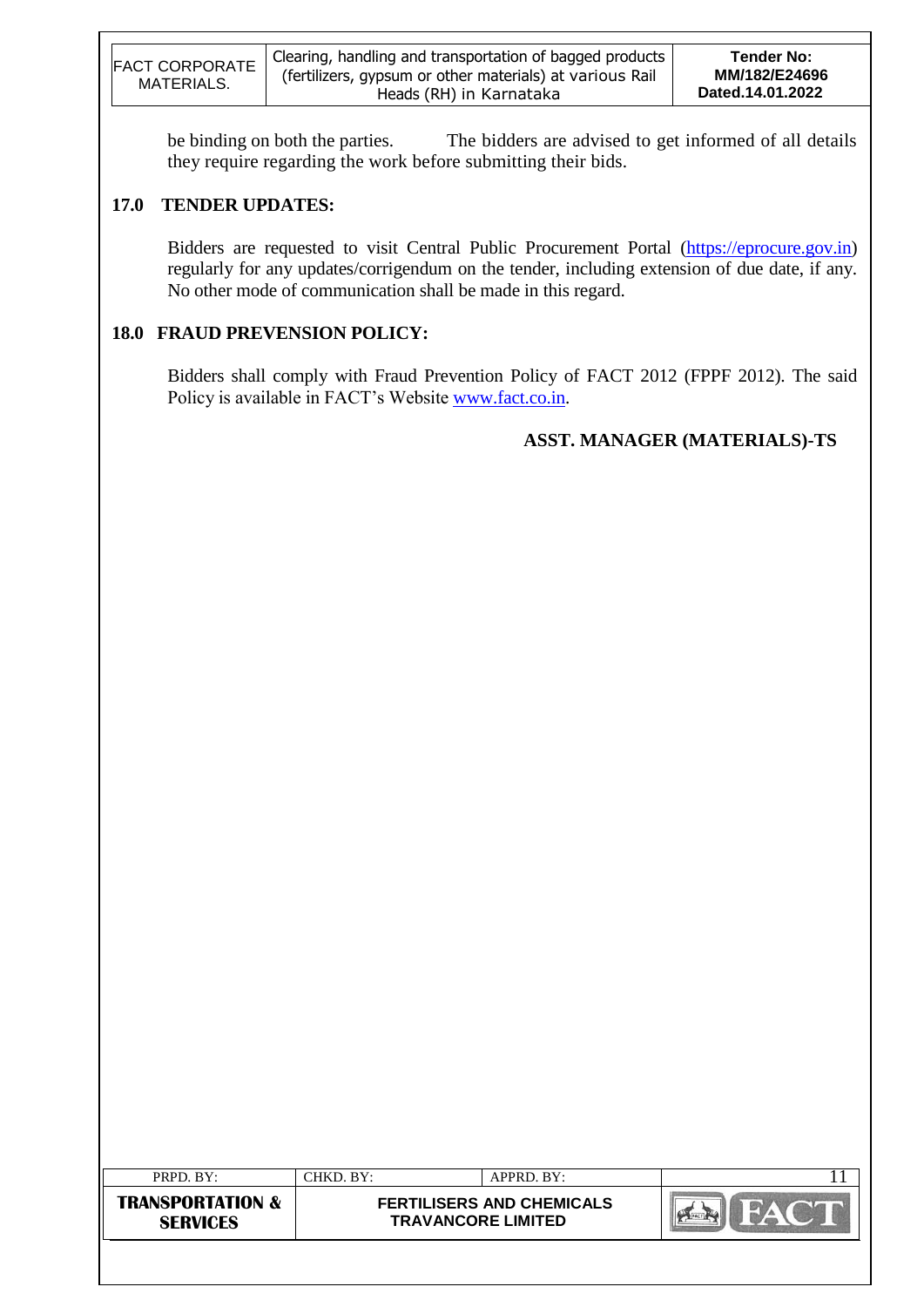|              | <b>FACT CORPORATE</b><br>MATERIALS.                                                                                                                                                                              | Clearing, handling and transportation of bagged products<br>(fertilizers, gypsum or other materials) at various Rail |                                                                | Heads (RH) in Karnataka                                       |               |                       |                         |                   |                           |       |                       |             |         |                                 | Dated.14.01.2022 |                | <b>Tender No:</b> |           | MM/182/E24696  |                      |                 |
|--------------|------------------------------------------------------------------------------------------------------------------------------------------------------------------------------------------------------------------|----------------------------------------------------------------------------------------------------------------------|----------------------------------------------------------------|---------------------------------------------------------------|---------------|-----------------------|-------------------------|-------------------|---------------------------|-------|-----------------------|-------------|---------|---------------------------------|------------------|----------------|-------------------|-----------|----------------|----------------------|-----------------|
|              | <b>CLEARING, HANDLING AND TRANSPORTATION OF BAGGED PRODUCTS AT</b><br>The estimated quantity, scope of work (detailed in terms and conditions) and the requisite amount<br>of EMD for each RH are given below:   |                                                                                                                      | <b>SCOPE OF WORK &amp; QUANTITY</b>                            |                                                               |               |                       |                         |                   |                           |       |                       |             |         | VARIOUS RAIL HEADS IN KARNATAKA |                  |                |                   |           |                | <b>ANNEXURE - II</b> |                 |
| Sl.<br>No.   | <b>Items of work</b>                                                                                                                                                                                             |                                                                                                                      | Unit<br>(UoM)                                                  | <b>BANGALORE</b>                                              | <b>MANDYA</b> |                       | <b>NISORE</b><br>TUMKUR | DAVANAGARE        | <b>BELLARY</b><br>RAICHUR |       | TVddOX                | YADGIR      | BELGAUM | <b>BIJAPUR</b>                  | HUBLI            | <b>HAVERI</b>  | <b>HASSAN</b>     | MANGALORI | <b>SHIMOGA</b> | CHIKAMANGALORE       | <b>GULBERGA</b> |
| $\mathbf{1}$ | <b>Clearing &amp; Allied Works - Item</b><br>No. 8.1.1. of scope of work of<br>Annexure-VI.                                                                                                                      |                                                                                                                      | <b>MT</b>                                                      | 46300                                                         | 00000         | <u>0000P</u><br>00008 |                         | $\frac{1}{10000}$ | 100000                    |       | $\frac{80000}{24000}$ | <b>MOOR</b> | 50000   | 45000                           |                  | 30000<br>40000 | 75000<br>12000    |           | 35000          | 45000                | 30000           |
| 2            | <b>Transportation</b> from Rail Heads to<br>Godowns/stock points/Dealer points<br>within a distance of Up to 10km -<br>Item No. 8.1.2.1 of scope of work of<br>Annexure-VI.                                      |                                                                                                                      | <b>MT</b>                                                      | 27600                                                         | <b>26000</b>  | 30000                 |                         | 21000             | 60000                     |       | $\frac{40000}{12000}$ | 16000       | 20000   | 20000                           |                  | 11000          | <b>20000</b>      |           | 20000          | 12000                | 16000           |
| 3            | <b>Transportation</b> from Rail Heads to<br>Godowns/stock points/Dealer points<br>within a distance of Up to 15km.<br>Item No. 8.1.2.2 of scope of work of<br>Annexure-VI.                                       |                                                                                                                      | <b>MT</b>                                                      |                                                               |               |                       | Θ<br>160                |                   |                           |       |                       |             |         |                                 |                  |                |                   |           |                |                      |                 |
| 4            | <b>Transportation</b> from Rail Heads to<br>Godowns/stock points/Dealer points<br>within a distance of above $10 \& \text{not}$<br>exceeding $15 \text{ km}$ - Item No. 8.1.3<br>of scope of work of Annexure-VI |                                                                                                                      | $MTK$ $\left  \begin{matrix} 2 \\ 5 \\ 5 \end{matrix} \right $ |                                                               | 62500         | 45000                 |                         | 187500            | 70000                     |       | $\frac{1000}{50000}$  | 40000       |         |                                 |                  |                | 75000<br>1000     |           | 30000          | <b>1500</b>          | 40000           |
| 5            | <b>Transportation</b> from Rail Heads to<br>Godowns/stock points/Dealer points<br>within a distance of above 15 $\&$ not<br>exceeding $25 \text{ km}$ - Item No. 8.1.4<br>of scope of work of Annexure-VI        |                                                                                                                      | MTK                                                            |                                                               | 220000        | 620000                | 470000                  | 540000            | 200000                    | 14000 |                       | 20000       | 30750   | 30750                           |                  | 100000         | 175000            |           |                | 82500<br>180000      | 20000           |
|              |                                                                                                                                                                                                                  |                                                                                                                      |                                                                |                                                               |               |                       |                         |                   |                           |       |                       |             |         |                                 |                  |                |                   |           |                |                      |                 |
|              | PRPD. BY:<br><b>TRANSPORTATION &amp;</b><br><b>SERVICES</b>                                                                                                                                                      | CHKD. BY:                                                                                                            |                                                                | <b>FERTILISERS AND CHEMICALS</b><br><b>TRAVANCORE LIMITED</b> |               |                       |                         | APPRD. BY:        |                           |       |                       |             |         |                                 |                  |                |                   |           |                |                      |                 |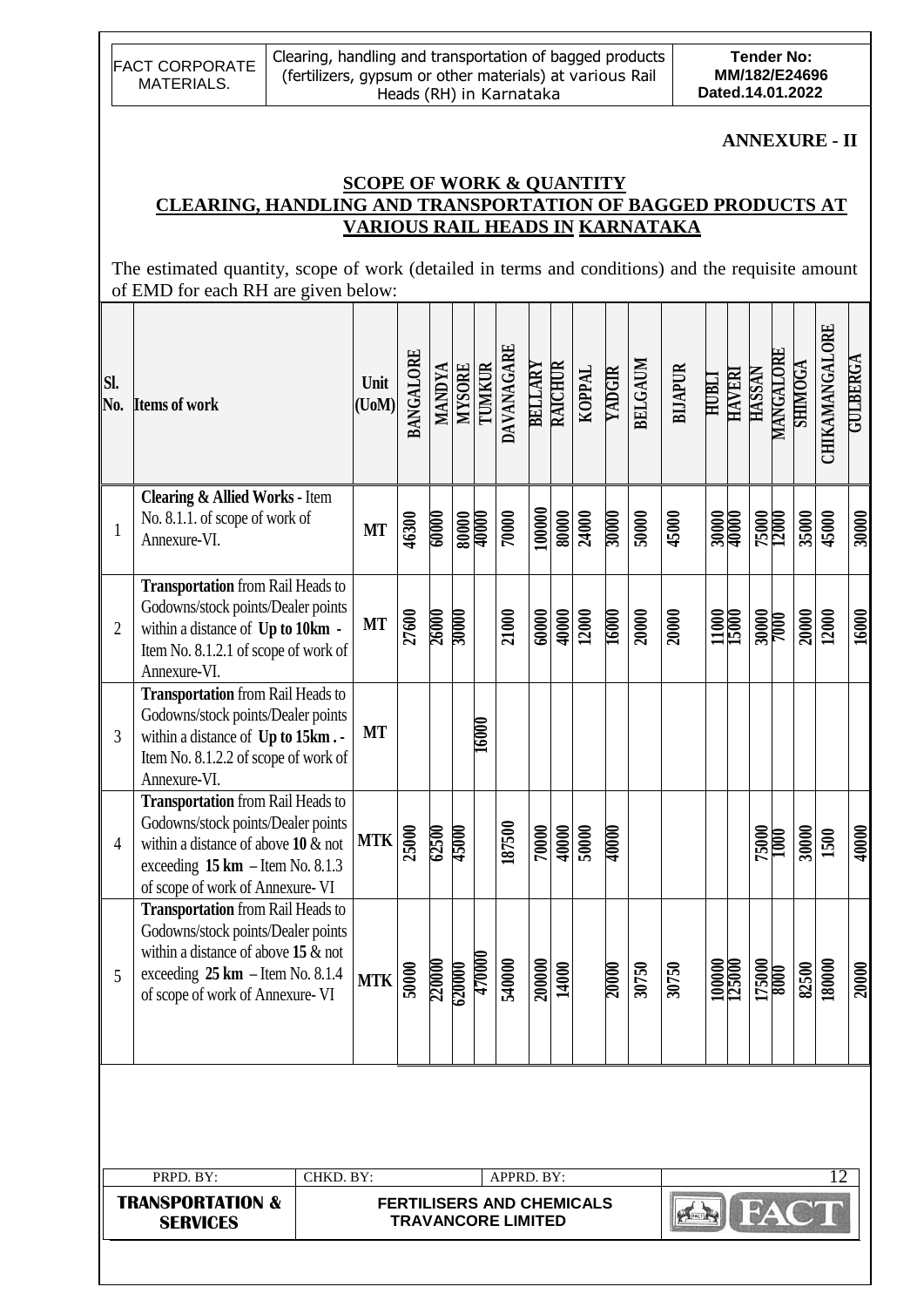FACT CORPORATE MATERIALS.

#### Clearing, handling and transportation of bagged products (fertilizers, gypsum or other materials) at various Rail Heads (RH) in Karnataka

**Tender No: MM/182/E24696 Dated.14.01.2022**

| SI.<br>No. | <b>Items of work</b>                                                                                                                                                                                      | Unit<br>$($ UoM $)$ | BANGALORE                                                     | <b>MANDYA</b> | <b>MYSORE</b>           | TUMKUR  | DAVANAGARE | <b>BELLARY</b> | <b>RAICHUR</b> | TVddOX  | YADGIR | BELGAUM | <b>BIJAPUR</b> | HUBLI  | <b>HAVERI</b> | <b>HASSAN</b>           | <b>MANGALORE</b> | <b>SHIMOGA</b> | <b>CHIKAMANGALORE</b> | <b>GULBERGA</b> |
|------------|-----------------------------------------------------------------------------------------------------------------------------------------------------------------------------------------------------------|---------------------|---------------------------------------------------------------|---------------|-------------------------|---------|------------|----------------|----------------|---------|--------|---------|----------------|--------|---------------|-------------------------|------------------|----------------|-----------------------|-----------------|
| 6          | <b>Transportation</b> from Rail Heads to<br>Godowns/stock points/Dealer points<br>within a distance of above $25 \&$ not<br>exceeding $50 \text{ km}$ - Item No. 8.1.5<br>of scope of work of Annexure-VI | <b>MTK</b>          | 262500                                                        | 1237500       |                         | 2200000 | 562500     | 1300000        | 20000          | 150000  | 10000  | 450000  | 95000          | 300000 | 600000        | 1150000                 |                  | 200000         | 427500                | 10000           |
| 7          | $do -$<br>within a distance of above $50 \text{ km } \&$<br>not exceeding 75 km - Item No.<br>8.1.6 of scope of work of Annexure-<br>VI.                                                                  | <b>MTK</b>          |                                                               |               |                         |         |            |                |                | 1000000 | 14000  |         |                |        |               |                         |                  |                |                       | 14000           |
| 8          | $do -$<br>within a distance of above $50 \text{ km } \&$<br>not exceeding 100 km - Item No.<br>8.1.7of scope of work of Annexure-<br>VI.                                                                  | <b>MTK</b>          | 1800000                                                       | 2662500       | 3000000                 | 300000  | 150000     | 2400000        | 40000          |         |        | 1057000 | 1510000        |        | 250000        | $\frac{100000}{400000}$ |                  | 400000         | 900000                | 9000            |
| 9          | $-do-$<br>within a distance of above $75 \text{ km } \&$<br>not exceeding 100 km- Item No.<br>8.1.8 of Annexure-VI.                                                                                       | <b>MTK</b>          |                                                               |               |                         |         |            |                |                | 1400000 | 9006   |         |                |        |               |                         |                  |                |                       |                 |
| 10         | $-do-$<br>within a distance of above 100 km $\&$<br>not exceeding 125 km - Item No.<br>8.1.9 of scope of work of Annexure-<br>VI.                                                                         | <b>MTK</b>          |                                                               |               |                         |         |            |                |                | 600000  |        |         |                |        |               |                         |                  |                |                       |                 |
| 11         | $-do-$<br>within a distance of above 100 km $\&$<br>not exceeding 150 km - Item No.<br>8.1.10 of scope of work of<br>Annexure-VI.                                                                         | MTK                 |                                                               | 125000        | <b>150000</b><br>200000 |         | 250000     | 100000         | 1000           |         | 13000  | 1004000 | 188250         |        | 300000        |                         | 80000            | 150000         | 375000                | 13000           |
| 12         | $-do-$<br>within a distance of above 125 km $\&$<br>not exceeding 150 km – Item No.<br>8.1.11 of scope of work of<br>Annexure-VI.                                                                         | <b>MTK</b>          |                                                               |               |                         |         |            |                |                | 200000  |        |         |                |        |               |                         |                  |                |                       |                 |
|            |                                                                                                                                                                                                           |                     |                                                               |               |                         |         |            |                |                |         |        |         |                |        |               |                         |                  |                |                       |                 |
|            | PRPD. BY:                                                                                                                                                                                                 | CHKD. BY:           |                                                               |               |                         |         | APPRD. BY: |                |                |         |        |         |                |        |               |                         |                  |                | 13                    |                 |
|            | <b>TRANSPORTATION &amp;</b><br><b>SERVICES</b>                                                                                                                                                            |                     | <b>FERTILISERS AND CHEMICALS</b><br><b>TRAVANCORE LIMITED</b> |               |                         |         |            |                |                |         |        |         |                |        |               | <b>FA</b>               |                  |                |                       |                 |
|            |                                                                                                                                                                                                           |                     |                                                               |               |                         |         |            |                |                |         |        |         |                |        |               |                         |                  |                |                       |                 |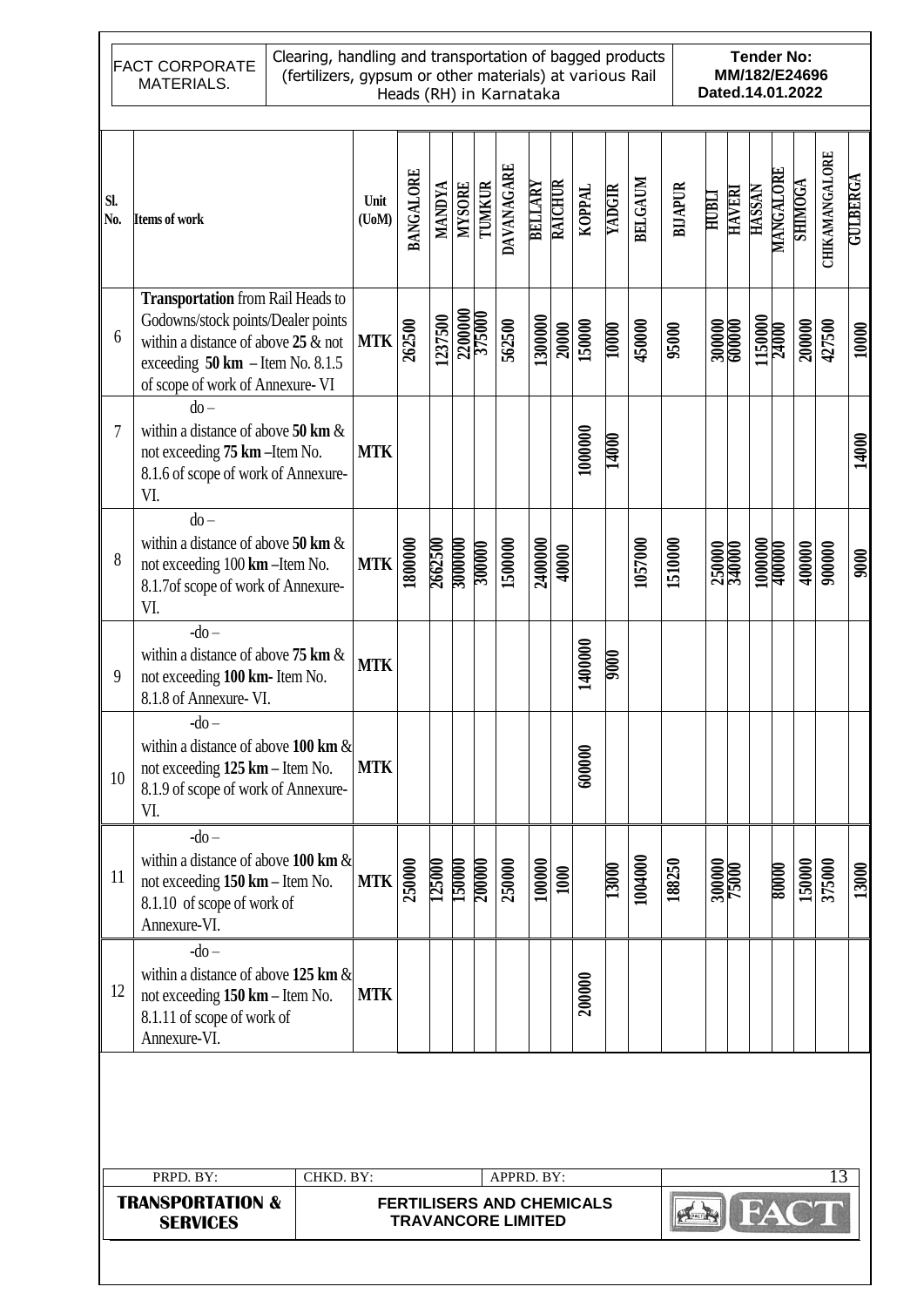|            | Clearing, handling and transportation of bagged products<br><b>Tender No:</b><br><b>FACT CORPORATE</b><br>MM/182/E24696<br>(fertilizers, gypsum or other materials) at various Rail<br>MATERIALS.<br>Dated.14.01.2022<br>Heads (RH) in Karnataka |           |                     |                                                               |                |                   |                  |            |                |                          |        |                   |                |                |               |               |               |             |                |                |                        |
|------------|--------------------------------------------------------------------------------------------------------------------------------------------------------------------------------------------------------------------------------------------------|-----------|---------------------|---------------------------------------------------------------|----------------|-------------------|------------------|------------|----------------|--------------------------|--------|-------------------|----------------|----------------|---------------|---------------|---------------|-------------|----------------|----------------|------------------------|
| SI.<br>No. | <b>Items of work</b>                                                                                                                                                                                                                             |           | Unit<br>$($ UoM $)$ | <b>BANGALORE</b>                                              | <b>VACNVIN</b> | <b>MYSORE</b>     | <b>TUMKUR</b>    | DAVANAGARE | <b>BELLARY</b> | RAICHUR                  | KOPPAL | YADGIR            | <b>BELGAUM</b> | <b>BIJAPUR</b> | <b>HUBLI</b>  | <b>HAVERI</b> | <b>HASSAN</b> | MANGALORE   | <b>SHIMOGA</b> | CHIKAMANGALORE | <b>GULBERGA</b>        |
| 13         | $-do-$<br>within a distance of above 150 km $\&$<br>not exceeding 200 km - Item No.<br>8.1.12 of scope of work of<br>Annexure-VI.                                                                                                                |           | <b>MTK</b>          | 87500                                                         | 87500          | 50000             | 140000<br>175000 |            | 5000           | 1000                     | 20000  |                   | 87500          | 70200          | 100000        | 20000         |               | 20000       | 140000         |                |                        |
| 14         | Loading of bagged products at<br>ASC/Warehouse-Item No. 8.1.13of<br>scope of work of Annexure-VI.                                                                                                                                                |           | <b>MT</b>           |                                                               | 35000          | 50000             |                  |            | 60000          | 10000                    |        | $\overline{6000}$ |                |                |               |               |               | 3000        |                | 6000           | 6000                   |
| 15         | Unloading of bagged products at<br>ASC/Warehouse-Item No.8.1.14 of<br>scope of work of Annexure-VI                                                                                                                                               |           | <b>MT</b>           |                                                               | 35000          | <b>20000</b>      |                  |            | 60000          | 10000                    |        | $\overline{6000}$ |                |                |               |               |               | 3000E       |                | 6000           | 6000                   |
| 16         | Rebagging / standardisation at ASC /<br>Warehouse - Item No.8.1.15 of<br>scope of work of Annexure VI.                                                                                                                                           |           | <b>MT</b>           |                                                               | 1500           | 2000              |                  |            | 2000           | 2000                     |        | 2000              |                |                |               |               |               | 500         |                | 500            | 2000                   |
|            | Stenciling on Bags at<br>17   ASC/Warehouse - Item No.8.1.16 of<br>scope of work of Annexure-VI                                                                                                                                                  |           | МT                  |                                                               | 2000<br>000S   |                   |                  |            | 12000          | $\approx$<br>$\tilde{=}$ |        | 13<br>120         |                |                |               |               |               | <b>2000</b> |                | 500            | $\infty$<br><b>120</b> |
| 18         | Restacking of bagged products at<br>ASC/Warehouse-Item No.8.1.17 of<br>scope of work of Annexure-VI                                                                                                                                              |           | <b>MT</b>           |                                                               | <b>1000</b>    | $\overline{1000}$ |                  |            |                | $\frac{2000}{2000}$      |        | <b>2000</b>       |                |                |               |               |               | 200         |                | 500            | 2000                   |
| 19         | EMD                                                                                                                                                                                                                                              |           | Rs.                 | 100000                                                        | 100000         | 100000            | 100000           | 100000     | 100000         | 100000                   | 100000 | 100000            | 100000         | 100000         | <b>T00000</b> | 100000        | <b>T00000</b> | 100000      | 100000         | 100000         | 100000                 |
|            |                                                                                                                                                                                                                                                  |           |                     |                                                               |                |                   |                  |            |                |                          |        |                   |                |                |               |               |               |             |                |                |                        |
|            |                                                                                                                                                                                                                                                  |           |                     |                                                               |                |                   |                  |            |                |                          |        |                   |                |                |               |               |               |             |                |                |                        |
|            | PRPD. BY:                                                                                                                                                                                                                                        | CHKD. BY: |                     |                                                               |                |                   |                  | APPRD. BY: |                |                          |        |                   |                |                |               |               |               |             |                | 14             |                        |
|            | <b>TRANSPORTATION &amp;</b><br><b>SERVICES</b>                                                                                                                                                                                                   |           |                     | <b>FERTILISERS AND CHEMICALS</b><br><b>TRAVANCORE LIMITED</b> |                |                   |                  |            |                |                          |        |                   |                |                |               |               |               |             |                |                |                        |
|            |                                                                                                                                                                                                                                                  |           |                     |                                                               |                |                   |                  |            |                |                          |        |                   |                |                |               |               |               |             |                |                |                        |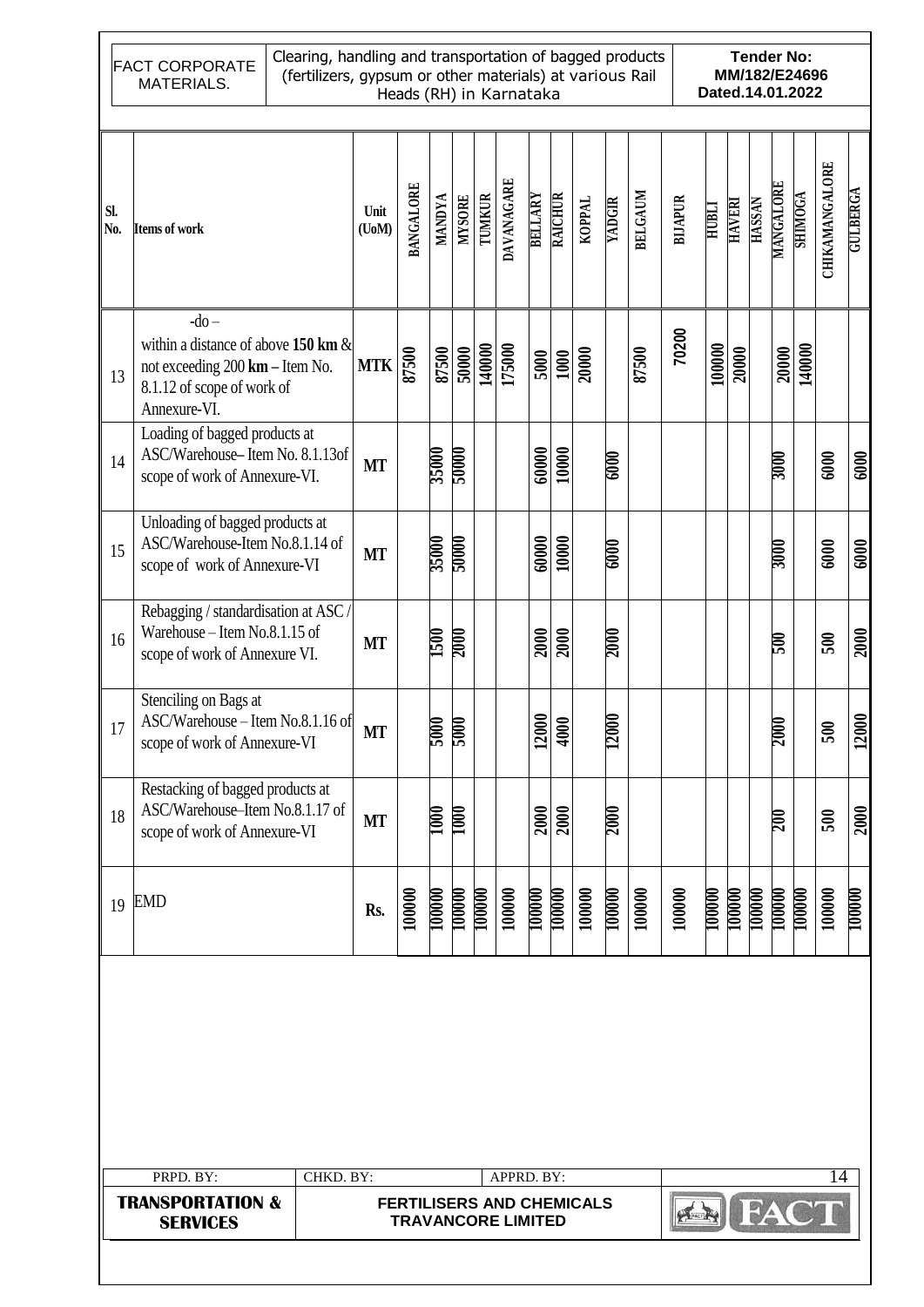| <b>FACT CORPORATE</b> | Clearing, handling and transportation of bagged products | <b>Tender No:</b> |
|-----------------------|----------------------------------------------------------|-------------------|
| MATERIALS.            | (fertilizers, gypsum or other materials) at various Rail | MM/182/E24696     |
|                       | Heads (RH) in Karnataka                                  | Dated.14.01.2022  |

#### **ANNEXURE - III**

#### **PRE-QUALIFICATION CRITERIA FOR BIDDERS**

- 1 .0 Only those bidders who meet the following "Pre-Qualification" (PQ) criteria shall be qualified for further evaluation of their bids against this enquiry.
- 1.1 Bidder must have experience in clearing and handling of at least **1200 MT or above** from any RH (in single consignment) of bagged materials like fertilizers, sugar, cement, food grains etc. during any of the last five years as on the date of enquiry, for any organisations of similar standing as FACT, or organisations of sound financial capability and having status of principal employer; or Govt./Quasi Govt. Depts. ; which do their work mainly through public contracts.
- 1.2 Bidder must also have transported not less than **1200 MT** of bagged materials as above by road for any single organization as above, during any of the last five years as on the date of enquiry.

Documentary evidence in support of the above including (i) copies of Work Orders (ii) Experience Certificate (iii) Performance Certificate, from Organizations served shall be enclosed along with the bid.

1.3 Bidder shall furnish a Solvency Certificate (Original or Copy duly attested by a Notary) for Rs.10.0 Lakh for each RHs from a Nationalised/ Scheduled Bank along with Part-A Bid (Techno commercial Bid). The Solvency certificate issued shall be dated after three months prior to the date of enquiry.

#### **Note for Micro & Small Enterprises and Startups**

Prequalification criteria specified above shall also be applicable for Micro & Small Enterprises and Startups without any relaxation.

The bidder shall submit the following documents in proof of above, along with Part A of the bid

- **a)** Scanned copies of work orders, experience certificate, performance certificate relevant to that particular work order from the clients indicated at criterion 1.1 & 1.2 above.
- **b**) Scanned copy of Solvency certificate (Original/Copy duly attested by a Notary) for a minimum of Rs.10.0 Lakh for each RH from a Nationalised/Scheduled Bank issued dated after three months prior to the date of enquiry in proof of criterion 1.3 above. Original/Copy duly attested by a Notary to be furnished offline. Note: For bidders quoting for more than one RH, **A single consolidated Solvency certificate from a single bank shall be furnished.**

Note: The offers of such bidders who meet the above PQ criteria shall only be considered for technical evaluation and opening of price bids. Offers received without supporting documents or with incomplete form/documents are liable to be rejected. FACT reserves the right to verify the claim of the bidders/documents submitted by them, directly with the clients or any other agency in this regard.

| PRPD, BY:                                      | CHKD. BY: | $APPRD$ . BY:                                                 |  |  |  |
|------------------------------------------------|-----------|---------------------------------------------------------------|--|--|--|
| <b>TRANSPORTATION &amp;</b><br><b>SERVICES</b> |           | <b>FERTILISERS AND CHEMICALS</b><br><b>TRAVANCORE LIMITED</b> |  |  |  |
|                                                |           |                                                               |  |  |  |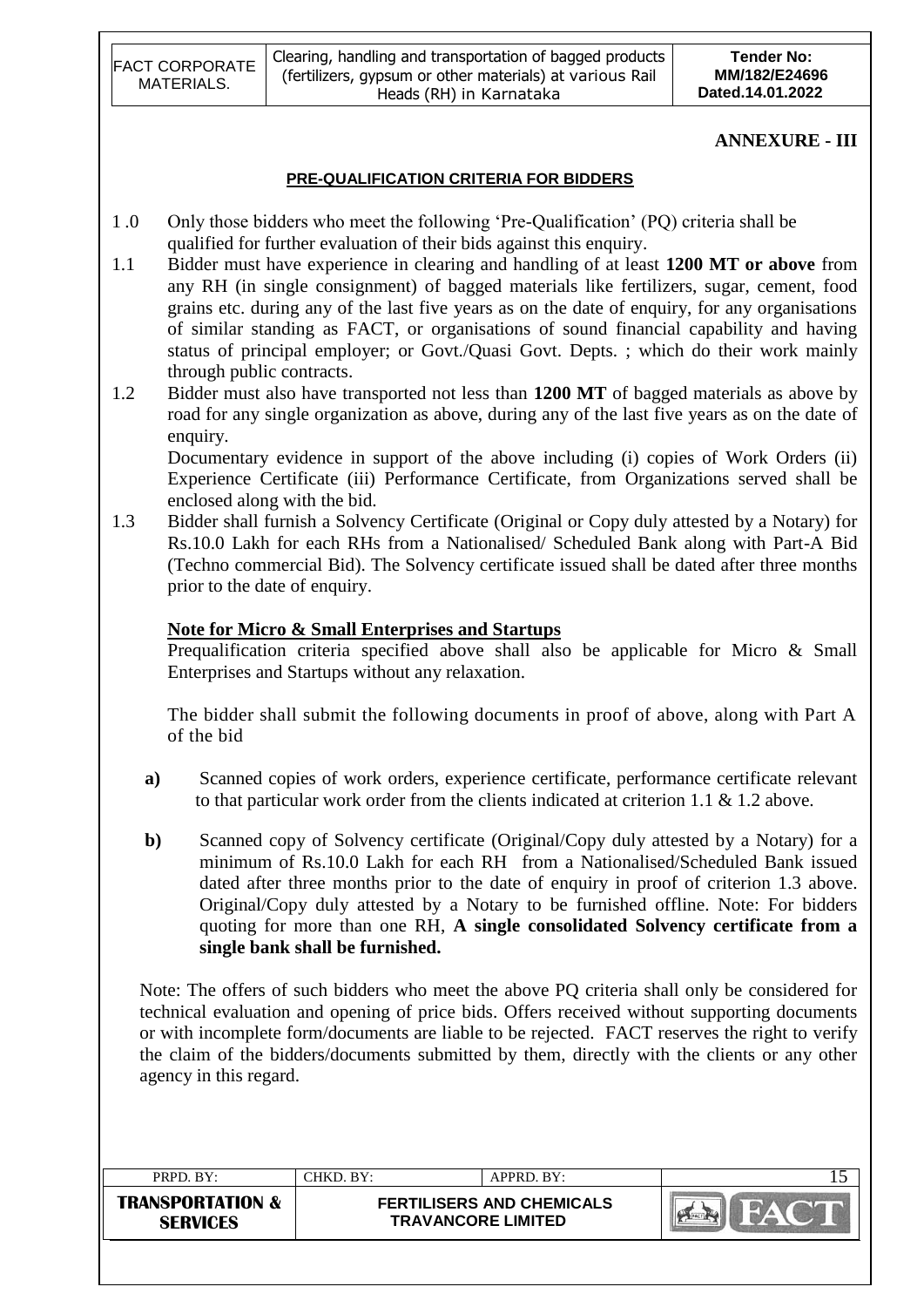| <b>FACT CORPORATE</b> | Clearing, handling and transportation of bagged products | <b>Tender No:</b> |
|-----------------------|----------------------------------------------------------|-------------------|
| MATERIALS.            | (fertilizers, gypsum or other materials) at various Rail | MM/182/E24696     |
|                       | Heads (RH) in Karnataka                                  | Dated.14.01.2022  |

#### **ANNEXURE-IV**

## **VENDOR DATA UPDATION FORM**

#### (PLEASE USE ADDITIONAL SHEETS, IF SPACE IS INSUFFICIENT)

FACT reserves the right to verify the information given as per the format and enclosures. It is the responsibility of the bidder to give the full details asked for as per this format for evaluating his bid as per this Enquiry. Any misrepresentation of facts and withholding of information may result in disqualification

| Sl.<br>N <sub>o</sub><br>$\bullet$ | Description                                    |                                                                                                                                    |                                            | To be filled in by Vendor |
|------------------------------------|------------------------------------------------|------------------------------------------------------------------------------------------------------------------------------------|--------------------------------------------|---------------------------|
| 1                                  | Name of the bidder                             |                                                                                                                                    |                                            |                           |
| $\overline{2}$                     |                                                | Address and designation of the Bidder                                                                                              |                                            |                           |
| 3                                  |                                                | Telephone Nos. (with Country/STD codes)                                                                                            |                                            |                           |
| $\overline{4}$                     | Tele fax Nos.                                  |                                                                                                                                    |                                            |                           |
| 5                                  | E-Mail id                                      |                                                                                                                                    |                                            |                           |
| 6                                  | not applicable                                 | Constitution of the firm: (Strike out which is                                                                                     | Proprietorship /<br><b>Limited Company</b> | Regd.<br>Partnership/     |
| 7.                                 | <b>Year of Establishment</b>                   |                                                                                                                                    |                                            |                           |
| 8.                                 | Proprietor/Partner/Directors                   | Name, Address , Telephone Nos. of                                                                                                  |                                            |                           |
| a.                                 | Name                                           |                                                                                                                                    |                                            |                           |
| $b$ .                              | <b>Address</b>                                 |                                                                                                                                    |                                            |                           |
| c.                                 | Phone No.                                      |                                                                                                                                    | Office:<br>Residence:                      |                           |
| d.                                 | Mobile No.                                     |                                                                                                                                    |                                            |                           |
| e.                                 | Fax No.                                        |                                                                                                                                    |                                            |                           |
| f.                                 | Email id.                                      |                                                                                                                                    |                                            |                           |
| 9                                  | signatory                                      | Name and Address of the authorised                                                                                                 |                                            |                           |
| 10.                                | <b>CATEGORY:</b>                               |                                                                                                                                    |                                            |                           |
| a                                  | following status (please tick)                 | Whether the entrepreneur comes under the<br>In case of Micro/Small pl. enclose Udyam<br>Registration certificate and declare Udyam |                                            | Micro/Small/Medium        |
|                                    | PRPD. BY:                                      | CHKD. BY:                                                                                                                          | APPRD. BY:                                 | 16                        |
|                                    | <b>TRANSPORTATION &amp;</b><br><b>SERVICES</b> | <b>TRAVANCORE LIMITED</b>                                                                                                          | <b>FERTILISERS AND CHEMICALS</b>           |                           |
|                                    |                                                |                                                                                                                                    |                                            |                           |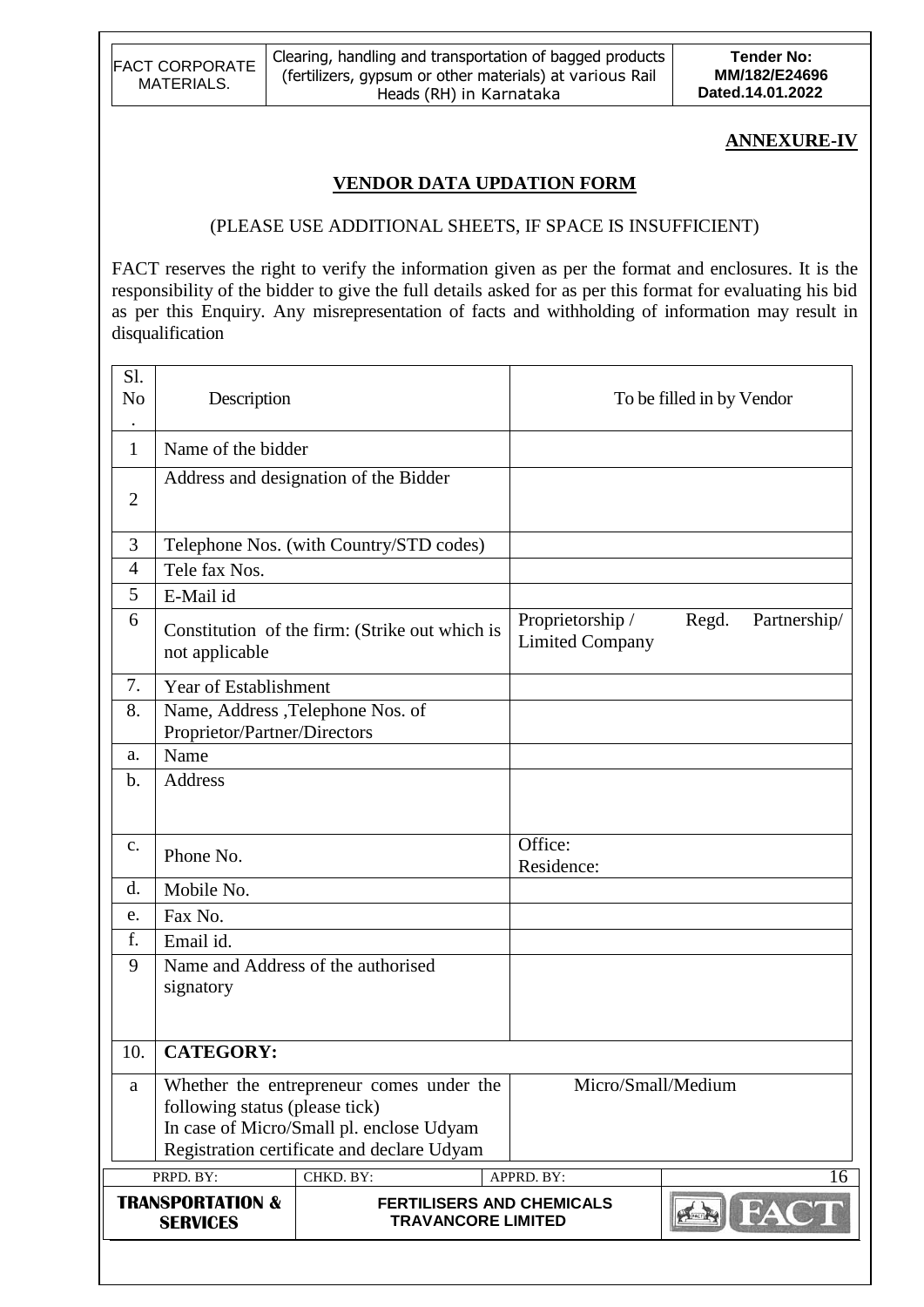|          | <b>FACT CORPORATE</b><br>MATERIALS.            | Clearing, handling and transportation of bagged products<br>(fertilizers, gypsum or other materials) at various Rail                                                                                                                                          | Heads (RH) in Karnataka                                       |                                     |      | <b>Tender No:</b><br>MM/182/E24696<br>Dated.14.01.2022 |
|----------|------------------------------------------------|---------------------------------------------------------------------------------------------------------------------------------------------------------------------------------------------------------------------------------------------------------------|---------------------------------------------------------------|-------------------------------------|------|--------------------------------------------------------|
|          |                                                |                                                                                                                                                                                                                                                               |                                                               |                                     |      |                                                        |
|          |                                                | Registration number in CPP Portal                                                                                                                                                                                                                             |                                                               |                                     |      |                                                        |
| b        |                                                | In case the bidder is an Entrepreneur<br>whether he/she belongs to SC/ST category                                                                                                                                                                             |                                                               |                                     |      |                                                        |
|          | MSME order, 2012.                              | All MSE bidders shall register / declare their Udyam registration Number on CPP<br>Portal and copy of this registration / declaration shall be attached with the offer;<br>failing which such bidders will not be able to enjoy benefits as per PP Policy for |                                                               |                                     |      |                                                        |
| 11       | Details of EMD                                 |                                                                                                                                                                                                                                                               |                                                               |                                     |      |                                                        |
|          | <b>RH</b> Location<br>Quoted                   | Name of<br>Bank/issuing<br><b>Branch</b>                                                                                                                                                                                                                      |                                                               | UTR No./Challan/<br>Receipt No.     | Date | Amount(Rs.)                                            |
|          | i.                                             |                                                                                                                                                                                                                                                               |                                                               |                                     |      |                                                        |
|          | ii.                                            |                                                                                                                                                                                                                                                               |                                                               |                                     |      |                                                        |
| iii.     |                                                |                                                                                                                                                                                                                                                               |                                                               |                                     |      |                                                        |
| iv.      |                                                |                                                                                                                                                                                                                                                               |                                                               |                                     |      |                                                        |
| vi.      | v.                                             |                                                                                                                                                                                                                                                               |                                                               |                                     |      |                                                        |
| vii.     |                                                |                                                                                                                                                                                                                                                               |                                                               |                                     |      |                                                        |
| viii.    |                                                |                                                                                                                                                                                                                                                               |                                                               |                                     |      |                                                        |
| ix.      |                                                |                                                                                                                                                                                                                                                               |                                                               |                                     |      |                                                        |
| 12<br>13 | Part A bid.<br>PAN CARD No.                    | Scanned Copies of the following documents (Sl.No.12 to 18) shall be attached along with<br>Document showing Provident Fund code No.                                                                                                                           |                                                               |                                     |      |                                                        |
| 14.      |                                                | <b>GST Registration Certificate</b>                                                                                                                                                                                                                           |                                                               |                                     |      |                                                        |
|          |                                                |                                                                                                                                                                                                                                                               |                                                               |                                     |      |                                                        |
| 15.      | 2019-2020)                                     | Copy of Audited Balance Sheet and Profit &<br>Loss A/c (for 3 years-2017-18,2018-19 $&$                                                                                                                                                                       |                                                               |                                     |      |                                                        |
| 16       |                                                | Authorisation Letter/Document certifying                                                                                                                                                                                                                      |                                                               |                                     |      |                                                        |
|          |                                                | the name and signature of authorised                                                                                                                                                                                                                          |                                                               |                                     |      |                                                        |
|          | signatory                                      |                                                                                                                                                                                                                                                               |                                                               |                                     |      |                                                        |
| 17.      | with ESI                                       | Copy of certificate for having registration                                                                                                                                                                                                                   |                                                               |                                     |      |                                                        |
| 18.      | signatory                                      | Power of attorney in favour of Authorised                                                                                                                                                                                                                     |                                                               |                                     |      |                                                        |
| 19       | <b>Mobilization Period</b>                     |                                                                                                                                                                                                                                                               |                                                               |                                     |      |                                                        |
| 20       |                                                | Name of the Bank and the Branches with which bidder has dealing<br>1) Details of credit limits/facilities enjoyed                                                                                                                                             |                                                               |                                     |      |                                                        |
|          | Sl.No.                                         | Name of the Bank                                                                                                                                                                                                                                              |                                                               | Type of credit(ie<br>CC/C, O/D etc. |      | Amount of credit<br>limit sanctioned                   |
|          | a.                                             |                                                                                                                                                                                                                                                               |                                                               |                                     |      |                                                        |
|          | b.                                             |                                                                                                                                                                                                                                                               |                                                               |                                     |      |                                                        |
|          | PRPD. BY:                                      | CHKD. BY:                                                                                                                                                                                                                                                     | APPRD. BY:                                                    |                                     |      |                                                        |
|          | <b>TRANSPORTATION &amp;</b><br><b>SERVICES</b> |                                                                                                                                                                                                                                                               | <b>FERTILISERS AND CHEMICALS</b><br><b>TRAVANCORE LIMITED</b> |                                     |      |                                                        |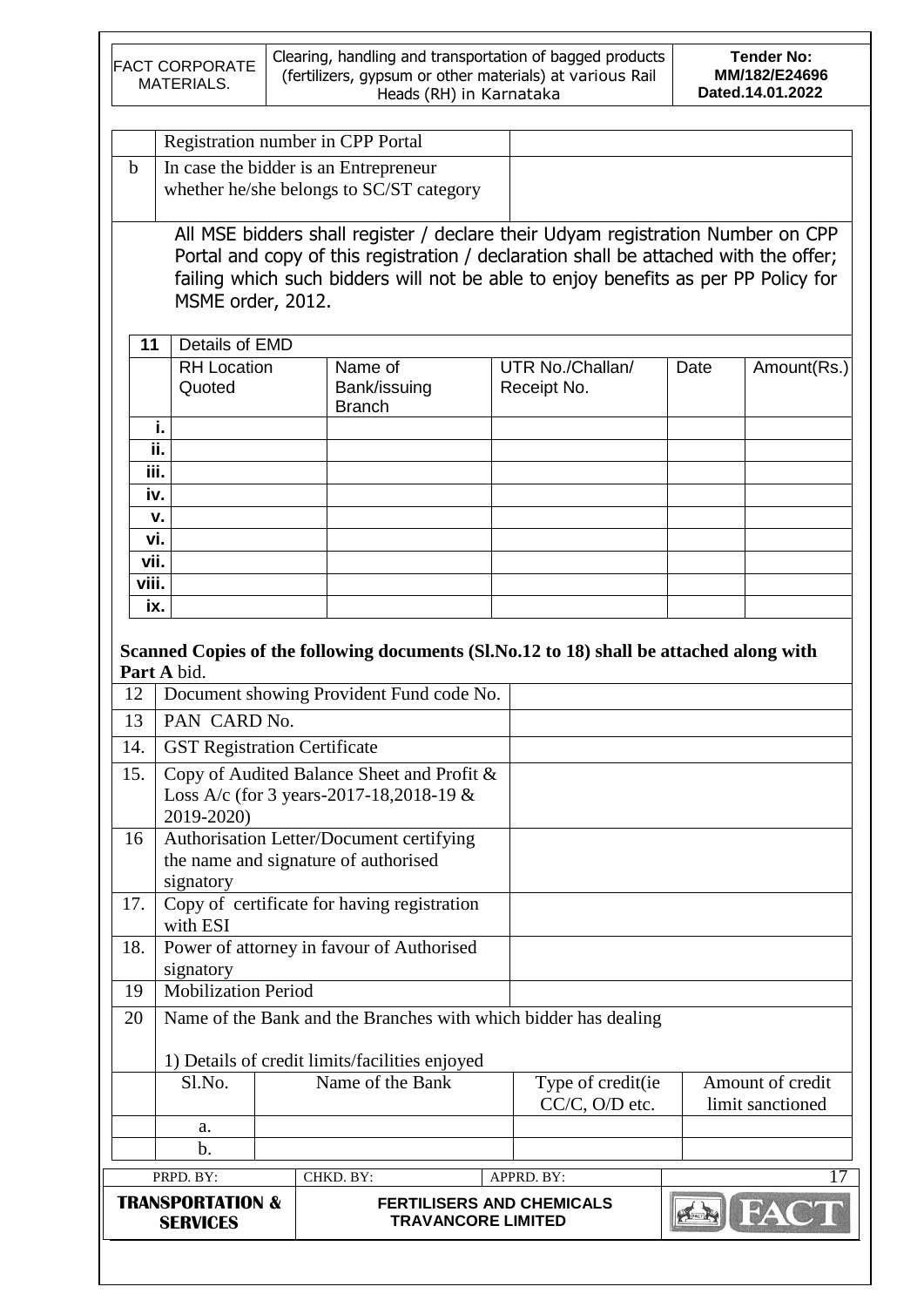|               | Clearing, handling and transportation of bagged products<br><b>Tender No:</b><br><b>FACT CORPORATE</b><br>(fertilizers, gypsum or other materials) at various Rail<br>MM/182/E24696<br>MATERIALS.<br>Dated.14.01.2022<br>Heads (RH) in Karnataka |                                                                                                               |                                                               |            |        |                                                                                                                                                                                                                                                                                                                                                                    |  |  |  |  |
|---------------|--------------------------------------------------------------------------------------------------------------------------------------------------------------------------------------------------------------------------------------------------|---------------------------------------------------------------------------------------------------------------|---------------------------------------------------------------|------------|--------|--------------------------------------------------------------------------------------------------------------------------------------------------------------------------------------------------------------------------------------------------------------------------------------------------------------------------------------------------------------------|--|--|--|--|
|               |                                                                                                                                                                                                                                                  |                                                                                                               |                                                               |            |        |                                                                                                                                                                                                                                                                                                                                                                    |  |  |  |  |
|               | c.                                                                                                                                                                                                                                               |                                                                                                               |                                                               |            |        |                                                                                                                                                                                                                                                                                                                                                                    |  |  |  |  |
|               |                                                                                                                                                                                                                                                  | 21. Please furnish the following details along with your Banker's Authorisation letter:                       |                                                               |            |        |                                                                                                                                                                                                                                                                                                                                                                    |  |  |  |  |
| a)            | Income Tax PAN No.                                                                                                                                                                                                                               |                                                                                                               |                                                               |            |        |                                                                                                                                                                                                                                                                                                                                                                    |  |  |  |  |
| b)            | GST Registration No.                                                                                                                                                                                                                             |                                                                                                               |                                                               |            |        |                                                                                                                                                                                                                                                                                                                                                                    |  |  |  |  |
| $\mathbf{c})$ |                                                                                                                                                                                                                                                  | Name of the Bank with address                                                                                 |                                                               |            |        |                                                                                                                                                                                                                                                                                                                                                                    |  |  |  |  |
| $\rm d$       | Name of the Branch with<br>address                                                                                                                                                                                                               |                                                                                                               |                                                               |            |        |                                                                                                                                                                                                                                                                                                                                                                    |  |  |  |  |
| e)            | <b>MICR Code</b>                                                                                                                                                                                                                                 |                                                                                                               |                                                               |            |        |                                                                                                                                                                                                                                                                                                                                                                    |  |  |  |  |
| f             | <b>IFSC Code</b>                                                                                                                                                                                                                                 |                                                                                                               |                                                               |            |        |                                                                                                                                                                                                                                                                                                                                                                    |  |  |  |  |
| g)            | <b>Account Type</b>                                                                                                                                                                                                                              |                                                                                                               |                                                               |            |        |                                                                                                                                                                                                                                                                                                                                                                    |  |  |  |  |
| h)            | Bank Account No.                                                                                                                                                                                                                                 |                                                                                                               |                                                               |            |        |                                                                                                                                                                                                                                                                                                                                                                    |  |  |  |  |
| $\mathbf{i}$  | Account holder's Name                                                                                                                                                                                                                            |                                                                                                               |                                                               |            |        |                                                                                                                                                                                                                                                                                                                                                                    |  |  |  |  |
| j)            | Vendor email address                                                                                                                                                                                                                             |                                                                                                               |                                                               |            |        |                                                                                                                                                                                                                                                                                                                                                                    |  |  |  |  |
| 22            | Whether your firm/company is blacklisted by FACT or<br>Yes/No<br>any other Public /sector/Govt./Quasi Govt.<br>Organisation/any other client                                                                                                     |                                                                                                               |                                                               |            |        |                                                                                                                                                                                                                                                                                                                                                                    |  |  |  |  |
| 23            | Yes/No<br>Whether your contract was terminated before expiry of<br>contract period or security deposit/EMD forfeited by<br>FACT or any other Public Sector/Govt./Quasi Govt.<br>Organisation/any other client                                    |                                                                                                               |                                                               |            |        |                                                                                                                                                                                                                                                                                                                                                                    |  |  |  |  |
| 24            | Whether Proprietor/Partner/Director (as applicable) has<br>Yes/No<br>been prosecuted by any judicial court for any criminal<br>offence                                                                                                           |                                                                                                               |                                                               |            |        |                                                                                                                                                                                                                                                                                                                                                                    |  |  |  |  |
| 25.           |                                                                                                                                                                                                                                                  | Are you a fertiliser dealer of FACT attached to the ASC<br>which operates the RH, for which bid is submitted. |                                                               |            | Yes/No |                                                                                                                                                                                                                                                                                                                                                                    |  |  |  |  |
| 26            |                                                                                                                                                                                                                                                  | Declaration on Proprietor/Partners/Directors                                                                  |                                                               |            |        |                                                                                                                                                                                                                                                                                                                                                                    |  |  |  |  |
|               |                                                                                                                                                                                                                                                  | Full Name of the Proprietor/Partner/Director                                                                  |                                                               |            |        | Name of the other firm(s) of which bidder<br>is a proprietor/partner/Director                                                                                                                                                                                                                                                                                      |  |  |  |  |
| a             |                                                                                                                                                                                                                                                  |                                                                                                               |                                                               |            |        |                                                                                                                                                                                                                                                                                                                                                                    |  |  |  |  |
| $\mathbf b$   |                                                                                                                                                                                                                                                  |                                                                                                               |                                                               |            |        |                                                                                                                                                                                                                                                                                                                                                                    |  |  |  |  |
| $\mathbf c$   |                                                                                                                                                                                                                                                  |                                                                                                               |                                                               |            |        |                                                                                                                                                                                                                                                                                                                                                                    |  |  |  |  |
| d             |                                                                                                                                                                                                                                                  |                                                                                                               |                                                               |            |        |                                                                                                                                                                                                                                                                                                                                                                    |  |  |  |  |
| $\mathbf e$   |                                                                                                                                                                                                                                                  | advertisement, pl mention the name of the firm/firms.                                                         |                                                               |            |        | I/We hereby solemnly declare that the Proprietor/Partner/Director of this firm/company<br>mentioned at Sl.No.(s) above is/are common/not common(Strike off whichever is not<br>applicable/with any other firm/company who has applied for against same advertisement.<br>In case of common Proprietor/Partner/Director in other firm, who has applied against same |  |  |  |  |
|               |                                                                                                                                                                                                                                                  |                                                                                                               | <b>DECLARATION</b>                                            |            |        |                                                                                                                                                                                                                                                                                                                                                                    |  |  |  |  |
|               | PRPD. BY:                                                                                                                                                                                                                                        | CHKD. BY:                                                                                                     |                                                               | APPRD. BY: |        | I/We certify that all information furnished by me/us against this enquiry are true and correct to<br>the best of my/our knowledge and belief. In the event of any information given by me/us is found<br>18                                                                                                                                                        |  |  |  |  |
|               | <b>TRANSPORTATION &amp;</b><br><b>SERVICES</b>                                                                                                                                                                                                   |                                                                                                               | <b>FERTILISERS AND CHEMICALS</b><br><b>TRAVANCORE LIMITED</b> |            |        |                                                                                                                                                                                                                                                                                                                                                                    |  |  |  |  |
|               |                                                                                                                                                                                                                                                  |                                                                                                               |                                                               |            |        |                                                                                                                                                                                                                                                                                                                                                                    |  |  |  |  |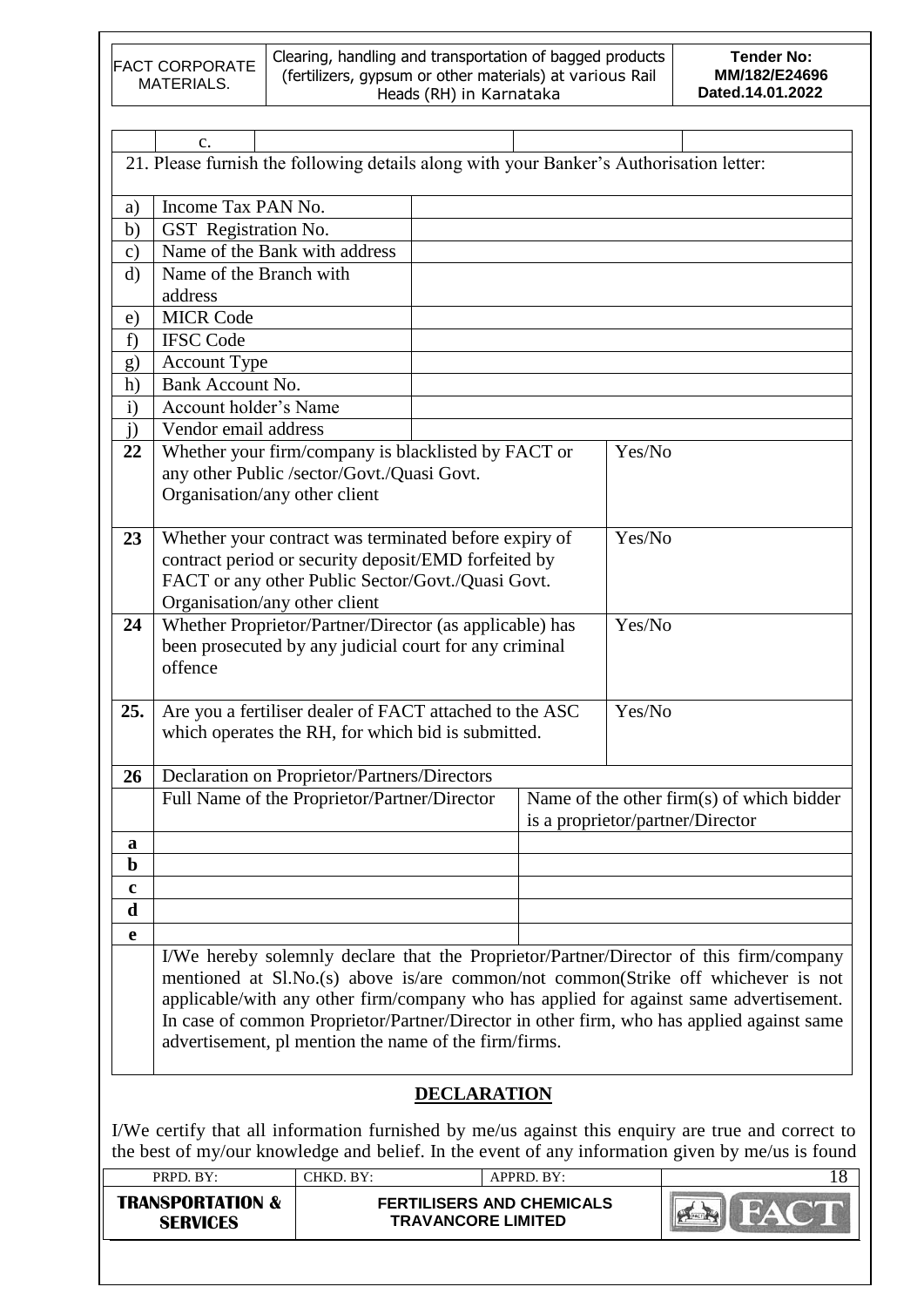| <b>FACT CORPORATE</b><br>MATERIALS.            | Clearing, handling and transportation of bagged products<br>(fertilizers, gypsum or other materials) at various Rail<br>Heads (RH) in Karnataka                                               | <b>Tender No:</b><br>MM/182/E24696<br>Dated.14.01.2022 |
|------------------------------------------------|-----------------------------------------------------------------------------------------------------------------------------------------------------------------------------------------------|--------------------------------------------------------|
|                                                | to be untrue/incorrect, I /We have no objection in FACT disqualifying me/us against this enquiry<br>and banning me/us from participating in future enquiries as well<br>Authorised Signatory, |                                                        |
| Date:                                          | Name<br>$\ddot{\cdot}$                                                                                                                                                                        |                                                        |
| Place:                                         | Designation<br>$\cdot$ :                                                                                                                                                                      |                                                        |
|                                                | Signature<br>$\vdots$                                                                                                                                                                         |                                                        |
|                                                | (Seal)                                                                                                                                                                                        |                                                        |
|                                                |                                                                                                                                                                                               |                                                        |
|                                                |                                                                                                                                                                                               |                                                        |
|                                                |                                                                                                                                                                                               |                                                        |
|                                                |                                                                                                                                                                                               |                                                        |
|                                                |                                                                                                                                                                                               |                                                        |
|                                                |                                                                                                                                                                                               |                                                        |
|                                                |                                                                                                                                                                                               |                                                        |
|                                                |                                                                                                                                                                                               |                                                        |
|                                                |                                                                                                                                                                                               |                                                        |
|                                                |                                                                                                                                                                                               |                                                        |
|                                                |                                                                                                                                                                                               |                                                        |
|                                                |                                                                                                                                                                                               |                                                        |
|                                                |                                                                                                                                                                                               |                                                        |
|                                                |                                                                                                                                                                                               |                                                        |
|                                                |                                                                                                                                                                                               |                                                        |
|                                                |                                                                                                                                                                                               |                                                        |
|                                                |                                                                                                                                                                                               |                                                        |
|                                                |                                                                                                                                                                                               |                                                        |
|                                                |                                                                                                                                                                                               |                                                        |
|                                                |                                                                                                                                                                                               |                                                        |
| PRPD. BY:                                      | APPRD. BY:<br>CHKD. BY:                                                                                                                                                                       | 19                                                     |
| <b>TRANSPORTATION &amp;</b><br><b>SERVICES</b> | <b>FERTILISERS AND CHEMICALS</b><br><b>TRAVANCORE LIMITED</b>                                                                                                                                 | FA                                                     |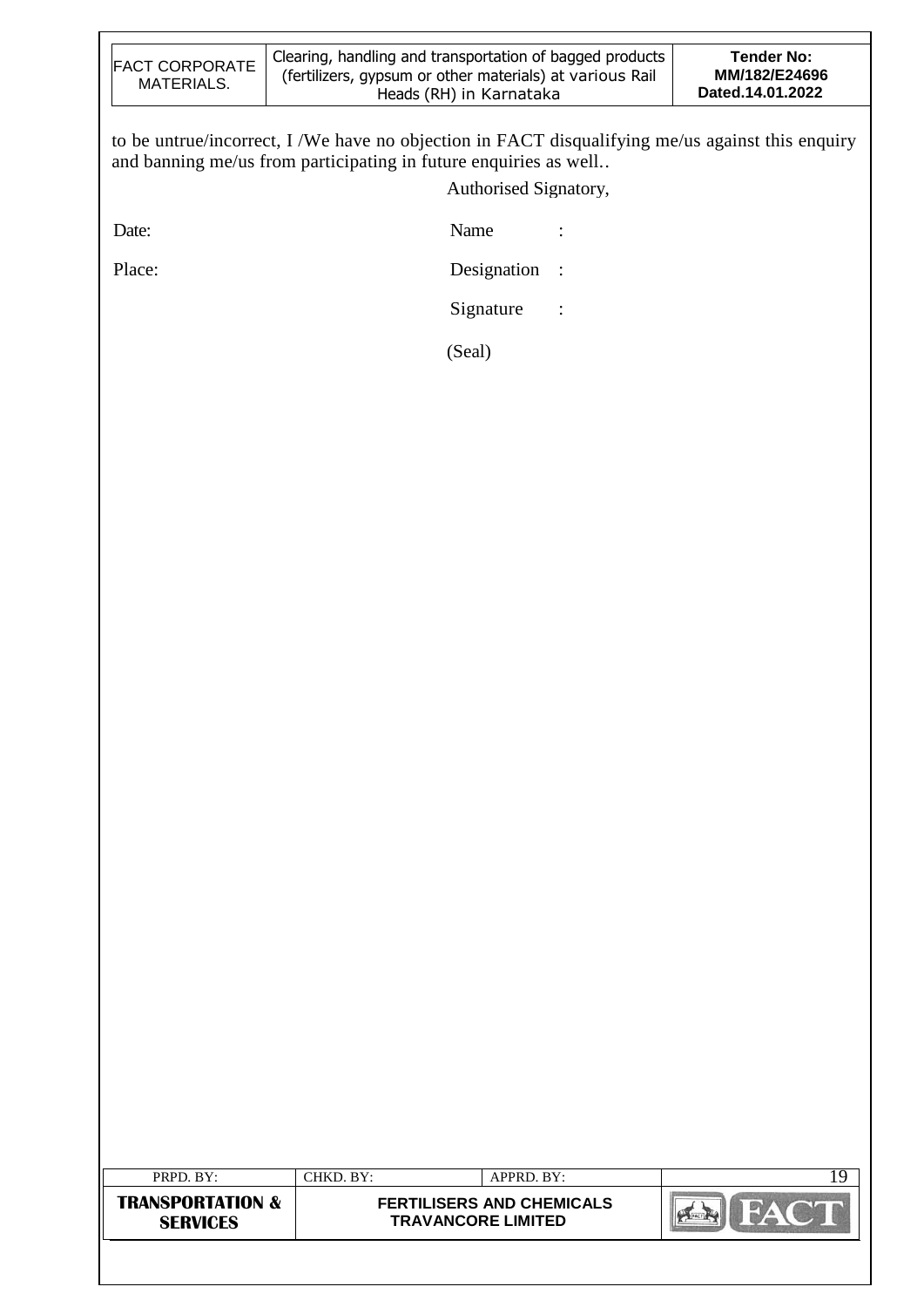## **ANNEXURE –V**

# **COMPLIANCE STATEMENT**

We state that our bid is in full compliance with the documents issued against the Enquiry No: MM/182/E24696 dated 14.01.2022 and we have read and understood the Notice Inviting Tender, Scope of Work, Instructions to Bidders and Terms and Conditions of Contract attached with this enquiry referred above and hereby confirm our acceptance to the same.

Name of bidder: Signature of the Bidder:

Place: Date: Date: (Seal)

| PRPD. BY:                                      | "HKD. BY: | $APPRD$ . BY:                                                 |  |
|------------------------------------------------|-----------|---------------------------------------------------------------|--|
| <b>TRANSPORTATION &amp;</b><br><b>SERVICES</b> |           | <b>FERTILISERS AND CHEMICALS</b><br><b>TRAVANCORE LIMITED</b> |  |
|                                                |           |                                                               |  |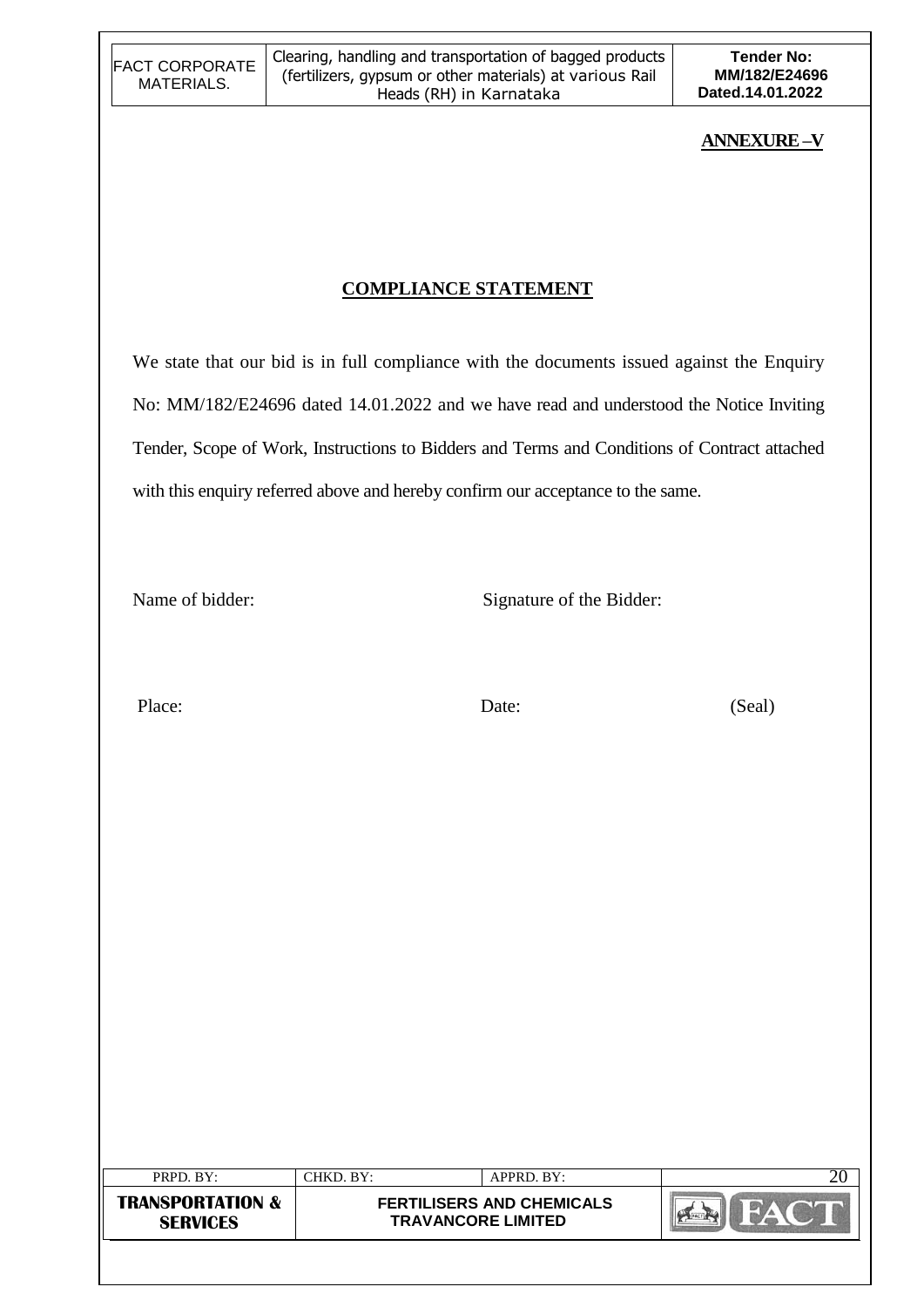| <b>FACT CORPORATE</b><br>MATERIALS. | Clearing, handling and transportation of bagged products<br>(fertilizers, gypsum or other materials) at various Rail<br>Heads (RH) in Karnataka | <b>Tender No:</b><br>MM/182/E24696<br>Dated.14.01.2022 |
|-------------------------------------|-------------------------------------------------------------------------------------------------------------------------------------------------|--------------------------------------------------------|
|-------------------------------------|-------------------------------------------------------------------------------------------------------------------------------------------------|--------------------------------------------------------|

# **ANNEXURE- VI**

#### **TERMS AND CONDITIONS OF CONTRACT CLEARING, HANDLING & TRANSPORTATION OF BAGGED PRODUCTS AT VARIOUS RHs IN KARNATAKA**

#### **1 DEFINITIONS**

- **1(a)** FACT shall mean THE FERTILISERS AND CHEMICALS TRAVANCORE LIMITED with Registered office at Udyogamandal, Kochi-683501, its operating Divisions at Udyogamandal (FACT-UD) and at Ambalamedu (FACT-CD) and Marketing offices spread across South India (which expression shall repugnant to the context or meaning thereof, include its successors and assigns).
- **1(b)** "Contractor" shall mean the individual / firm / company, who has been awarded the Work Order (contract) against his/their bid in response to the enquiry issued by FACT and shall include his/their legal representatives heirs, successors and assigns.

#### **2. PERIOD OF CONTRACT**

The period of Contract shall be for **two years** from the date of issue of Letter of Intent (LOI)/ Work order, whichever is earlier.

#### **3. AGREEMENT**

**Contractor to Execute Agreement**: The contractor shall execute an Agreement with FACT, within 15 days of receipt of the Work Order. The Agreement shall be executed on stamp paper (of appropriate value) as per the proforma as specified by FACT.

#### **4. SECURITY DEPOSIT**

- **4.1** The contractor shall furnish an interest free Security Deposit (SD) equivalent to 3% (Three percentage) of the total initial Work Order value as given in the Work Order (irrespective of actual quantity of work executed during the contract period), by NEFT/RTGS or by Bank Guarantee issued by a Nationalised / Scheduled Bank as per the Proforma prescribed by FACT within 15 days of receipt of the work order.
- **4.2** In case the contractor fails to deposit the prescribed Security Deposit or fails to execute the agreement or fails to commence the work within the specified time, the contract issued to him is liable to be terminated and the Earnest Money Deposit (EMD) if applicable shall be forfeited and alternative arrangements made at the risk and cost of the contractor. The contractor will also be liable for getting delisted from FACT and will not be eligible to participate in future tender(s) as per FACT"s policy in vogue.
- **4.3** The SD shall remain at the disposal of FACT, as a security for the satisfactory execution and completion of the work in accordance with the terms and conditions of the contract. The SD shall not be released until the work as per the Contract is satisfactorily completed and accepted and final bills paid. In case the contractor fails to make good any amount due from him inter-alia, losses, damages, penalties, dues etc. as may be payable by the contractor, FACT shall be at liberty to deduct/ appropriate such payments from the security deposit without prejudice to FACT's right to claim balance amount from the contractor. Violation(s)

| PRPD. BY:                                      | CHKD. BY:                                                     | APPRD. BY: |  |
|------------------------------------------------|---------------------------------------------------------------|------------|--|
| <b>TRANSPORTATION &amp;</b><br><b>SERVICES</b> | <b>FERTILISERS AND CHEMICALS</b><br><b>TRAVANCORE LIMITED</b> |            |  |
|                                                |                                                               |            |  |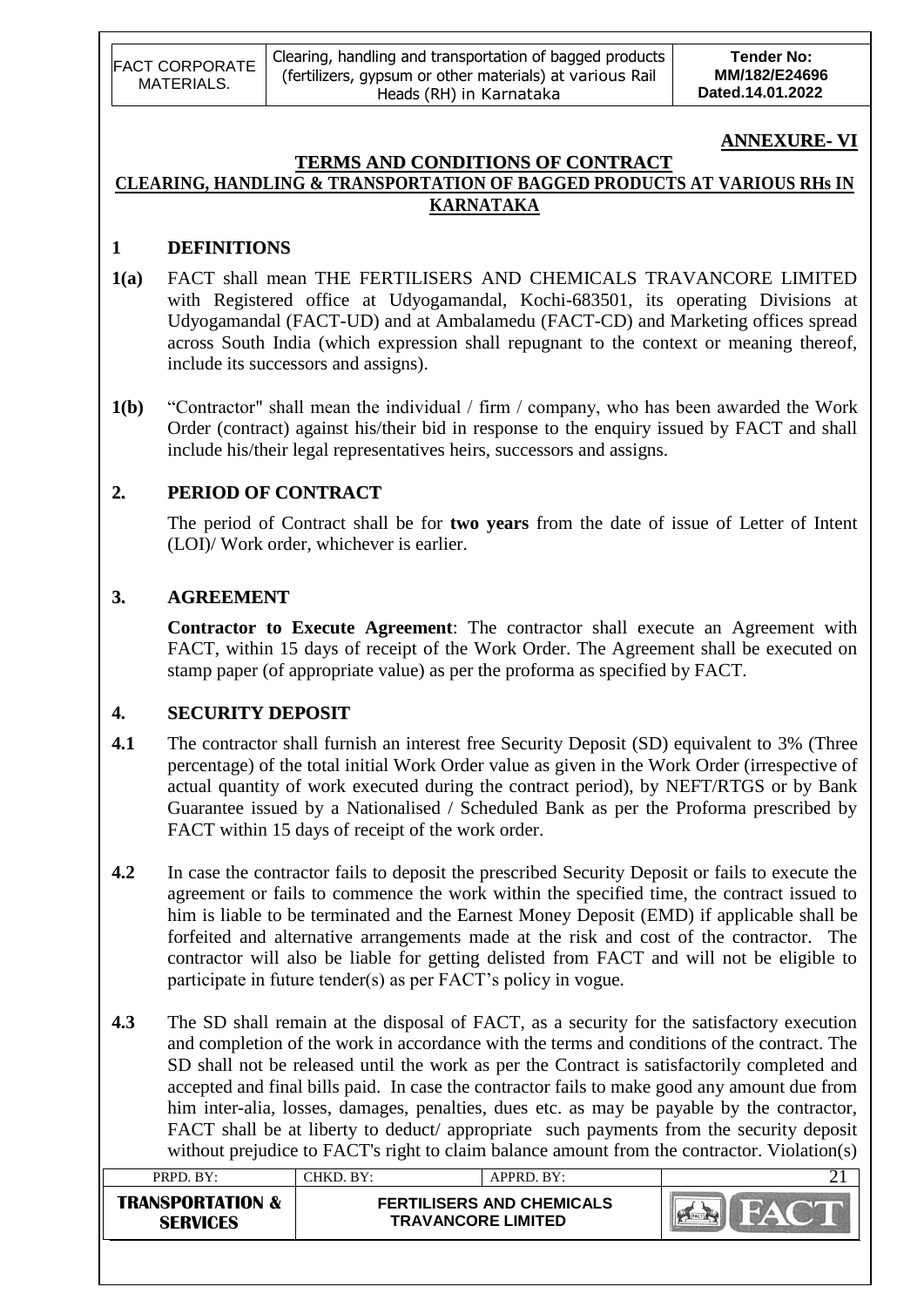| <b>FACT CORPORATE</b><br>MATERIALS. | Clearing, handling and transportation of bagged products<br>(fertilizers, gypsum or other materials) at various Rail<br>Heads (RH) in Karnataka | <b>Tender No:</b><br>MM/182/E24696<br>Dated.14.01.2022 |
|-------------------------------------|-------------------------------------------------------------------------------------------------------------------------------------------------|--------------------------------------------------------|
|-------------------------------------|-------------------------------------------------------------------------------------------------------------------------------------------------|--------------------------------------------------------|

of any of the terms and conditions of Contract by the contractor shall entail (i) forfeiture of the SD and (ii) disqualification from further work with FACT without prejudice to FACT's right to avail other remedies.

## **5. FIRMNESS OF RATES**

- **5.1 The rates shall be firm throughout the contract period.** No charge/claim on any account, incidental or otherwise, other than expressly provided in the contract, shall be payable by FACT.
- **5.2 Rate Revision Clause**: Whenever the retail price of HSD is revised by oil marketing companies in Public Sector vis-a-vis the base rates given in the contract, the transportation rates shall be revised based on simple average of the diesel price variation for the full month or part thereof. The HSD price prevailing at the respective RH location on the date of bid opening (Pre-qualification cum Techno-Commercial Part (Part-A), shall be the base rate for the above purpose. For an increase or decrease of one Rupee per litre for HSD applicable at the place of RH, the transportation rates shall be increased or decreased by 1.75 Paise per MT per km. The above revision shall be calculated (i) on pro rata basis for the actual increase / decrease of HSD price and (ii) for one way (single) distance only. For e.g. for an increase or decrease of Rupee ' $\Delta$ ' per litre in the price of HSD, the transportation rate shall be increased or decreased by Paise (1.75 x  $\Delta$ ) per MT per km). Distance (km) of each destination from the RH shall be taken for calculating the revised rate for the respective destination.

# **6. QUANTUM OF WORK:**

**The quantum of work depends up on various factors like agro-climatic conditions, market requirement, supply plan issued by Government, production at FACT's plants / arrival of shipments, availability of rake etc. and the quantum indicated in the W.O. is only indicative.** FACT reserves the right to reduce or increase the quantum of work at any time without assigning any reason whatsoever and the contractor shall carry out the work as per actual quantity requirements of FACT at the same rates and terms & conditions as per the W.O. The contractor has no right to claim loss / loss of profit on account of reduction in revenue arising out of variation in quantum of work.

# **7. GOODS AND SERVCES TAX (GST)**

**Rates given in the Work Order are exclusive of GST and the contractor or FACT, as the case may be, shall remit GST in compliance with the statute.** In case GST has to be paid by the contractor as per relevant Rules & Regulations the same shall be reimbursed to the contractor against documentary proof.

 **The bidder shall furnish the following along with the offers.**

- 1. The GST registration Number and details. In the case of Provisional ID, GST Registration Number will be provided on receipt of the same.
- 2. Place of supply/Service
- 3. Address of the supplier / service provider's billing the item if it is different from 2 above
- 4. GST rates applicable for each item

| PRPD. BY:                                      | CHKD. BY:                                                     | APPRD. BY: | ∠∠ |
|------------------------------------------------|---------------------------------------------------------------|------------|----|
| <b>TRANSPORTATION &amp;</b><br><b>SFRVICFS</b> | <b>FERTILISERS AND CHEMICALS</b><br><b>TRAVANCORE LIMITED</b> |            |    |
|                                                |                                                               |            |    |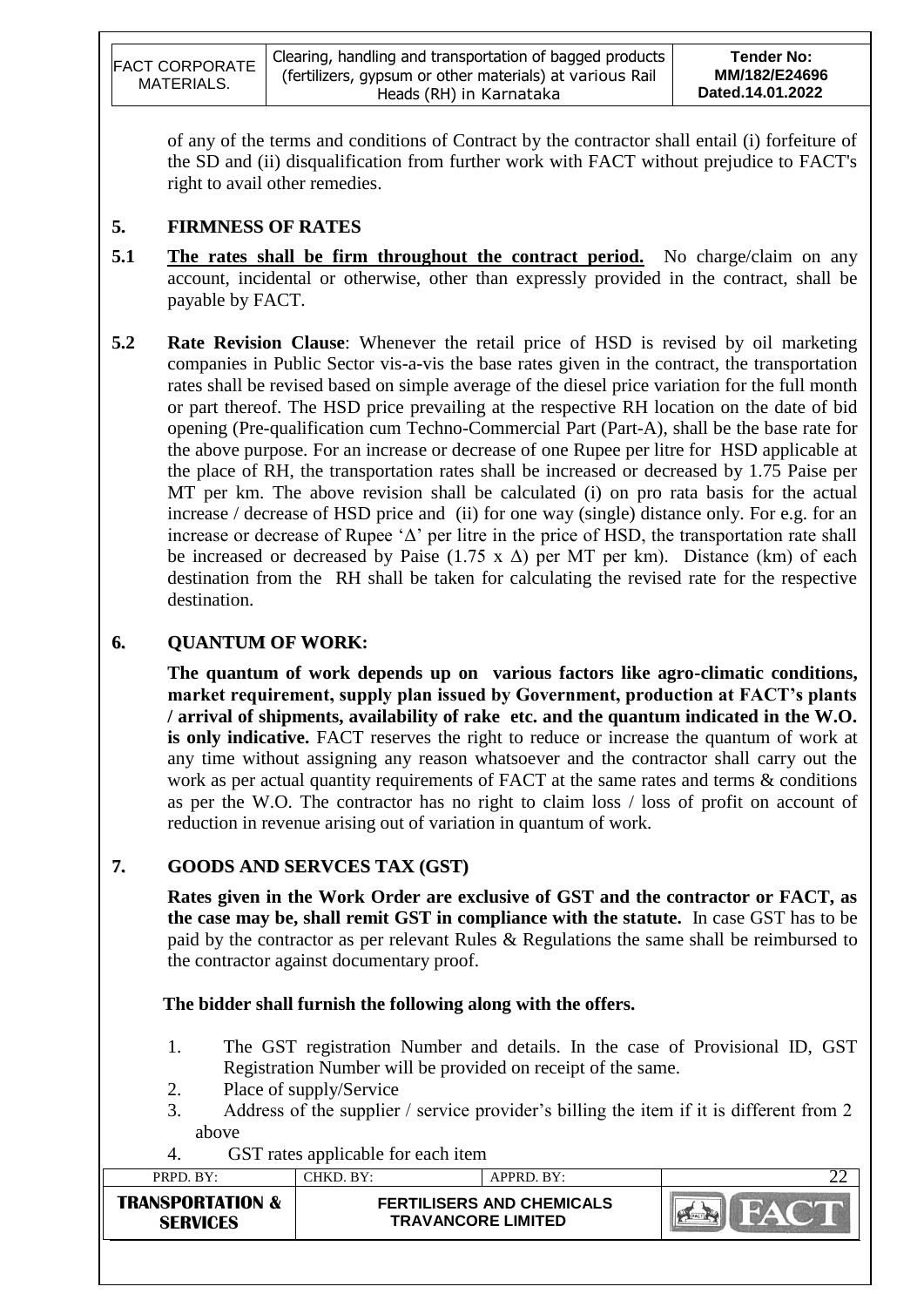| <b>FACT CORPORATE</b><br>MATERIALS. | Clearing, handling and transportation of bagged products<br>(fertilizers, gypsum or other materials) at various Rail<br>Heads (RH) in Karnataka | Tender No:<br>MM/182/E24696<br>Dated.14.01.2022 |
|-------------------------------------|-------------------------------------------------------------------------------------------------------------------------------------------------|-------------------------------------------------|
|-------------------------------------|-------------------------------------------------------------------------------------------------------------------------------------------------|-------------------------------------------------|

5. HSN / SAC codes of each of the goods / services quoted

In case of unregistered contractor, a declaration to that effect with reason should be furnished. FACT"s Provisional ID in the states of Kerala and Karnataka are 32AAACT6204C1Z2 & 29AAACT6204C1ZP respectively.

The supplier/contractor shall do the following:

- 22. Submit GST compliant tax invoice to FACT along with supply.
- 23. Shall ensure uploading the above invoice as per statute &
- 24. File monthly returns in time enabling FACT to claim the input tax credit.

GST charged by the supplier/contractor shall be released separately to the supplier/contractor only after filing of (i) the outward supply details  $\&$  the monthly return on GSTN portal by the supplier/contractor and (ii) on matching the input tax credit to such invoice with the corresponding details of outward supply of the supplier/contractor.

In case FACT incurs any liability (like interest, penalty etc.,) due to denial/reversal of such input tax credit in respect of the invoice submitted by the supplier/contractor, for the reasons attributable to the supplier/contractor, the same shall be recovered from the supplier/contractor

Further in case FACT is deprived of the input tax credit due to any reason attributable to the supplier/contractor, the same shall not be paid or recovered if already paid to the supplier/contractor.

# **8. SCOPE OF WORK**

- **8.1.1 Clearing of bagged products** (such as fertilizers, gypsum, or any other materials) from railway wagons at the Rail Head (RH), **unloading on to railway platform (if necessary), and loading on to trucks/lorries** placed by the contractor/dealers of FACT for onward movement to required destinations. FACT has made all arrangements for ensuring correct quantity of products loaded into railway wagons and trucks/lorries in our premises as well as from various Port godowns. The contractor is free to engage his representative at the loading points at (i) Kalamassery Railway Siding, Kochi, (ii) FACT Cochin Division, Ambalamedu, Kochi, and (iii) seaports like Tuticorin, Kochi etc., if he so wishes, to witness rake loading so as to satisfy himself with the system followed. The contractor shall clear, handle and deliver at RH the full quantity as per RR without any shortage. Cost of shortages, if any, found between the RR quantity and delivered quantity at the RH will be recovered from the dues/bills of the contractor, if the seals of the wagons are intact, at 150% of the value (MRP plus Govt. Subsidy) of product as applicable. If the seals of the wagons are broken / tampered with, the matter may be reported to FACT and clearing of such wagons shall be done only with the permission and under supervision of FACT.
- **8.1.2.1 Transportation** of bagged products in trucks / lorries placed by the contractor from RH to godown (s)/ Stock points/ Dealer points situated within a distance not exceeding 10 km from the RH as given in the contract.

**8.1.2.2 Transportation** of bagged products in trucks / lorries placed by the contractor from RH to godown (s) / Stock points/ Dealer"s points situated within a distance not exceeding 15 km

|                                                |                                                               |            | ت  |
|------------------------------------------------|---------------------------------------------------------------|------------|----|
| PRPD. BY:                                      | CHKD. BY:                                                     | APPRD. BY: | ~~ |
| <b>TRANSPORTATION &amp;</b><br><b>SERVICES</b> | <b>FERTILISERS AND CHEMICALS</b><br><b>TRAVANCORE LIMITED</b> |            |    |
|                                                |                                                               |            |    |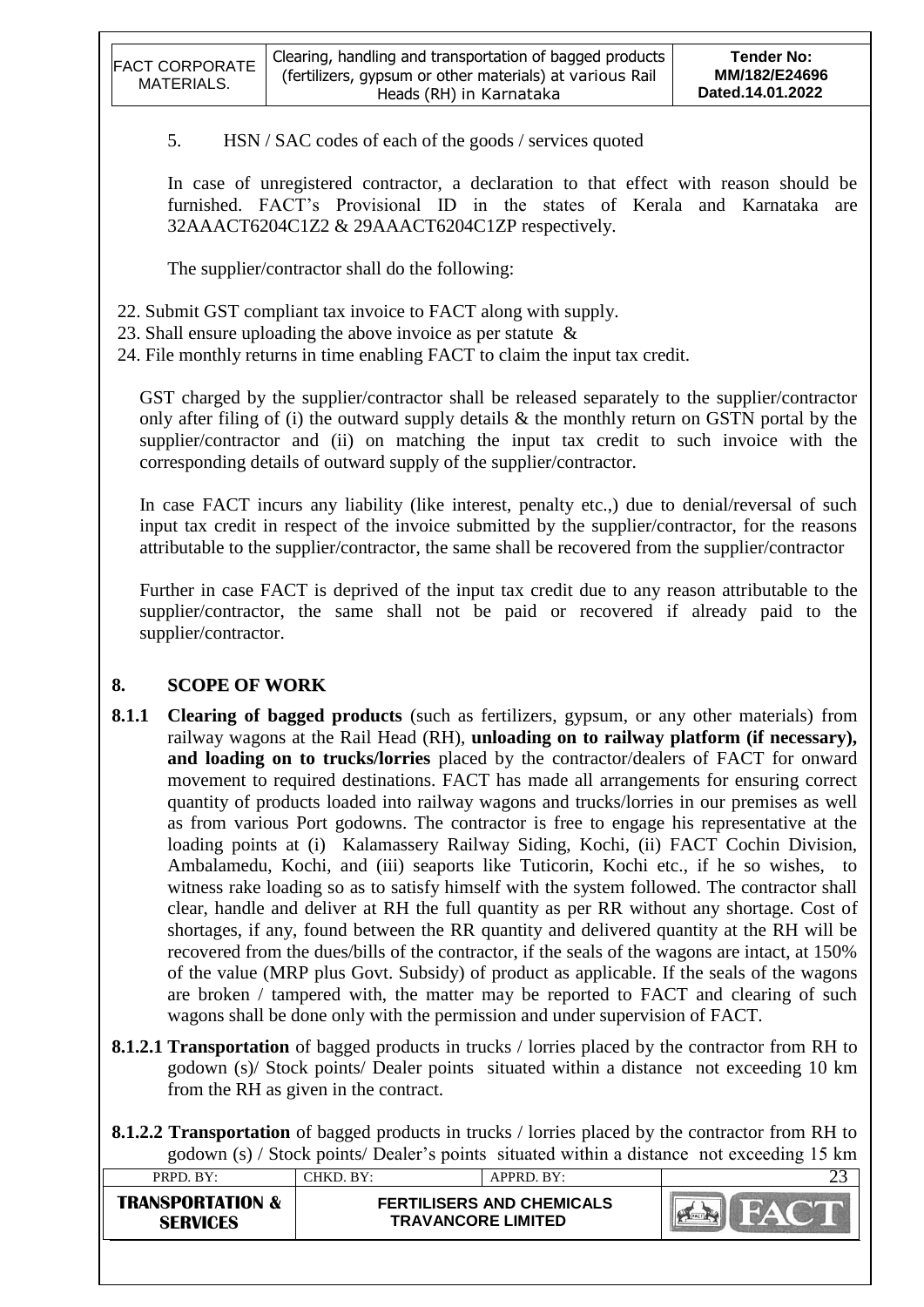| <b>FACT CORPORATE</b> | Clearing, handling and transportation of bagged products<br>(fertilizers, gypsum or other materials) at various Rail | Tender No:<br>MM/182/E24696 |
|-----------------------|----------------------------------------------------------------------------------------------------------------------|-----------------------------|
| MATERIALS.            | Heads (RH) in Karnataka                                                                                              | Dated.14.01.2022            |
|                       |                                                                                                                      |                             |

from the RH as given in the contract.

- **8.1.3 Transportation** of bagged products in trucks/lorries placed by the contractor from RH to godowns / stock points / dealer"s points situated within a distance of above 10 km & not exceeding 15 km.
- **8.1.4 Transportation** of bagged products in trucks/lorries placed by the contractor from RH to godowns / stock points / dealer"s points situated within a distance of above 15 km & not exceeding 25 km.
- **8.1.5 Transportation** of bagged products in trucks/lorries placed by the contractor from RH to godowns / stock points / dealer"s points situated within a distance of above 25 km & not exceeding 50 km
- **8.1.6 - do but** within a distance of above 50 km & not exceeding 75 km from the RH
- **8.1.7 - do but** within a distance of above 50 km & not exceeding 100 km from the RH
- **8.1.8 - do but** within a distance of above 75 km & not exceeding 100 km from the RH
- **8.1.9 - do but** within a distance of above 100 km & not exceeding 125 km from the RH
- **8.1.10 - do but** within a distance of above 100 km & not exceeding 150 km from the RH
- **8.1.11 - do - but** within a distance of above 125 km & not exceeding 150 km from the RH
- **8.1.12 - do but** within a distance of above 150 km & not exceeding 200 km from the RH
- **8.1.13 Loading of bagged products at FACT ASC godowns and** any godown/s rented by FACT, on to Trucks/lorries placed by FACT's dealers or other agencies, weighing of bagged products, if necessary, as per instructions given by the authorised personnel at ASC.
- **8.1.14 Unloading of bagged products at FACT ASC godowns and** any godown/s rented by FACT from Trucks/lorries, weighing of unloaded bags (if necessary) and stacking in the godowns as per instructions given by the Sales Officer (SO) / Sr.Agro Service Officer(SASO) / Depot Officer(DO) or his authorised staff at the ASC. Unloading of bagged products transported to dealer"s godown / State/Central Warehousing Corporations godown"s is excluded from the scope of the contractor.
- **8.1.15 Re-bagging** including removing the bagged products from the stack, refilling the same in fresh bags, standardisation of rebagged products including weighing, stitching using thread suitable for HDPE bags and restacking. FACT shall provide empty bags for rebagging purpose. Stitching machine and thread for stitching (suitable for HDPE bags) shall be provided by the contractor at his own cost.
- **8.1.16 Stenciling** of Maximum Retail Price/subsidy details on the bags (filled with 50 kg product or on empty bags) at ASC / any godown/s rented by FACT, as per instructions given by the authorised personnel at ASC / any godown/s rented by FACT using stencil plate, brush,

| PRPD. BY:                                      | CHKD, BY:                                                     | APPRD. BY: |  |
|------------------------------------------------|---------------------------------------------------------------|------------|--|
| <b>TRANSPORTATION &amp;</b><br><b>SERVICES</b> | <b>FERTILISERS AND CHEMICALS</b><br><b>TRAVANCORE LIMITED</b> |            |  |
|                                                |                                                               |            |  |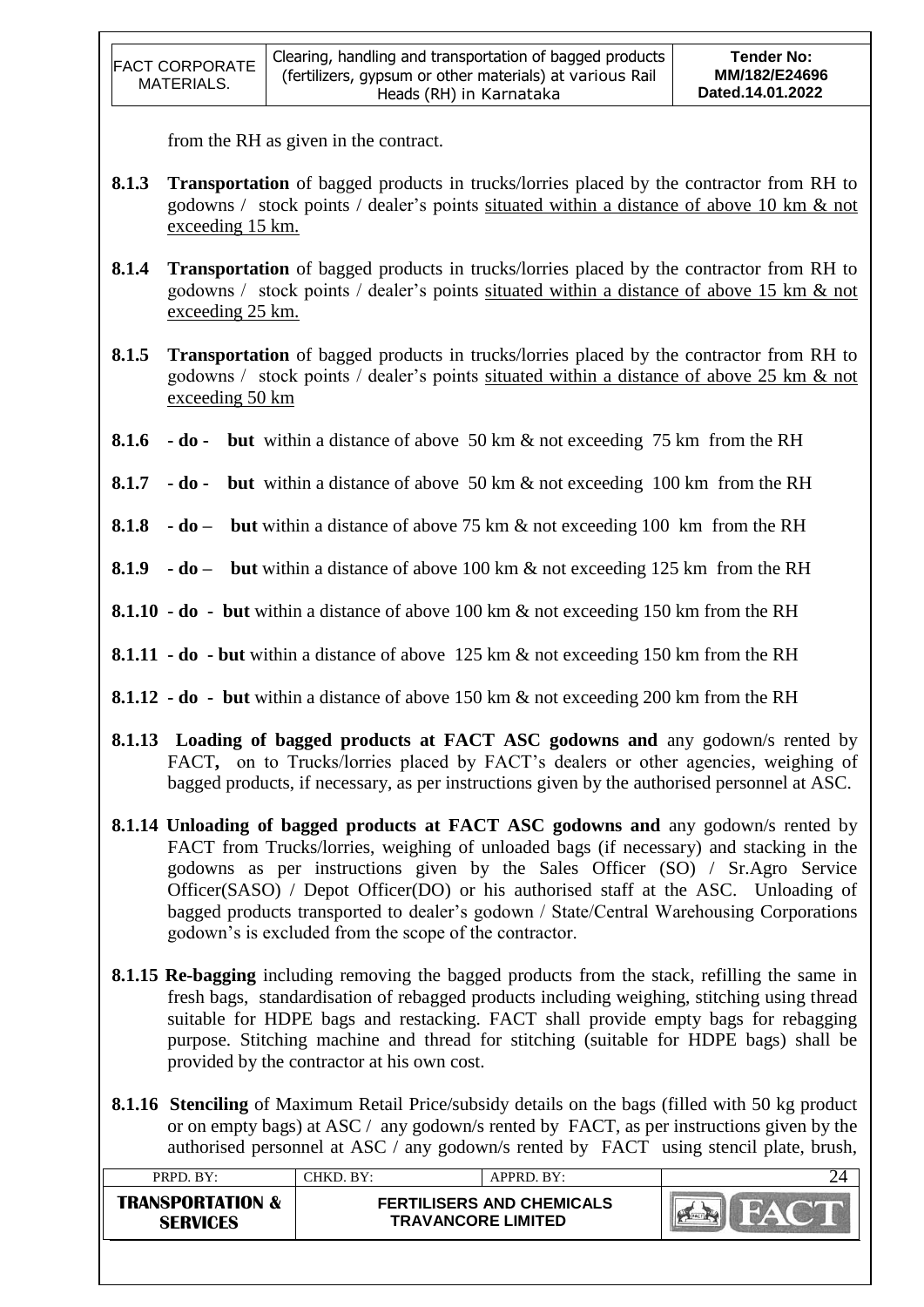| <b>FACT CORPORATE</b><br>MATERIALS. | Clearing, handling and transportation of bagged products<br>(fertilizers, gypsum or other materials) at various Rail<br>Heads (RH) in Karnataka | Tender No:<br>MM/182/E24696<br>Dated.14.01.2022 |
|-------------------------------------|-------------------------------------------------------------------------------------------------------------------------------------------------|-------------------------------------------------|
|-------------------------------------|-------------------------------------------------------------------------------------------------------------------------------------------------|-------------------------------------------------|

paint etc., provided by the contractor **at his own cost.**

- **8.1.17 Re-stacking**, i.e., removing the bagged product from the stack and again stacking as per instruction given by the authorised personnel at ASC / any godown /s rented by FACT.
- **8.2** The quantity cleared, handled, transported, etc. as per paragraphs 8.1.1 to 8.1.12 above shall be assessed by computing the weight considering 20 numbers of bags filled with products as equivalent to one MT (1,000 kg) irrespective of actual gross weight of individual bags and shall not be based on weighment of individual bags or otherwise. In the case of transportation under paragraphs from 8.1.3 to 8.1.12 the UoM shall be MTK, i.e. the product of quantity in MT worked out as above and the distance in km. For e.g. transportation of 300 bags (15 MT) filled with products by truck for a distance of 120 km constitutes a quantity of  $(120 \times 15) = 1800$  MTK. For serial numbers from 8.1.3 to 8.1.11 above, the rates are in **"Rupees per MT per km".** The UoM for the above items is "**MTK**" (quantity in MT multiplied by distance in km). By multiplying the rate in **Rs.per MT per km** with the actual quantity in **MTK** (quantity in MT transported x distance in km between the RH and the delivery point) will be the value of the respective transportation work. In the case of transportation under paragraph 8.1.2.1 & 8.1.2.2 within a distance not exceeding 10/15 km from RH} the rate (Rs. per MT) shall be applicable for the quantity assessed as above irrespective of the actual distance from RH within the distance limit specified.
- **8.3 The contractor or his authorised representative shall liaise with Railways and monitor**  arrival schedule of rakes at the RH. The contractor or his authorized representative shall contact the Sales Officer (SO)/Sales-in-Charge (SIC) /Sr. Agro Service Officer (SASO)/Depot Officer (DO) or his authorised personnel at the ASC concerned and collect necessary documents and instructions for despatches.
- **8.4** The contractor shall provide adequate number of labourers and lorries/trucks for clearing, handling and transportation of products as required by FACT at short notice without causing any delay and levy of demurrage/wharfage by railways. The contractor shall follow the extant rules of railways and ensure that the bagged products are promptly cleared from the wagons at the RH within the allowed free time given by railways from time to time, so as to avoid incidence of demurrage / wharfage. Whenever consignment arrives before receipt of Railway Receipt (RR), the contractor shall arrange to clear the consignment on indemnity bond, in order to avoid any demurrage or wharfage. In case of failure by the contractor to clear, handle and transport the required quantity within the free time allowed by railways all costs inter-alia demurrage / wharfage, incidental to such failure shall be to the account of the contractor..
- **8.5** The contractor shall carry out all works incidental to the scope of work stated above, whether expressly mentioned herein or not, for executing the contract to the satisfaction of FACT.
- **8.6** Transportation of bagged products shall be undertaken in lorries / trucks only. Products loaded on trucks/lorries shall be secured and protected by covering with tarpaulin irrespective of weather condition. The bagged products are to be handled with due care and hooks shall not be used while handling so as to avoid damage to products.

| PRPD. BY:                                      | CHKD. BY:                                                     | $APPRD$ . BY: | ن |
|------------------------------------------------|---------------------------------------------------------------|---------------|---|
| <b>TRANSPORTATION &amp;</b><br><b>SERVICES</b> | <b>FERTILISERS AND CHEMICALS</b><br><b>TRAVANCORE LIMITED</b> |               |   |
|                                                |                                                               |               |   |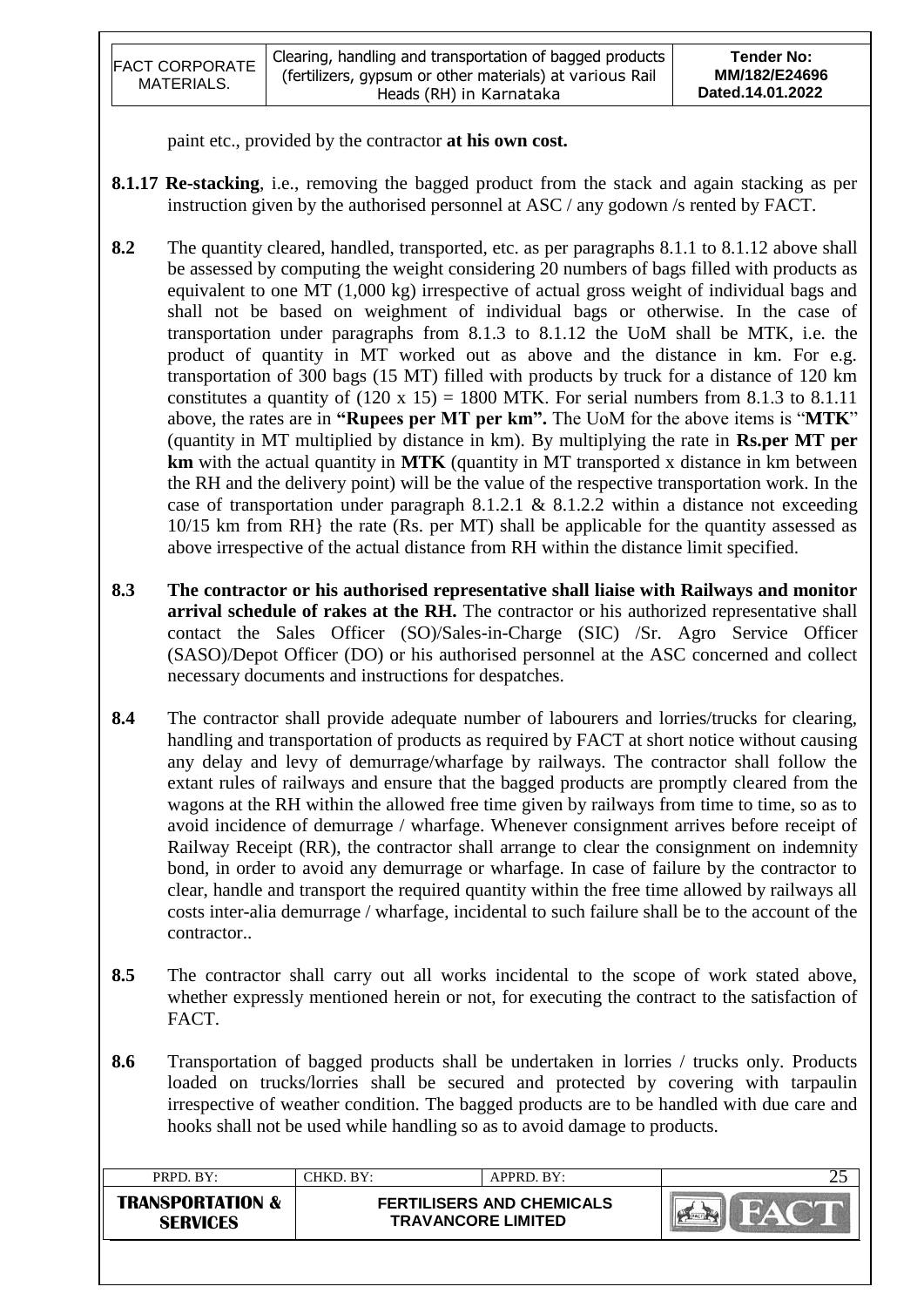| <b>FACT CORPORATE</b><br>MATERIALS. | Clearing, handling and transportation of bagged products<br>(fertilizers, gypsum or other materials) at various Rail<br>Heads (RH) in Karnataka | Tender No:<br>MM/182/E24696<br>Dated.14.01.2022 |
|-------------------------------------|-------------------------------------------------------------------------------------------------------------------------------------------------|-------------------------------------------------|
|-------------------------------------|-------------------------------------------------------------------------------------------------------------------------------------------------|-------------------------------------------------|

- **8.7** As per the instructions given by SO/SIC/SASO/DO the contractor shall directly transport and deliver the products to ASC godowns / any other warehouse rented by FACT/Stock Points/Dealer's godowns, immediately after clearing the goods from RH. Whenever sale takes place from RH either in part or in full, the contractor shall load such quantities on to the trucks/lorries placed by FACT"s dealers, or other agencies for onward dispatch to the dealers" godowns/specific locations and the balance quantity only shall be transported to ASC godowns / any other warehouse rented by FACT/Stock Points/Dealer's godowns.
- **8.8** In the case of transportation of bagged products as per scope of work, distances from the RH to various godowns of ASC/ Warehouse / dealer etc., as verified by a committee of FACT officials, would be the basis for working out transportation charges. Wherever the distances verified by FACT"s committee are not available, distance certificates issued by National Highway Authority of India or State Highways authorities or State Road Transport Corporation or Automobile Association of India, as available shall be considered as the basis for release of payment. For all such cases SRM shall certify the bills for payment based on the said documents.
- **8.9** FACT shall not be responsible for any delay in unloading the bagged products at the ASC Godown or any warehouse taken on rent or dealer"s godowns or any other destinations. No detention charges for trucks at the loading/unloading points or any locations shall be payable to the contractor under any circumstances whatsoever.
- 8.10 In the case of RH sales and delivery to FACT's dealers as per instructions of FACT officials viz. SO/ SIC / SASO / DO, any delay in clearance of rake due to delay in placement of lorries directly attributable to the dealers, the responsibility regarding the demurrage/ wharfage so incurred will be decided on a case to case basis by the Sr. Regional Manager/Marketing (SRM) concerned. The contractor shall keep in constant touch with SO/ SIC / SASO / DO, at the ASC concerned and carry out the works.
- **8.11** If railways demand any legally valid charges including undercharges at the time of clearance of rake, the contractor shall make the payment to railways under intimation to SO/ SIC / SASO / DO and clear the rake with out delay. However, if demand of railways appear to be not valid, the contractor will make payment under protest under intimation to SO/ SIC / SASO / DO and clear the rake with out delay. In such cases, a copy of the letter of protest issued by the contractor acknowledged by railways should be forwarded to FACT. The contractor may claim reimbursement from FACT of the amounts so paid, producing (i) the payment receipt in original from railways and (ii) letter of protest, if any, duly acknowledged by railways in original.
- **8.12** The contractor or his representative or his workmen shall not interfere, obstruct, cause to be interfered with any work entrusted with other contractors by FACT and in the event of his non-compliance with the above FACT will take appropriate remedial action as deemed fit at the risk and cost of the contractor. Any damage caused to FACT"s own or hired building/equipment or any property of Dealers of FACT etc., due to the negligence of the contractor or his workmen, will be to the account of the contractor and FACT shall be indemnified by him in all such cases.

**8.13 Safe handling / carriage:** Contractor is entirely responsible for carrying out the work in a

| PRPD. BY:                                      | CHKD. BY:                                                     | APPRD. BY: |  |
|------------------------------------------------|---------------------------------------------------------------|------------|--|
| <b>TRANSPORTATION &amp;</b><br><b>SERVICES</b> | <b>FERTILISERS AND CHEMICALS</b><br><b>TRAVANCORE LIMITED</b> |            |  |
|                                                |                                                               |            |  |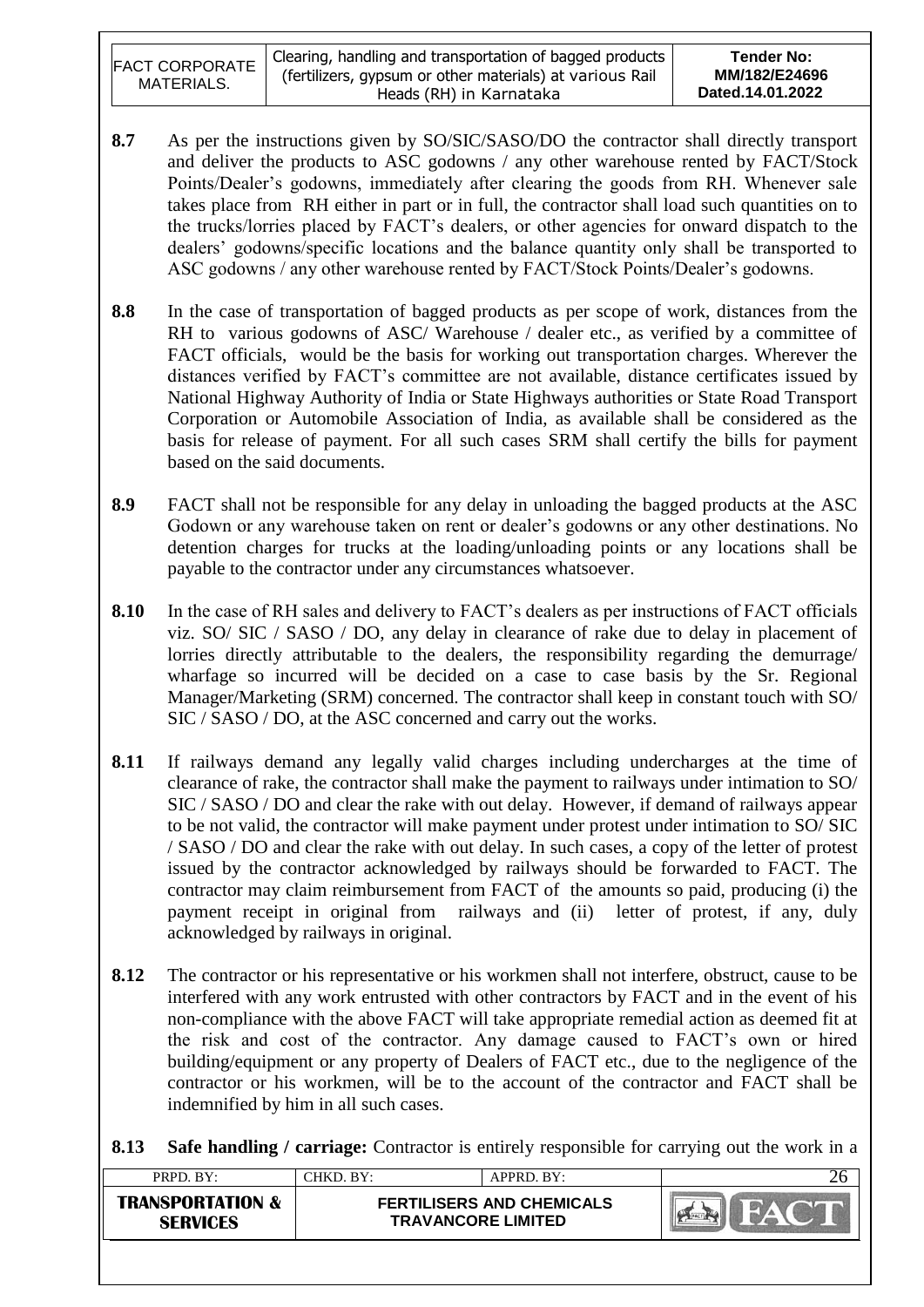|                       | Clearing, handling and transportation of bagged products | <b>Tender No:</b> |
|-----------------------|----------------------------------------------------------|-------------------|
| <b>FACT CORPORATE</b> | (fertilizers, gypsum or other materials) at various Rail | MM/182/E24696     |
| MATERIALS.            | Heads (RH) in Karnataka                                  | Dated.14.01.2022  |

safe manner and he shall ensure safe handling, carriage and delivery of bagged products. In case the shortage/damage/non--delivery of products occurs due to reason(s) attributable to the contractor, FACT shall deduct 150% of the value (MRP plus Govt. subsidy) of product so affected as applicable from the contractor's bills / security deposit etc as necessary.

**8.14** The bagged products are to be handled with due care and caution ensuring that no bagged product gets damaged during handling. If any loss or damage is caused to the bags or materials as a result of negligence or carelessness of the contractor or the workmen engaged by him, the contractor shall be liable to compensate FACT for such loss or damages. In case of cut and torn bags, Rs.30/- per bag shall be deducted from his bills as damages in addition to the cost of the material, if ascertained that the bags are cut  $\&$  torn on account of the contractor.

## **9.0 DELIVERY**

- **9.1** Bagged products entrusted with the contractor shall be transported to and delivered at the destinations as expeditiously as possible with in the same day/next day as practically workable, but in any case not exceeding 3 (three) days. No transshipment is envisaged for transportation. In case the bagged products are held up en-route and delivery is likely to exceed the normal time as above, due to break-down or accident or for any other reason(s), the matter shall be promptly intimated over telephone on occurrence of such event followed by fax / E-Mail to (i) The Sales Officer / Depot Officer of the ASC concerned (ii) The Sr. Regional Manager (Marketing) concerned.
- **9.2** Acknowledgment shall be obtained on the Delivery Challan (DC) / Material Despatch Advice (MDA) from the Consignee at the destination point, with office seal, signature, date and time of delivery etc., on all copies, which shall be the basis for proof and date of delivery. In the case of delivery to the Warehouse/Godowns/Dealers other than FACT ASC, the contractor shall deliver the goods to the same and shall obtain acknowledgment of the delivery on all copies of the DC/MDA and get office seal, signature, date and time of delivery etc., on the DC/MDA, from the authorised personnel of the Warehouse/ Godown/Dealer. Immediately on delivery of goods, one acknowledged copy of the DC/MDA shall be submitted to the FACT Sales Officer/Depot Officer/ Depot Assistant concerned, for their certification.
- **9.3** In case the contractor fails to comply with the above requirements FACT reserves the right to recover 150% of the value (MRP plus Govt. Subsidy) of product as applicable without prejudice to other contractual rights of FACT.

## **10 COMPLIANCE OF ACTS AND RULES & REGULATIONS:**

**10.1 The Employees' Provident Funds and Miscellaneous Provisions Act, 1952 (PF) & The Employees' State Insurance Act, 1948 (ESI) and the Rules and Regulations thereof:** The contractor shall ensure full compliance with the above Acts and Rules & Regulations. The workers deployed by the contractor for the work shall be covered under the above Acts. The contractor shall be responsible for making all payments to his workmen, including ESI and PF benefits etc., as applicable. The contractor shall maintain proper records relating to labour employed, wages paid etc in the prescribed proforma as per the relevant provisions of the Acts and Rules & Regulations. Copies of the returns acknowledged / accepted by the

|                                                                                                                 | ∼ |
|-----------------------------------------------------------------------------------------------------------------|---|
| <b>TRANSPORTATION &amp;</b><br><b>FERTILISERS AND CHEMICALS</b><br><b>TRAVANCORE LIMITED</b><br><b>SERVICES</b> |   |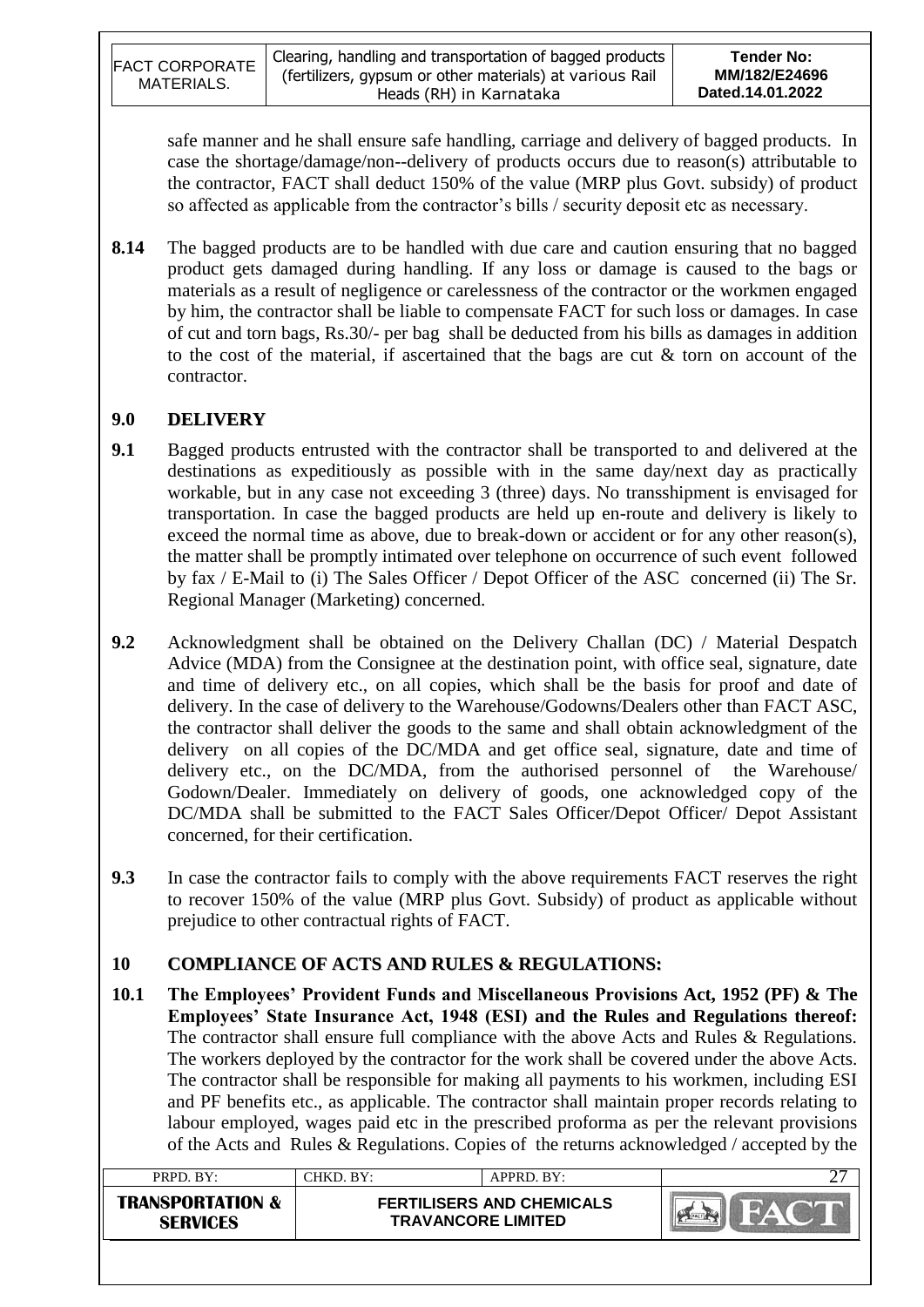| <b>FACT CORPORATE</b><br>MATERIALS. | Clearing, handling and transportation of bagged products<br>(fertilizers, gypsum or other materials) at various Rail<br>Heads (RH) in Karnataka | Tender No:<br>MM/182/E24696<br>Dated.14.01.2022 |
|-------------------------------------|-------------------------------------------------------------------------------------------------------------------------------------------------|-------------------------------------------------|
|-------------------------------------|-------------------------------------------------------------------------------------------------------------------------------------------------|-------------------------------------------------|

competent office/authority prescribed in the Act, duly attested by the authorised signatory of the contractor, shall be submitted to FACT before final settlement of the contract. In case FACT is to incur any expenditure/loss in the capacity as Principal Employer on account of the above, such expenditure/loss shall be reimbursed/compensated to FACT within a reasonable time, failing which FACT reserves the right to recover the same from the contractor from any payments due to him, without prejudice to FACT"s rights for recovery of the same.

- **10.2** Vehicles employed during the course of execution of the Contract, shall have valid permits in compliance with the Motor Vehicles Act, 1988 and the Central Motor Vehicle Rules, 1989 and regulations formulated from time to time.
- **10.3** The contractor shall comply with the requirements of all Local, State and Central Govt. Acts, Rules, Regulations, Bylaws, Orders etc, in force from time to time and in particular, the Factories Act, 1948, the Workmen's Compensation Act 1923, the Contract Labour (Regulation and Abolition) Act, 1970, the Minimum Wages Act,1948, The Mines Act 1952, the Explosives Act 1884 and all other relevant Acts and Rules as amended from time to time in so far as they are or may be applicable to the execution of works as per this contract. The contractor shall obtain at his cost all permits, license and other authorization, as required for his work, from Govt. authorities. The contractor shall maintain proper records & registers as required by the statutes concerned and submit them to FACT as and when required. In case the contractor fails to discharge his statutory obligations leading to a situation wherein FACT is to incur any expenditure/loss such expenditure/loss, including those in any proceedings or litigation, as a result of any claim or act on the part of the employees of the contractor, shall be reimbursed/compensated to FACT within a reasonable time, failing which FACT reserves the right to recover the same from the contractor from any payments due to him, without prejudice to FACT"s rights for recovery of the same.

## **11.0 PAYMENT**

- **11.1** Payment for the work done as per this contract shall be effected as per the terms and conditions of the contract, on presentation of the bills to the SRM of the respective Regional Office of FACT, duly certified by the SO/SIC concerned. The Bills in duplicate in the prescribed proforma shall be submitted on completion of the work duly supported by copies of the DC/MDA acknowledged by the authorised personnel of ASC/ Warehouse/ Godown / Dealer concerned. Payment of bills to the contractor will be made through NEFT/RTGS from the respective Regional Office normally within 15 days from the date of submission of bills along with all supporting documents.
- **11.2** Payments shall be made after deduction of (i) amounts due from contractor to FACT on account of shortage/damages/loss to the goods entrusted to them, (ii) statutory deductions such as Income Tax, GST etc. as applicable and (iii) any other amount due from the contractor for any other reason. If the amount due from the contractor is more than the amount due to the contractor, the contractor shall pay FACT the balance amount without delay.

| PRPD. BY:                                      | CHKD. BY:                                                     | APPRD. BY: |  |
|------------------------------------------------|---------------------------------------------------------------|------------|--|
| <b>TRANSPORTATION &amp;</b><br><b>SERVICES</b> | <b>FERTILISERS AND CHEMICALS</b><br><b>TRAVANCORE LIMITED</b> |            |  |
|                                                |                                                               |            |  |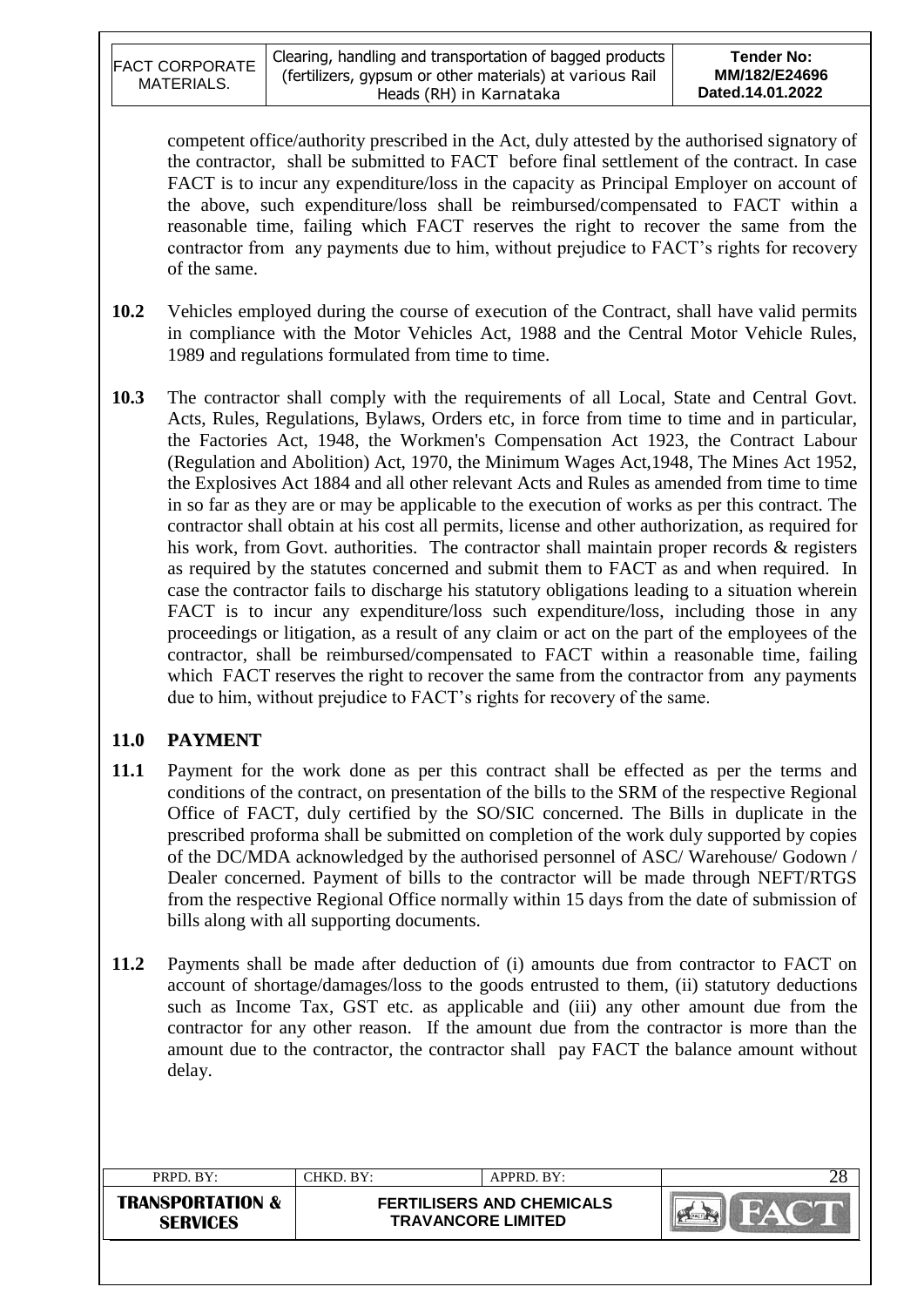| <b>FACT CORPORATE</b><br>MATERIALS. | Clearing, handling and transportation of bagged products<br>(fertilizers, gypsum or other materials) at various Rail<br>Heads (RH) in Karnataka | Tender No:<br>MM/182/E24696<br>Dated.14.01.2022 |
|-------------------------------------|-------------------------------------------------------------------------------------------------------------------------------------------------|-------------------------------------------------|
|-------------------------------------|-------------------------------------------------------------------------------------------------------------------------------------------------|-------------------------------------------------|

## **12. ALTERNATE ARRANGEMENT AT THE RISK & COST OF CONTRACTOR**

In the event of failure on the part of the contractor to execute the contract to FACT's satisfaction FACT may give notice in writing to the contractor calling him to make good the failure, neglect or contravention complained of within the said time. If the contractor still fails to make good failure as called for, FACT reserves the right to terminate the Contract in whole or part and make alternate arrangements to carry out the work through other agencies or by themselves **at the risk and cost of the contractor** without prejudice to FACT's other rights as per the Contract. FACT shall recover all additional costs incurred for such alternate arrangements from the contractor's running bills or from any amounts due to the contractor.

## **13. INDEMNITY**

Without prejudice to any other provisions in these conditions, the contractor shall be bound to keep FACT or any representative or employee of FACT fully indemnified against any action, claim or proceedings under the provisions of any rules, regulations, byelaws, notifications, directions or order having the force of law for anything done or omitted to be done by the contractor in contravention of such provisions etc. for the infringement or violation thereof by him in the course of the execution or completion of the work under the contract and if, as a result of any such action, claim or proceedings, the contractor or such representative of FACT, as the case may be, adjudged to be liable to any penalties or to pay any penalties or to pay any compensation, such liability, the contractor shall do so and if FACT has to take-over the liability, FACT shall deduct all amounts arising out of such liabilities from the security deposit of the contractor or from any other amount due and payable by FACT to the contractor under this Contract or any other Contract and without prejudice to any other legal remedy available to FACT.

# **14. CONSTITUTION OF THE CONTRACTOR**

Any alteration in the composition or constitution of the contractor and events like death/ resignation of Proprietor/Partner/Director, contractor becoming bankrupt/insolvent/liquidated/ under BIFR shall be notified to (i) SO /SIC/ SASO/DO concerned, (ii) SRM concerned, (iii) The Area Manager (Marketing) concerned and (iv) The Chief Distribution Manager, Marketing Division, FACT Limited, Udyogamandal within a week's time of the event. In such situations FACT reserves the right to terminate or continue the contract or to require the contractor/survivor to produce such documents or to conform to such formalities for continuing the work, as FACT deems fit.

## **15. ASSIGNMENT**

The contractor shall not assign or transfer or sublet the contract or any part thereof without the prior written approval of FACT.

## **16. FACT'S LIEN ON ALL MONEYS DUE**

FACT shall have a lien on all/any money that may become due and payable to the contractor under these presents, and/or also on the deposit or security amount or amounts made under the contract and which may become payable to the contractor under the conditions in that behalf herein contained for or in respect of any debt or sum that may become due and payable to FACT by the contractor either alone or jointly with another or others and either under this or under any other contract or transaction of any nature

| PRPD. BY:                                      | CHKD. BY: | $APPRD$ . BY:                                                 | 29 |
|------------------------------------------------|-----------|---------------------------------------------------------------|----|
| <b>TRANSPORTATION &amp;</b><br><b>SERVICES</b> |           | <b>FERTILISERS AND CHEMICALS</b><br><b>TRAVANCORE LIMITED</b> |    |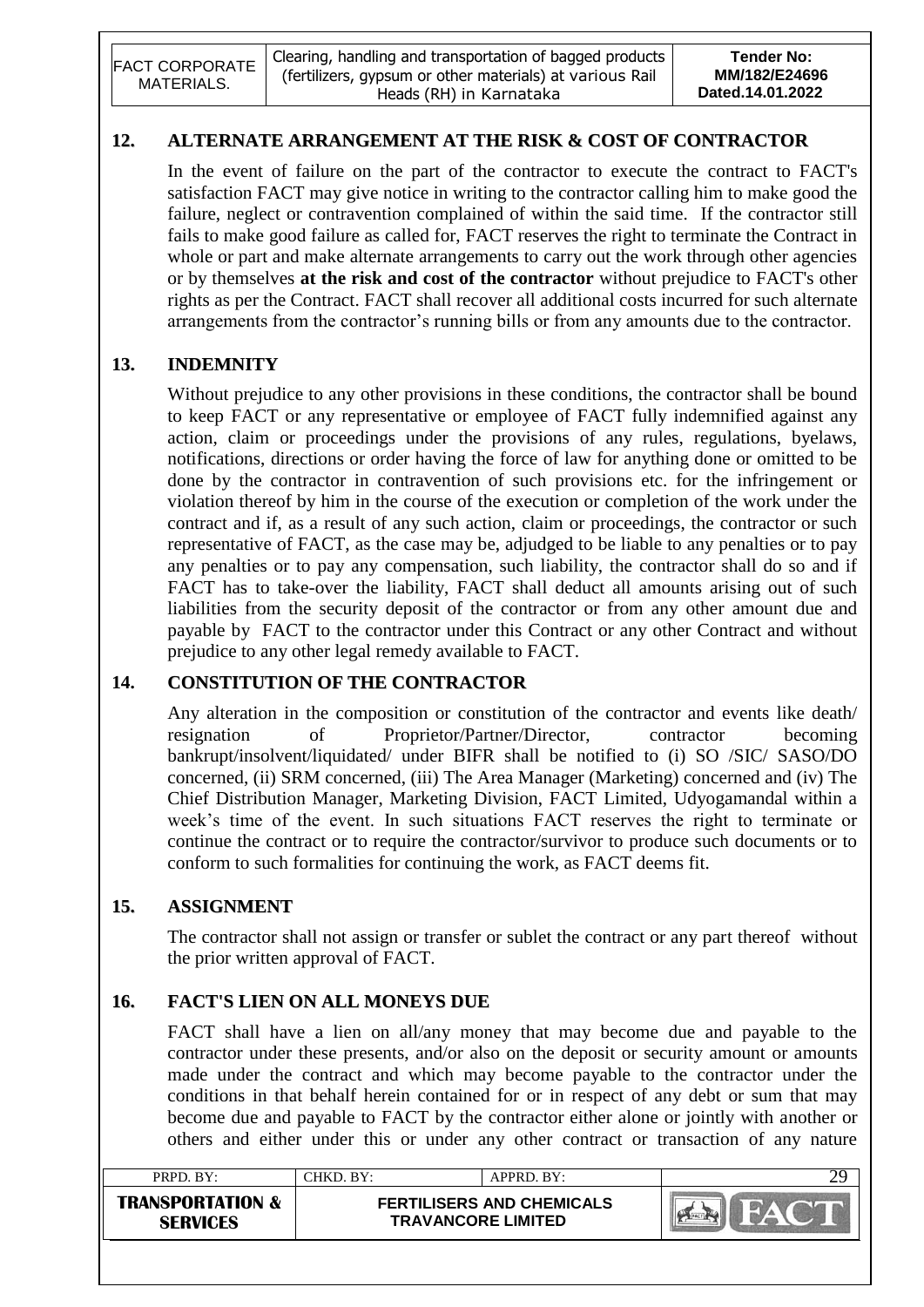| <b>FACT CORPORATE</b><br>MATERIALS. | Clearing, handling and transportation of bagged products<br>(fertilizers, gypsum or other materials) at various Rail<br>Heads (RH) in Karnataka | <b>Tender No:</b><br>MM/182/E24696<br>Dated.14.01.2022 |
|-------------------------------------|-------------------------------------------------------------------------------------------------------------------------------------------------|--------------------------------------------------------|
|-------------------------------------|-------------------------------------------------------------------------------------------------------------------------------------------------|--------------------------------------------------------|

whatsoever between FACT and the contractor and further that FACT shall at all times be entitled to deduct the said debt or deposit which may become payable to the contractor under these presents.

# **17. TERMINATION OF CONTRACT**

FACT at its entire discretion may terminate the contract either in part or in full after giving 7 (Seven) days" notice in writing to the contractor.

## **18. FORCE MAJEURE**

Neither the contractor nor FACT shall be considered in default in the performance of their obligations under the Work Order so long as the performance is prevented or delayed because of Force Majeure conditions like war or hostilities, riots or civil commotion, earth quake, flood or tempest, drought, accident, fire or explosion, labour strike or lock-out or Act-of-God or because of any law and order proclamation, regulation or ordinance of Government or subdivision thereof and situation arising out of FACT's plant break downs. Notice of a Force Majeure situation shall be given by the affected party to the other party with in one week of its occurrence. Should such a delay be for more than three months, FACT shall have the right to cancel the Work Order at no charge to FACT and FACT shall be entitled to reimbursement of any amount due from the contractor.

# **19. APPLICABLE LAW & SETTLEMENT OF DISPUTES**

This contract shall be subject to and shall in all respects be governed by Indian law. If any dispute arises out of or relating to or in connection with this contract, between the contractor and the owner/FACT, the same shall be amicably settled through mutual discussions, failing which, the unresolved dispute (s) shall be referred to arbitration in accordance with the provisions of the Arbitration and Conciliation Act, 1996, as amended from time to time and number of Arbitrator shall be one. The Venue of the Arbitration shall be at Ernakulam and the proceeding shall be in English.

Any legal proceedings relating to or in connection with this contract shall be limited to the exclusive jurisdiction of the High Court of Kerala.

## **20. CORRESPONDENCE**

All notices and correspondence (including via Telephone, e-mail & FAX) shall be deemed to have been duly given to the contractor if delivered to the contractor or his authorised agent or posted to the address so given. In the event of refusal to accept any notices and correspondence or failure on the part of authorised agent to contact the SO/SIC/SASO/DO or his authorised at the concerned Agro Service centres as applicable, notice of contract shall be deemed as served.

# **21. FRAUD PREVENTION POLICY OF FACT**

FACT, a Central Public Sector Enterprise (PSE) follows Centralized Governance principles

| PRPD. BY:                                      | CHKD. BY:                 | $APPRD$ . BY:                    |  |
|------------------------------------------------|---------------------------|----------------------------------|--|
| <b>TRANSPORTATION &amp;</b><br><b>SFRVICFS</b> | <b>TRAVANCORE LIMITED</b> | <b>FERTILISERS AND CHEMICALS</b> |  |
|                                                |                           |                                  |  |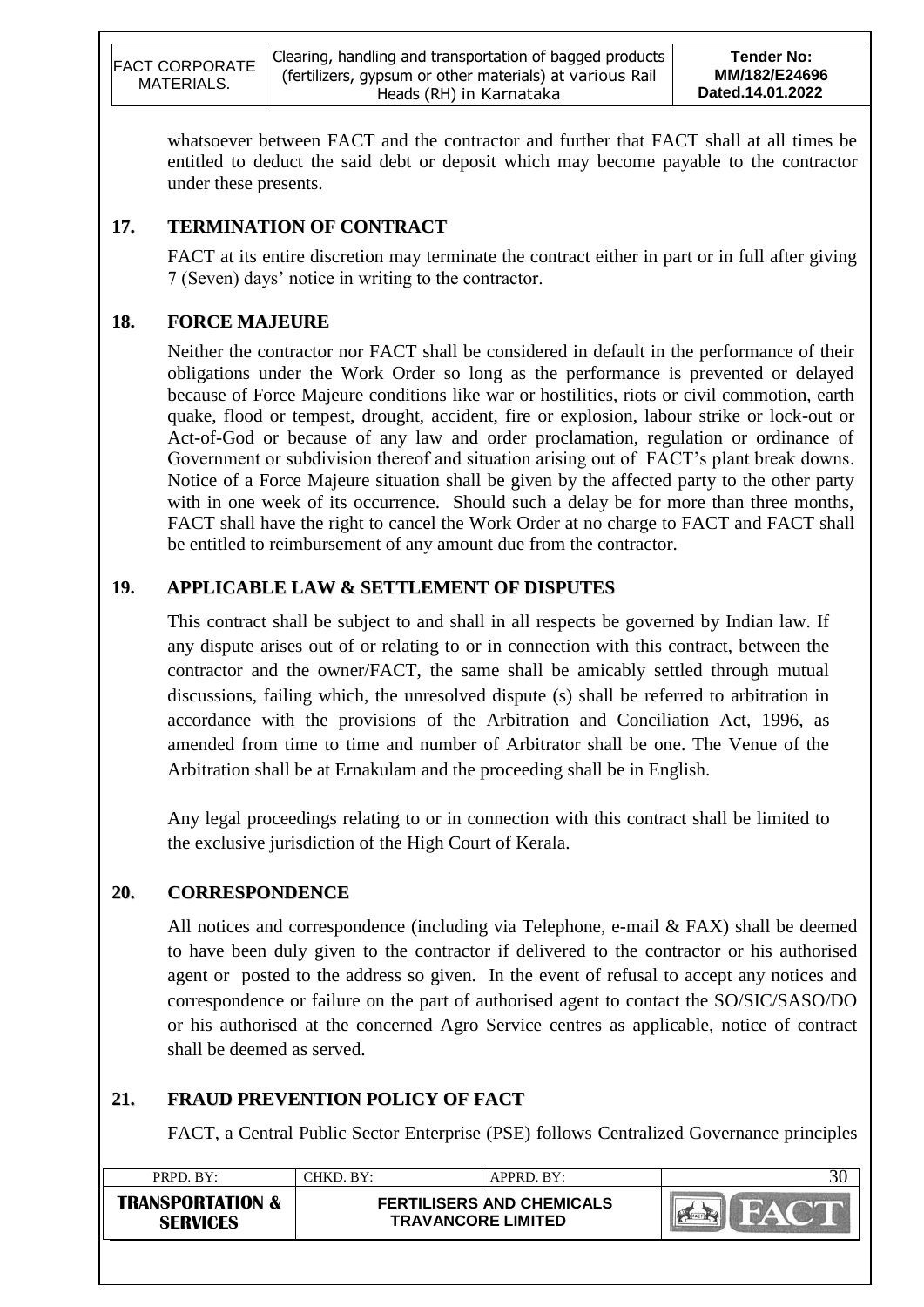| <b>FACT CORPORATE</b><br>MATERIALS.                         |           | Clearing, handling and transportation of bagged products<br>(fertilizers, gypsum or other materials) at various Rail<br>Heads (RH) in Karnataka                                                                                                   | <b>Tender No:</b><br>MM/182/E24696<br>Dated.14.01.2022 |
|-------------------------------------------------------------|-----------|---------------------------------------------------------------------------------------------------------------------------------------------------------------------------------------------------------------------------------------------------|--------------------------------------------------------|
|                                                             |           | proactively and has formulated a Fraud Prevention Policy. Details of Fraud Prevention<br>Policy of FACT 2012 can be viewed in FACT's website www.fact.co.in. Contractor shall<br>make himself aware of the above policy and comply with the same. |                                                        |
|                                                             |           |                                                                                                                                                                                                                                                   |                                                        |
|                                                             |           |                                                                                                                                                                                                                                                   |                                                        |
|                                                             |           |                                                                                                                                                                                                                                                   |                                                        |
|                                                             |           |                                                                                                                                                                                                                                                   |                                                        |
|                                                             |           |                                                                                                                                                                                                                                                   |                                                        |
|                                                             |           |                                                                                                                                                                                                                                                   |                                                        |
| PRPD. BY:<br><b>TRANSPORTATION &amp;</b><br><b>SERVICES</b> | CHKD. BY: | APPRD. BY:<br><b>FERTILISERS AND CHEMICALS</b><br><b>TRAVANCORE LIMITED</b>                                                                                                                                                                       | 31<br><b>FAC</b>                                       |
|                                                             |           |                                                                                                                                                                                                                                                   |                                                        |

 $\overline{\phantom{a}}$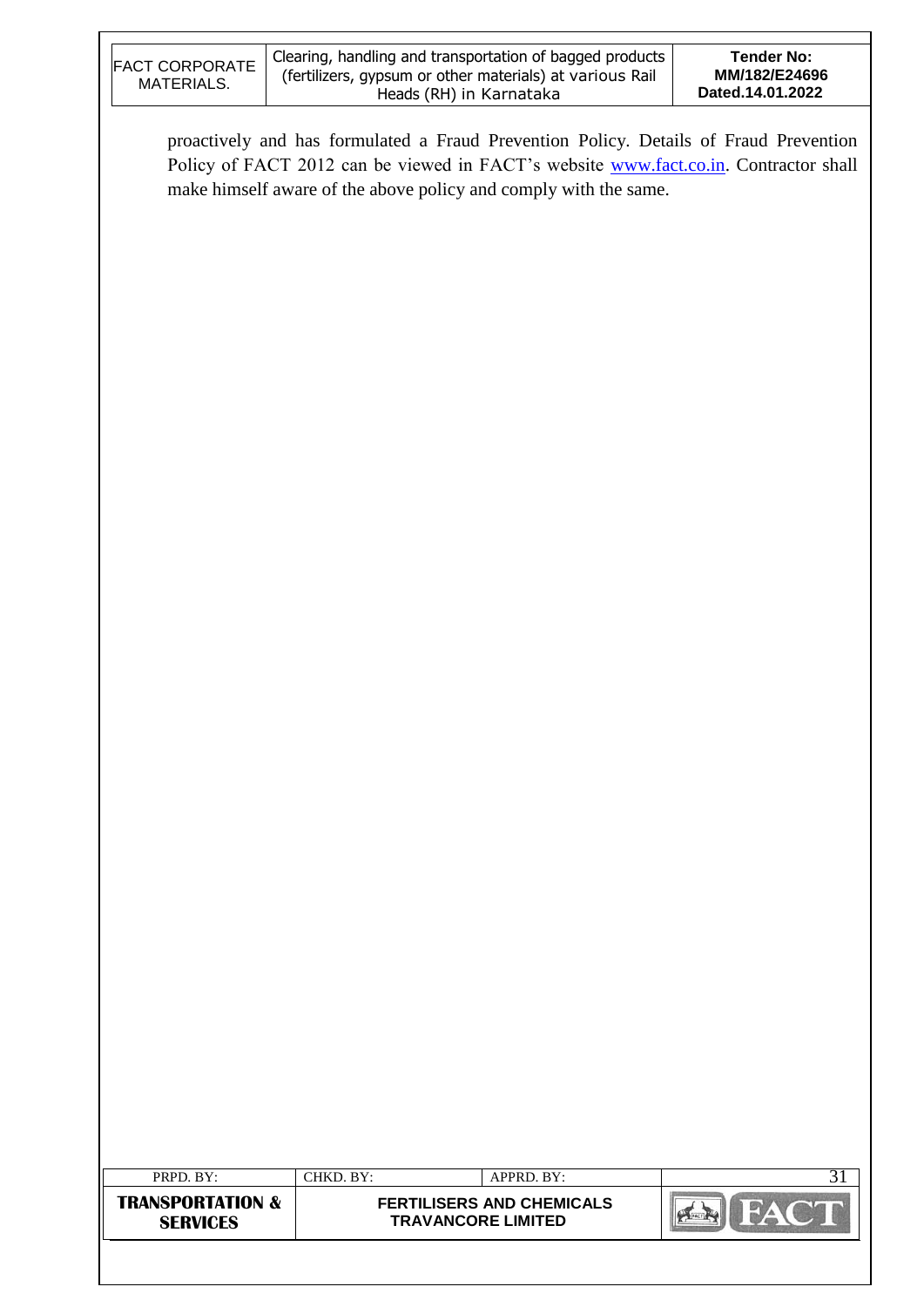FACT CORPORATE

Clearing, handling and transportation of bagged products (fertilizers, gypsum or other materials) at various Rail Heads (RH) in Karnataka

**Tender No: MM/182/E24696 Dated.14.01.2022**

#### **ANNEXURE-VII**

#### **PROFORMA OF UNPRICED COPY OF PRICE BID**

| RH                   | C&H<br>(MT) | Upto 10 km<br>(MT) | Upto 15 km<br>(MT) | 10-15 km<br>(MTK) | 15-25 km<br>(MTK) | 25-50 km<br>(MTK) | 50-75 km<br>(MTK) | 50-100 (MTK) | 75-100 km<br>(MTK) | 100-125 km<br>(MTK) | 100-150 km<br>(MTK) | 125-150Km<br>(MTK) | 150-200<br>(MTK) | Loading<br>(MT) | Unloading<br>(MT) | Rebagging<br>(MT) | <b>Stencilling</b><br>(MT) | <b>Re-stacking</b><br>(MT) |  |
|----------------------|-------------|--------------------|--------------------|-------------------|-------------------|-------------------|-------------------|--------------|--------------------|---------------------|---------------------|--------------------|------------------|-----------------|-------------------|-------------------|----------------------------|----------------------------|--|
| <b>Bangalore</b>     | 46300       | 27600              |                    | 25000             | 50000             | 262500            |                   | 1800000      |                    |                     | 250000              |                    | 87500            |                 |                   |                   |                            |                            |  |
| Mandya               | 60000       | 26000              |                    | 62500             | 220000            | 1237500           |                   | 2662500      |                    |                     | 125000              |                    | 87500            | 35000           | 35000             | 1500              | 5000                       | 1000                       |  |
| Mysore               | 80000       | 30000              |                    | 45000             | 620000            | 2200000           |                   | 3000000      |                    |                     | 150000              |                    | 50000            | 50000           | 50000             | 2000              | 5000                       | 1000                       |  |
| Tumkur               | 40000       |                    | 16000              |                   | 470000            | 375000            |                   | 300000       |                    |                     | 200000              |                    | 140000           |                 |                   |                   |                            |                            |  |
| <b>Davanagre</b>     | 70000       | 21000              |                    | 187500            | 540000            | 562500            |                   | 1500000      |                    |                     | 250000              |                    | 175000           |                 |                   |                   |                            |                            |  |
| <b>Bellary</b>       | 100000      | 60000              |                    | 70000             | 200000            | 1300000           |                   | 2400000      |                    |                     | 100000              |                    | 5000             | 60000           | 60000             | 2000              | 12000                      | 2000                       |  |
| Raichur              | 80000       | 40000              |                    | 40000             | 14000             | 20000             |                   | 40000        |                    |                     | 1000                |                    | 1000             | 10000           | 10000             | 2000              | 4000                       | 2000                       |  |
| Koppal               | 24000       | 12000              |                    | 50000             |                   | 150000            | 1000000           |              | 1400000            | 600000              |                     | 200000             | 20000            |                 |                   |                   |                            |                            |  |
| Yadgir               | 30000       | 16000              |                    | 40000             | 20000             | 10000             | 14000             |              | 9000               |                     | 13000               |                    |                  | 6000            | 6000              | 2000              | 12000                      | 2000                       |  |
| <b>Belgaum</b>       | 50000       | 20000              |                    |                   | 30750             | 450000            |                   | 1057000      |                    |                     | 1004000             |                    | 87500            |                 |                   |                   |                            |                            |  |
| <b>Bijapur</b>       | 45000       | 20000              |                    |                   | 30750             | 95000             |                   | 1510000      |                    |                     | 188250              |                    | 70200            |                 |                   |                   |                            |                            |  |
| Hubli                | 30000       | 11000              |                    |                   | 100000            | 300000            |                   | 250000       |                    |                     | 300000              |                    | 100000           |                 |                   |                   |                            |                            |  |
| Haveri               | 40000       | 15000              |                    |                   | 125000            | 600000            |                   | 340000       |                    |                     | 75000               |                    | 20000            |                 |                   |                   |                            |                            |  |
| Hassan               | 75000       | 30000              |                    | 75000             | 175000            | 1150000           |                   | 1000000      |                    |                     |                     |                    |                  |                 |                   |                   |                            |                            |  |
| <b>Mangalore</b>     | 12000       | 7000               |                    | 1000              | 8000              | 24000             |                   | 400000       |                    |                     | 80000               |                    | 20000            | 3000            | 3000              | 500               | 2000                       | 200                        |  |
| Shimoga              | 35000       | 20000              |                    | 30000             | 82500             | 200000            |                   | 400000       |                    |                     | 150000              |                    | 140000           |                 |                   |                   |                            |                            |  |
| Chikka-<br>Mangalore | 45000       | 12000              |                    | 1500              | 180000            | 427500            |                   | 900000       |                    |                     | 375000              |                    |                  | 6000            | 6000              | 500               | 500                        | 500                        |  |
| Gulberga             | 30000       | 16000              |                    | 40000             | 20000             | 10000             | 14000             | 9000         |                    |                     | 13000               |                    |                  | 6000            | 6000              | 2000              | 12000                      | 2000                       |  |

(i) The rate shall be quoted for the slabs 10-15 km to 150-200 km in "Rupees per MT per KM" (MTK). Please note that the UoM for the above items is "MTK" (quantity in MT  $(1000 \text{ Kg})$  multiplied by distance in km) as the point of delivery and quantity to be transported would depend on actual requirement which cannot be ascertained now. Therefore multiplying the rate quoted in Rs. Per MT per Km with the quantity in MTK (as provided in the enquiry) will give the value of the respective transportation work.

(ii) Important: Bidder shall quote the all applicable items for the particular RH as per scope of work (Annexure II). GST shall be extra. (iii) Bidder shall **mark the items quoted as "Y" as applicable** in the unpriced bid for the particular RH and submit along with Part A bid.

(Signed by)

Place : ………………………………………

Name & Address of the Bidder………………………………………………

Authorised Signatory ………………………………………………………

Date: ………………………………………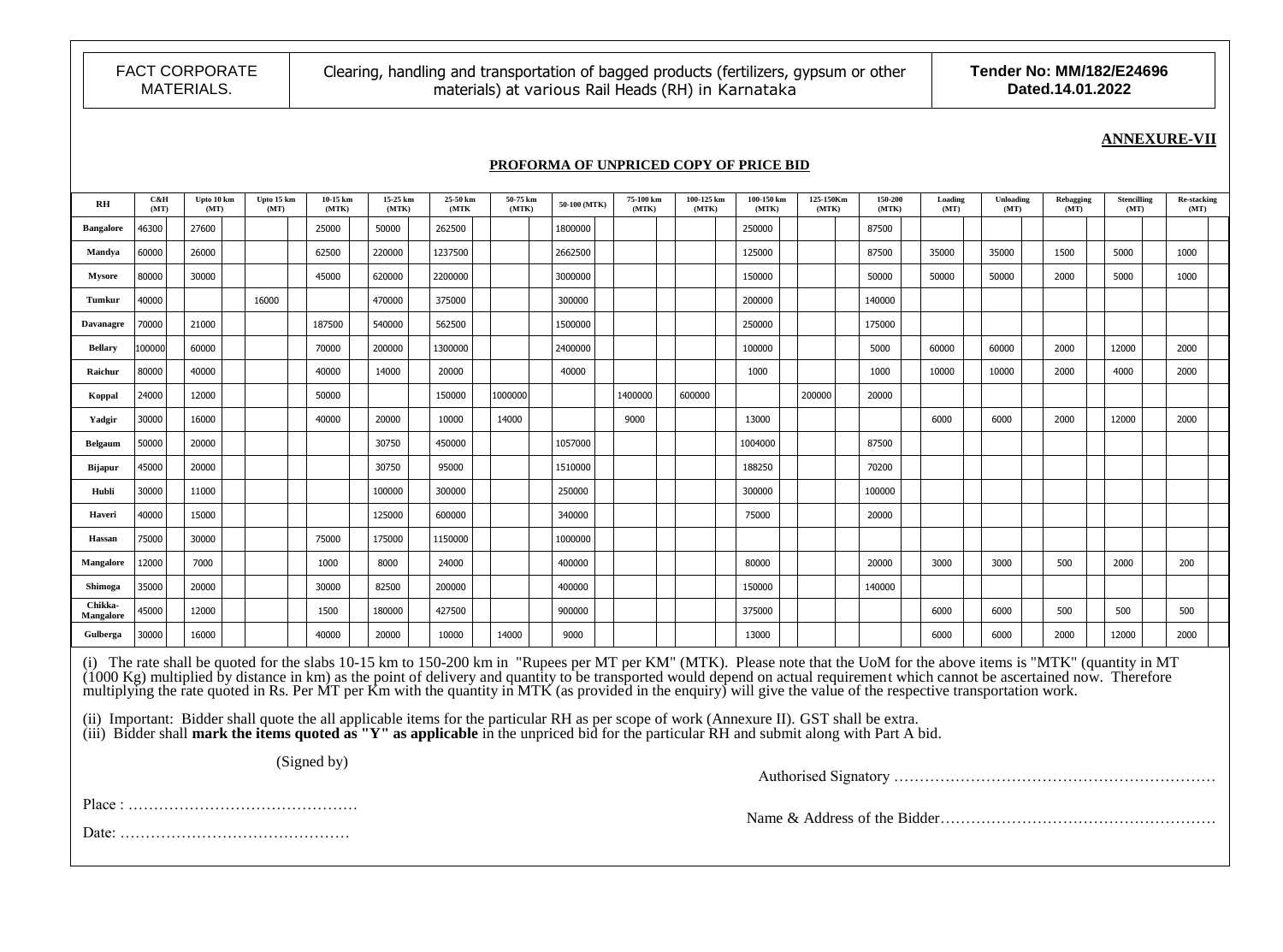| <b>FACT CORPORATE</b> |
|-----------------------|
| MATERIALS.            |

#### **ANNEXURE: VIII**

**Part –B**

## **PROFORMA OF PRICE BID**

Please visit https://eprocure.gov.in and search under FACT Tenders to see the price Bid (BOQ-EXCEL SHEET)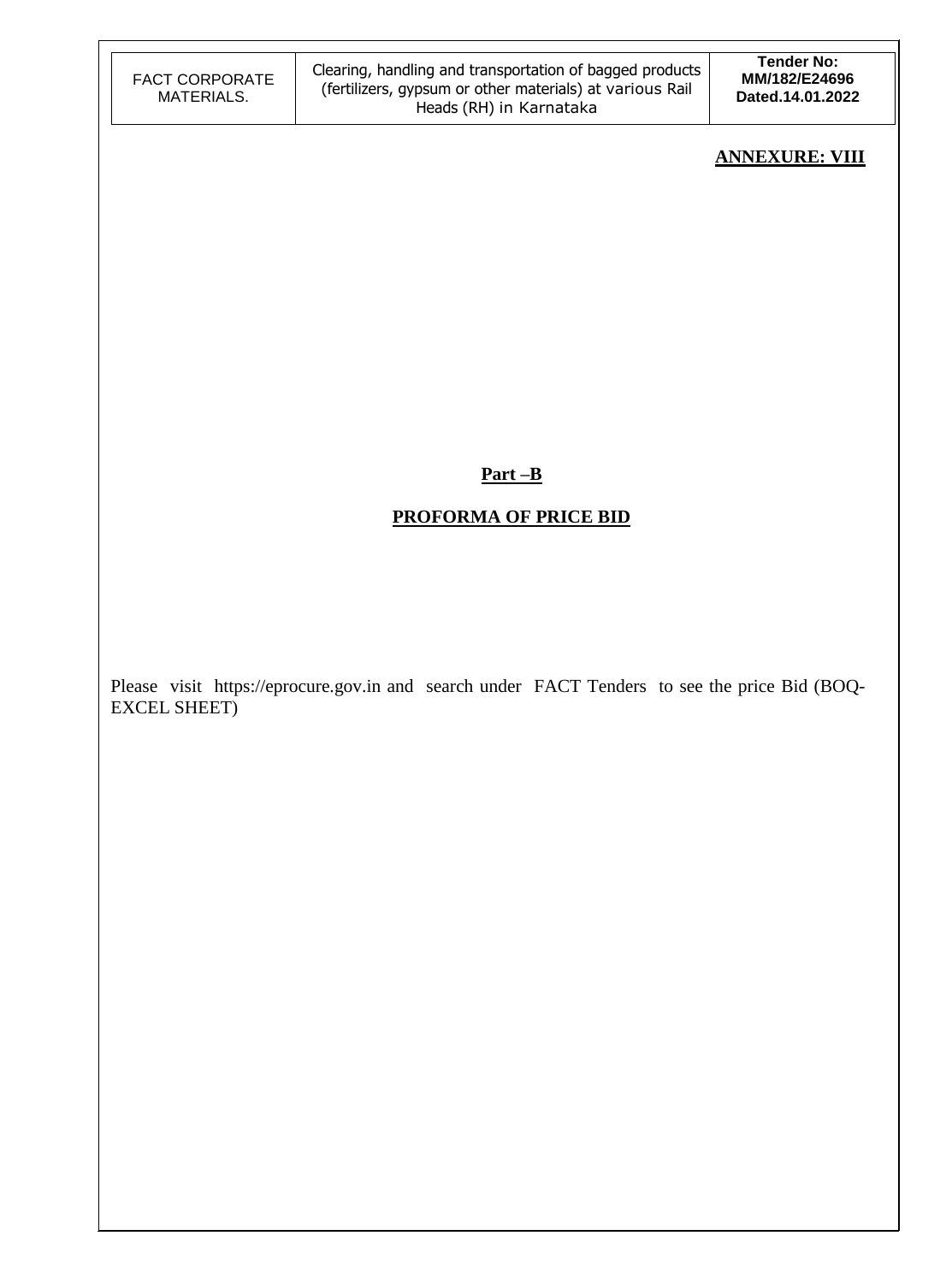

#### **ANNEXURE –IX**

#### **PROFORMA OF BANK GUARANTEE FOR FURNISHING SECURITY DEPOSIT**

# (TO BE OBTAINED FROM A INDIAN NATIONALISED/SCHEDULED BANK ON STAMP PAPER WORTH Rs.500/-)

The Fertilisers and Chemicals Travancore Ltd., Udyogamandal, Cochin-683 501.

Whereas FACT , Udyogamandal P.O., Kerala (hereinafter called referred to as the Company) has placed a work order no. ............... dated ............ with M/S.........................(hereinafter called the Contractor) for the work of .......................and whereas it is one of the conditions of the said work order that the Contractor shall either remit a sum of Rs.............. (Rupees..........................only) or furnish a Bank Guarantee for Rs............ (Rupees...........................only) as security deposit for the due fulfillment of the said work order by the said Contractor.

In consideration of the Company having agreed to accept a Bank Guarantee from us towards such security deposit in lieu of the cash deposit in accordance with the terms and conditions of the above work order, we................. the Bank (hereinafter referred to as the Bank) do hereby undertake to pay the Company merely on demand any sum or sums from time to time demanded by the Company up to a maximum of Rs................. (Rupees.......................only) being the amount of the security deposit against any loss or damage caused to or suffered by or would be caused to or suffered by the Company by reason of any breach by the said Contractor of any of the terms and conditions contained in the said work order.

We, the said Bank, do hereby undertake to pay the amount so demanded by the Company without any demur merely on a demand from the Company stating that the amount claimed is due by way of loss or damage caused to or suffered or would be caused to or suffered by the Company by reason of breach by the said Contractor of any of the terms and conditions contained in the said contract. Any such demand made on the Bank shall be conclusive as regards the amount due and payable by the Bank under this guarantee.

We undertake to pay to the Company any money so demanded not withstanding any dispute or disputes raised by the said Contractor in any suit or proceeding pending before any court or Tribunal relating thereto our liability under this present being absolute and unequivocal.

The payment so made by us under this Guarantee shall be a valid discharge of our liability for payment thereunder and the said Contractor shall have no claim against us for making such payment.

We.......................... further agree that the guarantee herein contained shall remain in full force and

| PRPD. BY:                                      | CHKD. BY:                 | APPRD. BY:                       |  |
|------------------------------------------------|---------------------------|----------------------------------|--|
| <b>TRANSPORTATION &amp;</b><br><b>SERVICES</b> | <b>TRAVANCORE LIMITED</b> | <b>FERTILISERS AND CHEMICALS</b> |  |
|                                                |                           |                                  |  |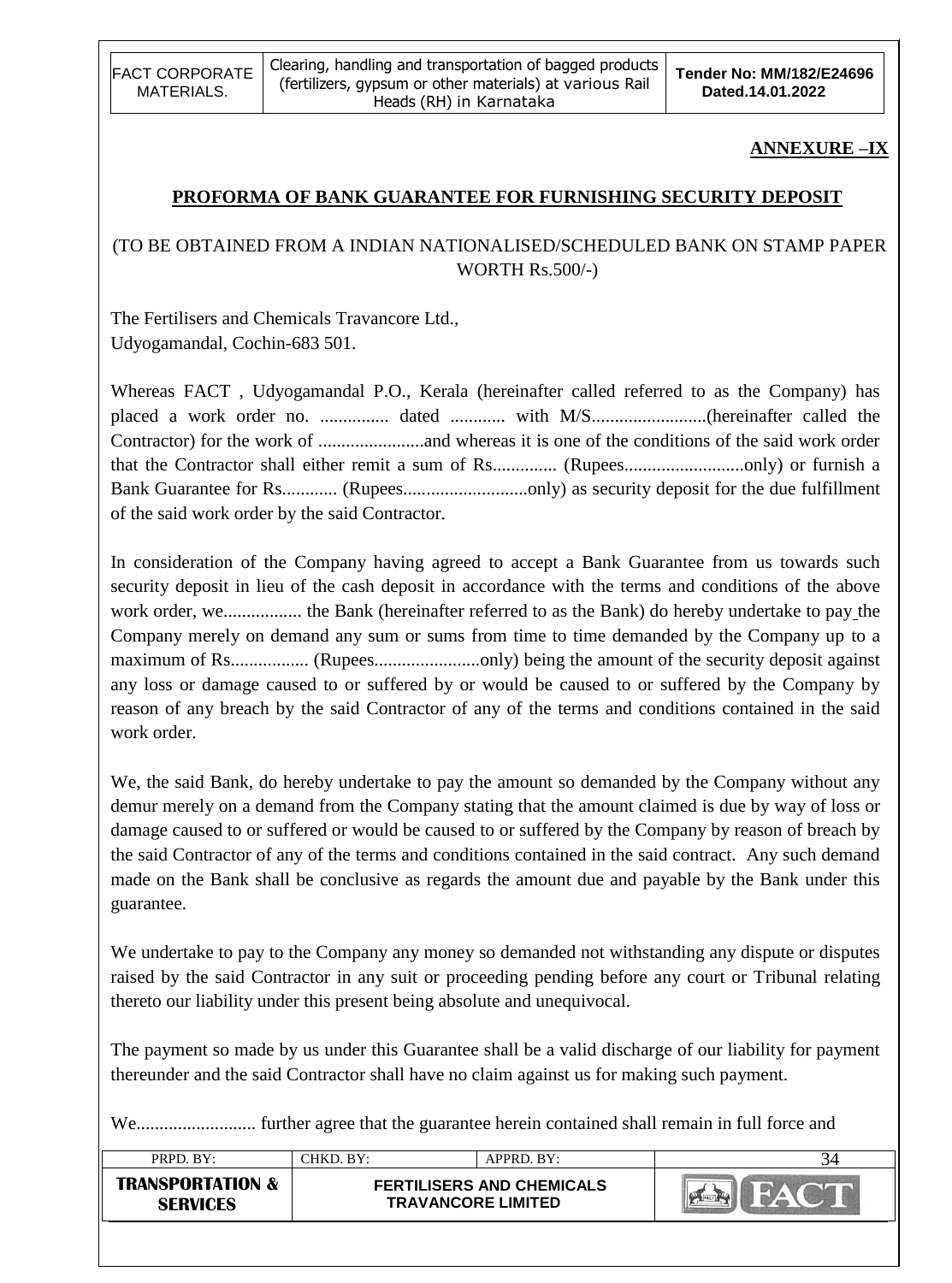effect during the period that would be taken for the performance of the said contract and that it shall continue to be enforceable till all the dues of the Company under or by virtue of the said contract have been fully paid and its claim satisfied or discharged or till the Company certifies that the terms and conditions of the said contract have been fully and properly carried out by the said contractor and accordingly discharges this guarantee.

We............................. further agree with the said company that they shall have the fullest liberty without our consent and without affecting in any manner our obligations hereunder to vary any of the terms and conditions of the said contract or to extend time of performance by the said Contractor or to postpone for any time and from time to time any of the powers exercisable by it against the said Contractor and either to enforce or forebear from enforcing any of the terms and conditions governing the said contract or securities available to the Company and the said Bank shall not be released from its liability under these presents by any exercise by the Company of the liberty with reference to the matters aforesaid or by reason of time being given to the said Contractor or any other forbearance, act or omission on the part of the Company or any indulgence by the Company to the said Contractor or any other matter of thing whatsoever which under the law relating to sureties, but for this provision, have the effect of so relieving us.

This guarantee shall not be affected by any change in the constitution of the Bank or the Company or the said Contractor nor shall this guarantee be affected by any change in the constitution of the Company or the said Contractor by absorption with any other body or corporation and this guarantee shall be available to or enforceable by such body or corporation.

Our guarantee shall remain in force until................. Unless a claim or demand is made within six months after the expiry of the above date, all the Company"s rights under the guarantee shall be deemed as waived/forfeited and we shall be relieved and discharged from all liabilities there under. Notwithstanding anything contained hereinbefore, our liability under this guarantee shall be limited to an amount not exceeding Rs.................... (Rupees.............................. only).

Any notice by way of request, demand or otherwise hereunder may be sent by post to the Bank addressed as aforesaid and if sent by post, it shall be deemed to have been given at the time when it would be delivered in due course of post and in proving such notice when given by post, it shall be sufficient to prove that the envelope containing the notice was posted and certificate signed by an officer of the Company that the envelope was so posted shall be conclusive.

Disputes/differences, if any, relating to or arising out of this Bank Guarantee, shall be settled by courts having jurisdiction over Udyogamandal, in Kerala State, where the registered office of the company is situated and no other court shall have jurisdiction in the matter.

| PRPD. BY:                                      | CHKD. BY:                 | $APPRD$ . BY:                    |  |
|------------------------------------------------|---------------------------|----------------------------------|--|
| <b>TRANSPORTATION &amp;</b><br><b>SERVICES</b> | <b>TRAVANCORE LIMITED</b> | <b>FERTILISERS AND CHEMICALS</b> |  |
|                                                |                           |                                  |  |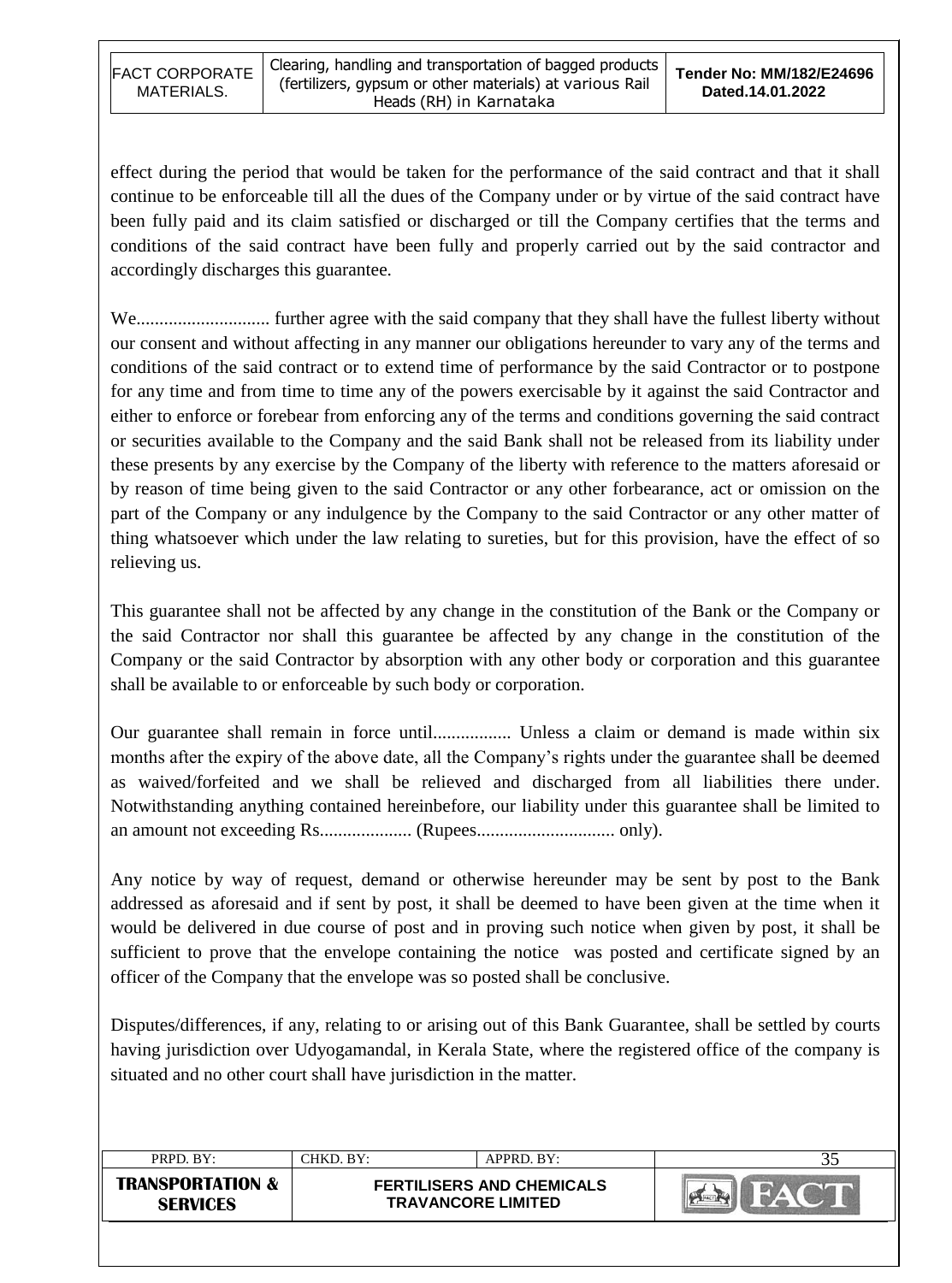| <b>FACT CORPORATE</b><br>MATERIALS. | Clearing, handling and transportation of bagged products  <br>(fertilizers, gypsum or other materials) at various Rail<br>Heads (RH) in Karnataka | <b>Tender No: MM/182/E24696</b><br>Dated.14.01.2022 |
|-------------------------------------|---------------------------------------------------------------------------------------------------------------------------------------------------|-----------------------------------------------------|
|-------------------------------------|---------------------------------------------------------------------------------------------------------------------------------------------------|-----------------------------------------------------|

We........................................ Bank lastly undertakes not to revoke this guarantee during its currency except with the previous consent of the Company in writing.

Dated this ........................ day of ................................ Two thousand and ……...

For (Name of Bank) :

Authorised Official :

Name :

Designation :

Place:

Full address of the Branch issuing this guarantee:

| PRPD. BY:                                      | CHKD. BY:                                                     | APPRD. BY: | 30 |
|------------------------------------------------|---------------------------------------------------------------|------------|----|
| <b>TRANSPORTATION &amp;</b><br><b>SERVICES</b> | <b>FERTILISERS AND CHEMICALS</b><br><b>TRAVANCORE LIMITED</b> |            |    |
|                                                |                                                               |            |    |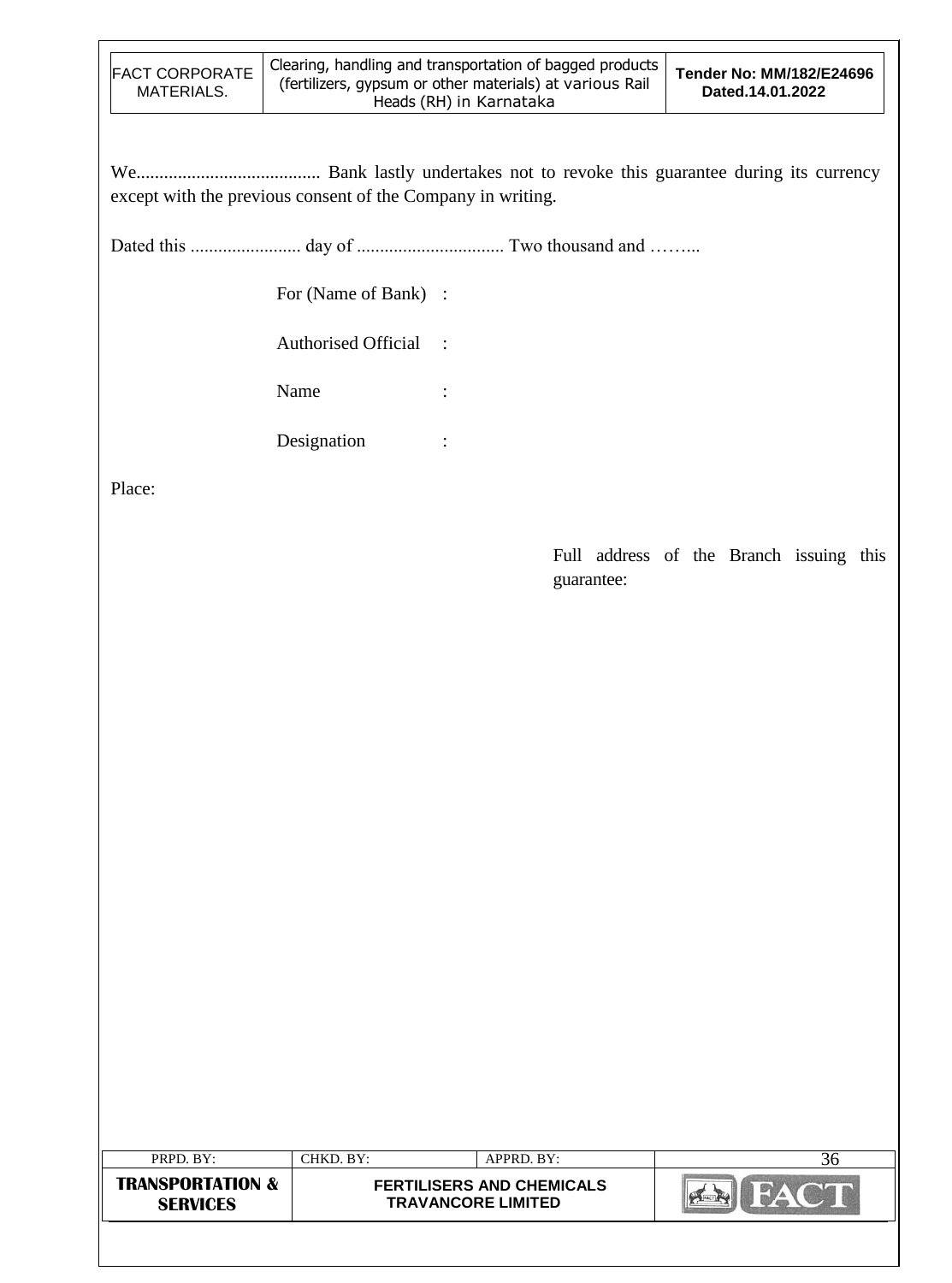# **ANNEXURE-X**

# **AGREEMENT**

(Proforma of Agreement to be executed in Rs 200/- Non Judicial stamp paper)

ARTICLES OF AGREEMENT made this day the …. Between THE FERTILISERS AND CHEMICALS TRAVANCORE LIMITED, a Company registered under the Travancore Companies ACT IV of 1114(Malayalam Era) and having its registered office at Eloor, Udyogamandal P O Ernakulam District, Kerala State(hereinafter called the FACT) on the one part and M/s…. (hereinafter called the Contractor) which expression shall where the context so admits or applies be deemed to include their heirs, executors, administrators, successors interest and legal representatives as well) on the other part.

WHEREAS the Contractor has agreed with M/s FACT for the due performance of work as set forth in the Work Order No. dt… and accompaniments upon the terms and conditions therein mentioned as accepted vide their endorsements in the aforesaid work order.

NOW THESE PRESENT WITNESS THAT in consideration of the payments to be made by M/s FACT mentioned in the aforesaid Work Order no…….. dt……..and accompaniments thereunto the Contractor shall duly perform the said works, fulfil and keep all conditions in the work order which will be deemed and taken to be part of this contracts as if the same had been fully set-out herein and FACT hereby agree that if the Contractor shall duly perform the said works in the manner aforesaid and observe and keep the said terms and conditions, FACT will pay to the Contractor at the time and in the manner set forth in the aforesaid work order and in the Annexure thereunto as accepted by Contractor vide his endorsement in the aforesaid work order, the amount or amounts calculated at the rate mentioned and as per terms stipulated therein as payment for the work. This agreement shall be in force up to …

THE SAID CONDITIONS shall be read and construed as forming part of this Agreement and the parties thereto will respectively abide by and submit themselves to the conditions and stipulations and perform the agreement on their parts respectively.

UPON THE TERMS AND CONDITIONS of this Agreements being fulfilled and performed to the satisfaction of Officer of the Company empowered by the Company in this behalf, the Security Deposit remitted by the Contractor or such position thereof as he may be entitled to under the said condition shall be returned to the contractor.

IN WITNESS thereof the Contractor, M/s…. and The Manager Purchase(TS) of M/s The Fertilisers and

| $PRPD$ $RY$                                    | CHKD. BY:                                                     | APPRD. BY: |  |
|------------------------------------------------|---------------------------------------------------------------|------------|--|
| <b>TRANSPORTATION &amp;</b><br><b>SFRVICES</b> | <b>FERTILISERS AND CHEMICALS</b><br><b>TRAVANCORE LIMITED</b> |            |  |
|                                                |                                                               |            |  |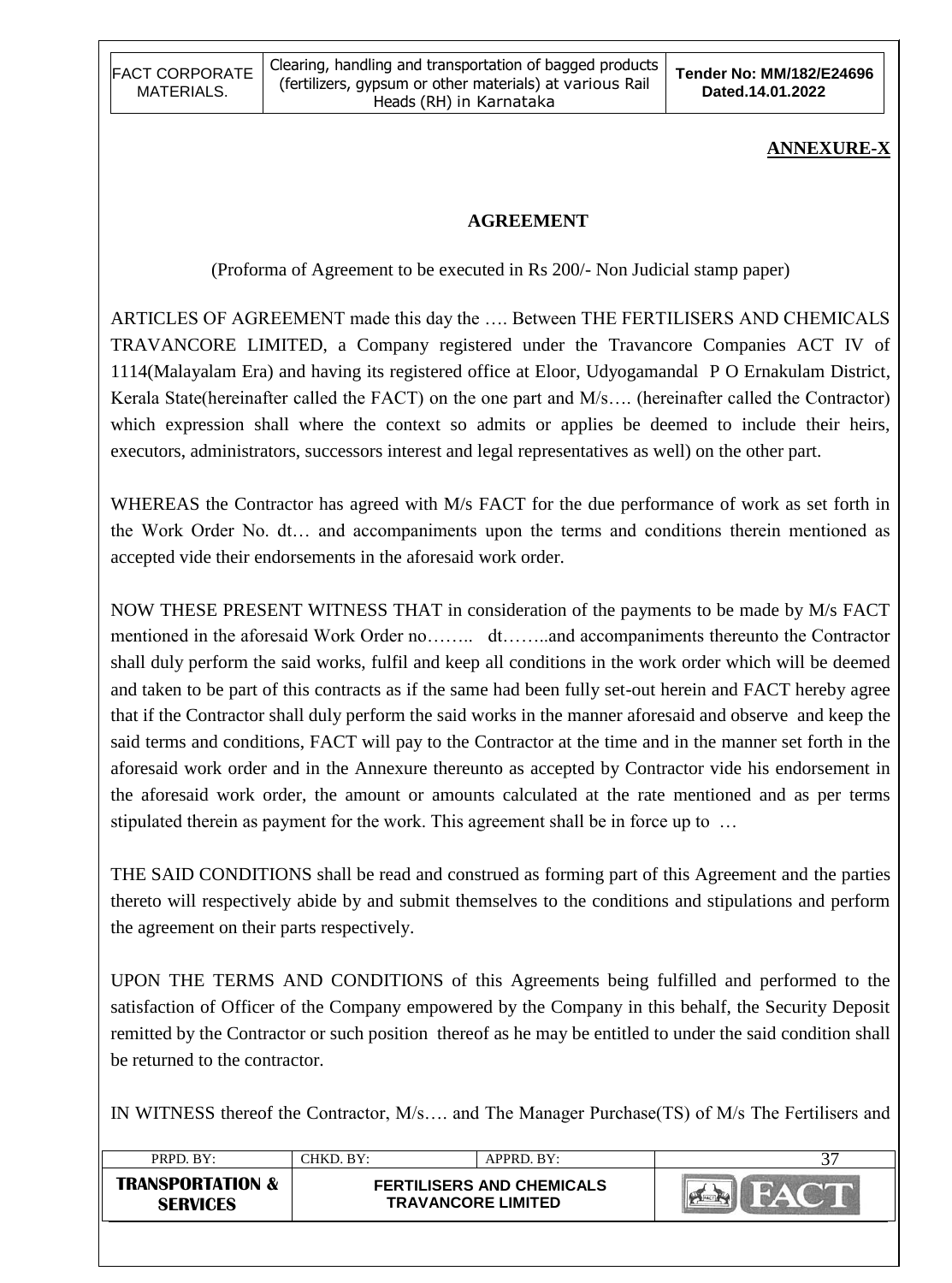| <b>FACT CORPORATE</b><br>MATERIALS. | Clearing, handling and transportation of bagged products<br>(fertilizers, gypsum or other materials) at various Rail<br>Heads (RH) in Karnataka | Tender No: MM/182/E24696<br>Dated.14.01.2022 |
|-------------------------------------|-------------------------------------------------------------------------------------------------------------------------------------------------|----------------------------------------------|
|                                     | Chemicals Travancore Ltd, For and on behalf of the Company have hereunto set their hands this day and                                           |                                              |
| year first above written.           |                                                                                                                                                 |                                              |
|                                     | For                                                                                                                                             |                                              |
| In the presence of witnesses:       |                                                                                                                                                 |                                              |
| 1.                                  |                                                                                                                                                 |                                              |
| 2.                                  |                                                                                                                                                 |                                              |
| In the presence of witnesses:       | for and on behalf of the Company.                                                                                                               |                                              |
| 1.                                  |                                                                                                                                                 |                                              |
| 2.                                  |                                                                                                                                                 |                                              |
|                                     |                                                                                                                                                 |                                              |
|                                     |                                                                                                                                                 |                                              |
|                                     |                                                                                                                                                 |                                              |
|                                     |                                                                                                                                                 |                                              |
|                                     |                                                                                                                                                 |                                              |
|                                     |                                                                                                                                                 |                                              |
|                                     |                                                                                                                                                 |                                              |
|                                     |                                                                                                                                                 |                                              |
|                                     |                                                                                                                                                 |                                              |
|                                     |                                                                                                                                                 |                                              |
|                                     |                                                                                                                                                 |                                              |
|                                     |                                                                                                                                                 |                                              |
|                                     |                                                                                                                                                 |                                              |
|                                     |                                                                                                                                                 |                                              |
|                                     |                                                                                                                                                 |                                              |
|                                     |                                                                                                                                                 |                                              |
|                                     |                                                                                                                                                 |                                              |
|                                     |                                                                                                                                                 |                                              |
|                                     |                                                                                                                                                 |                                              |
|                                     |                                                                                                                                                 |                                              |
|                                     |                                                                                                                                                 |                                              |
|                                     |                                                                                                                                                 |                                              |
|                                     |                                                                                                                                                 |                                              |
|                                     |                                                                                                                                                 |                                              |
|                                     |                                                                                                                                                 |                                              |

| PRPD. BY:                                      | $CHKD$ . $BY:$                                                | APPRD. BY: |  |
|------------------------------------------------|---------------------------------------------------------------|------------|--|
| <b>TRANSPORTATION &amp;</b><br><b>SERVICES</b> | <b>FERTILISERS AND CHEMICALS</b><br><b>TRAVANCORE LIMITED</b> |            |  |
|                                                |                                                               |            |  |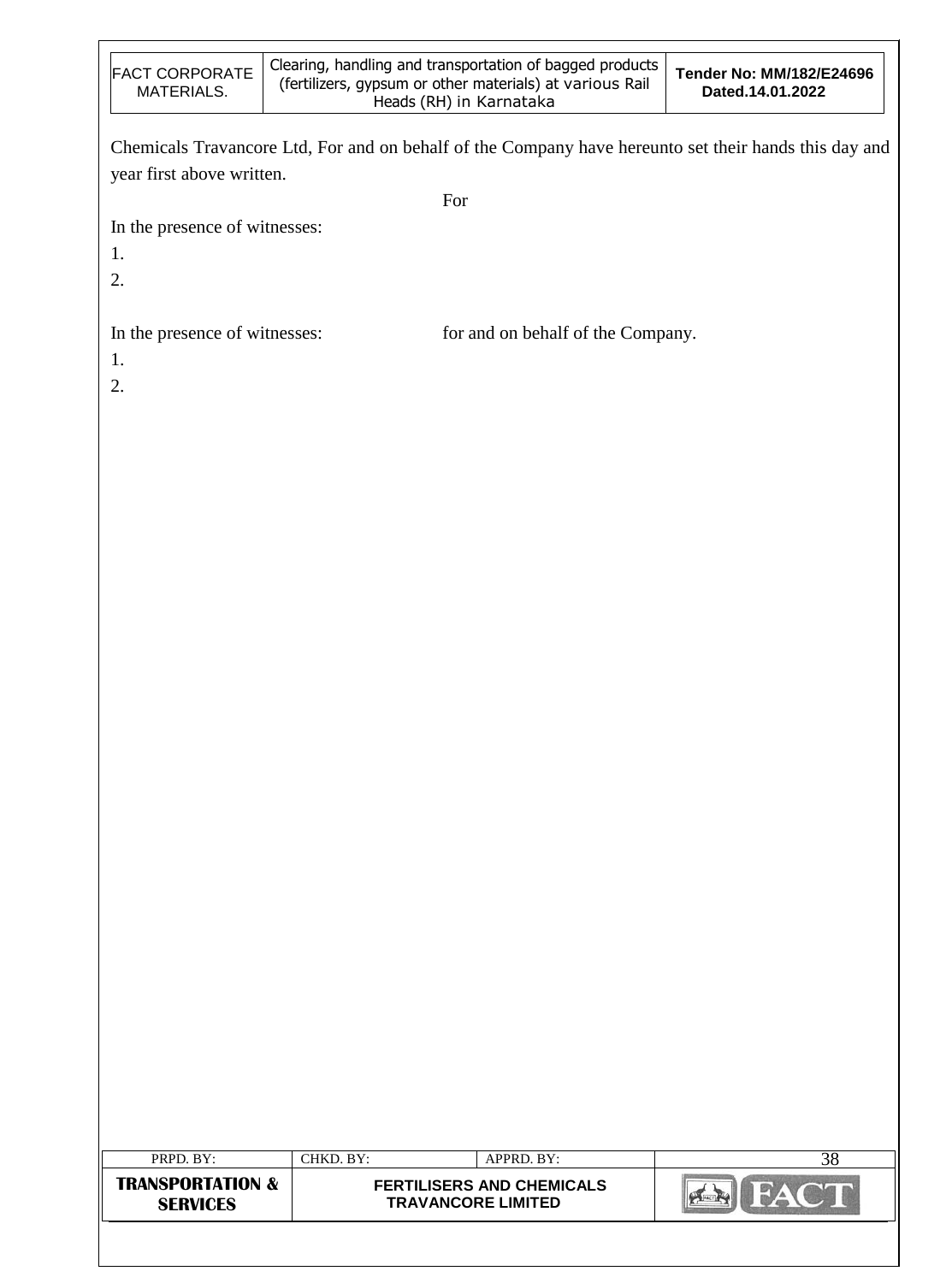#### **ANNEXURE-XI**

#### **(To be executed on ₹ 500/- Non-judicial Stamp Paper)**

## **INTEGRITY PACT**

#### **Between**

The Fetilizers and Chemicals Travancore Limited (FACT), a company formed and registered under the Travancore Companies Act IX to 1114 (Companies Act, 2013) and having its registered office at Eloor, Udyogamandal-683501, Kochi, Ernakulam District, Kerala, hereinafter referred to as "The Principal".

#### **And**

.................................. hereinafter referredtoas "The Bidder/ Contractor".

#### **Preamble**

The Principal intends to award, under laid down organization procedures, contract/s for .......................... The Principal values full compliance with all relevant laws and regulations, and the principles of economic use of resources, and of fairness / transparency in its relations with its Bidder(s) and or/Contractor(s).

In order to achieve these goals, the Principal will appoint an Internal External Monitor (EIM), who will monitor the tender process and execution of the contact for compliance with the principle mentioned above.

#### **Section 1 - Commitments of the Principal**

(1) The Principal commits itself to take all measures necessary to prevent corruption and to observe the following principles:

a) No employee of the Principal, personally or through family members, will in connection with the tender, or the execution of the contract, demand, take a promise for or accept, for self or third person, any material or immaterial benefit which the person is not legally entitled to.

b) The Principal will, during the tender process, treat all Bidder(s) with equity and reason. The Principal will in particular, before and during the tender process, provide to all Bidder(s) the same information and will not provide to any Bidder(s) confidential / additional information through which the Bidder(s) could obtain an advantage in relation to the tender process or the contract execution.

c) The Principal will exclude from the process all known prejudiced/interested persons.

(2) If the Principal obtains information on the conduct of any of its employees which is a criminal offence under the India Penal Code / Prevention of Corruption Act, or if there be a substantive suspicion in this regard, the Principal will inform the Vigilance Officer and in addition can initiate disciplinary actions.

#### **Section 2 - Commitments of the Bidder(s) / Contractor(s)**

| <b>TRANSPORTATION &amp;</b><br><b>FERTILISERS AND CHEMICALS</b> | PRPD. BY: | CHKD. BY: | $APPRD$ $BY:$ |  |
|-----------------------------------------------------------------|-----------|-----------|---------------|--|
| <b>TRAVANCORE LIMITED</b><br><b>SERVICES</b>                    |           |           |               |  |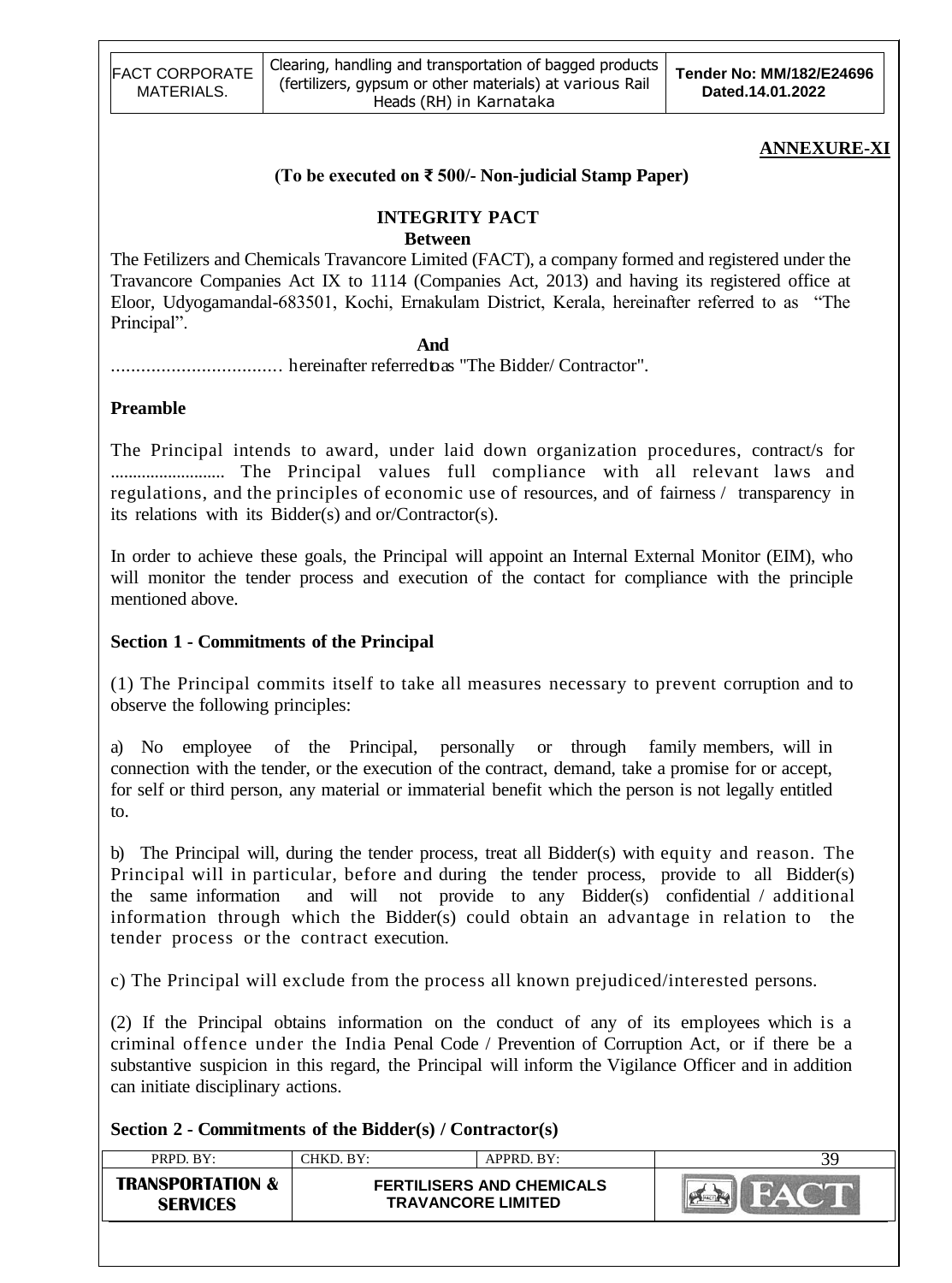(1)The Bidder(s) / Contractor(s) commits themselves to take all measures necessary to prevent corruption. He commits himself to observe the following principles during his participation in the tender process and during the contract execution.

a) The Bidder(s) / Contractor(s) will not, directly or through any other person or firm, offer, promise or give to any of the Principal's employees involved in the tender process or the execution of the contract or to any third person, any material or immaterial benefit which he/she is not legally entitled to, in order to obtain in exchange, any advantage of any kind whatsoever during the tender process or during the execution of the contract.

b) The Bidder(s) / Contractor(s) will not enter with other Bidders into any undisclosed agreement or understanding, whether formal or informal. This applies in particular to prices, specifications, certifications, subsidiary contracts, submission or non-submission of bids or any other actions to restrict competitiveness or to introduce cartelisation in the bidding process.

c) The Bidder(s) / Contractor(s) will not commit any offence under the relevant IPC/PC Act; further the Bidder(s)/Contractor(s) will not use improperly, for purposes of competition or personal gain, or pass on to others, any information or document provided by the Principal as part of the business relationship, regarding plans, technical proposals and business details, including information contained or transmitted electronically.

d) The Bidder(s) / Contractor(s) of foreign origin shall disclose the name and address of the Agents / Representatives in India, if any. Similarly, The Bidder(s) / Contractor(s) of Indian Nationality shall furnish the name and address of the foreign principals, if any. All the payments made to the India agent/representative have to be in Indian rupees only.

e) The Bidder(s) / Contractor(s) will, when presenting his bid, disclose any and all payments he has made, is committed to, or intends to make to agents, brokers or any other intermediaries in connection with the award of the contract.

(2) The Bidder(s) / Contractor(s) will not instigate third persons to commit offences outlined above or be an accessory to such offences.

**Section 3 - Disqualification from tender process and exclusion from future contracts**

If the Bidder(s)/Contractor(s), before award or during the execution of has committed a transgression through a violation of Section 2 above or in any other form such as to put his reliability or credibility in question, the Principal is entitled to disqualify the Bidder(s)/ Contractor(s) from the tender process or to terminate the contract, if already signed, for such reason.

## **Section 4 - Compensation for Damages**

(1) If the Principal has disqualified the Bidder(s) from the tender process prior to the award according to Section 3, the Principal is entitled to demand and recover the damages equivalent to Earnest Money Deposit/Bid Security.

| PRPD BY:                                       | CHKD. BY:                                                     | $APPRD$ $BY:$ | 4U |
|------------------------------------------------|---------------------------------------------------------------|---------------|----|
| <b>TRANSPORTATION &amp;</b><br><b>SERVICES</b> | <b>FERTILISERS AND CHEMICALS</b><br><b>TRAVANCORE LIMITED</b> |               |    |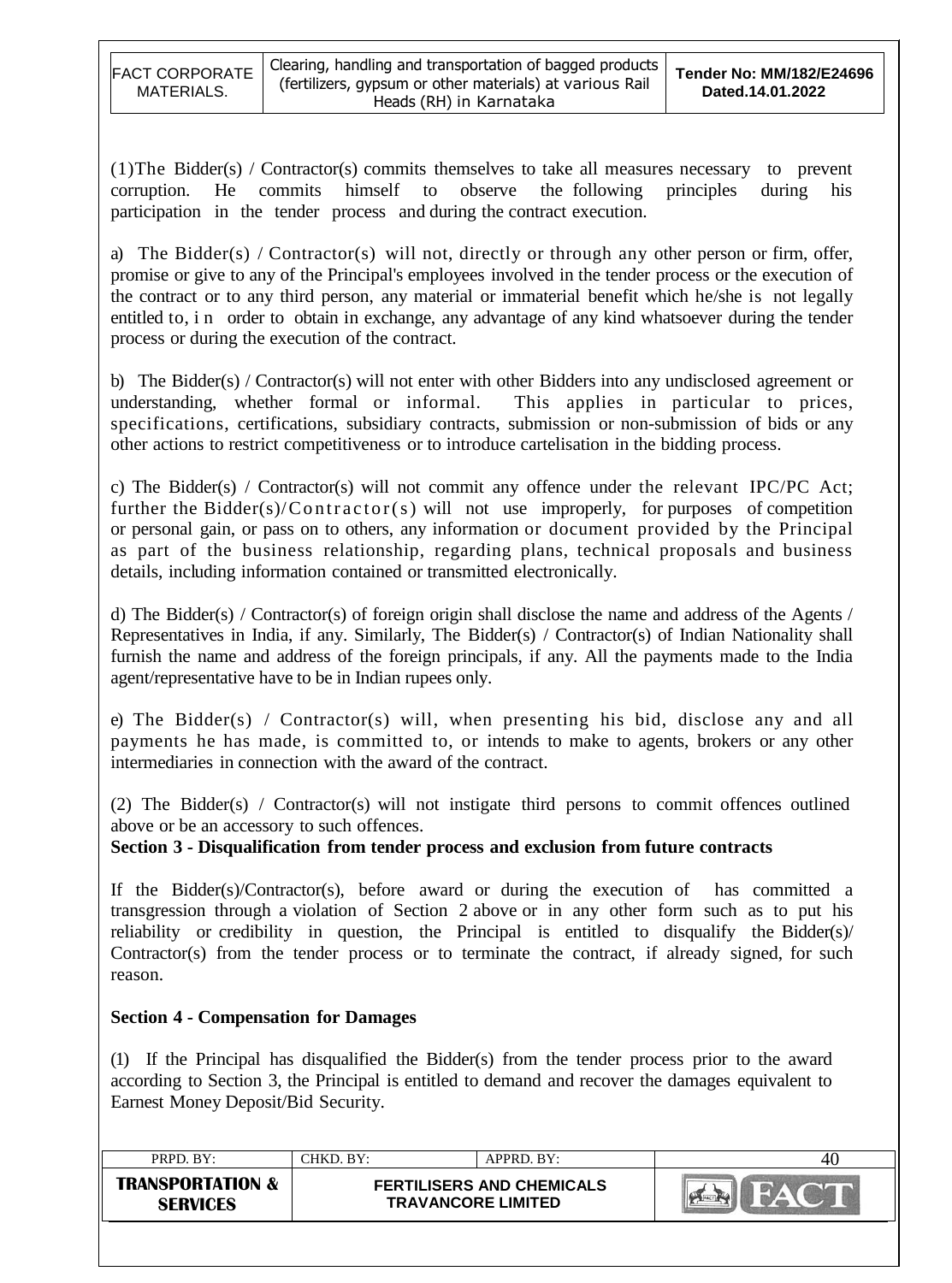(2) If the Principal has terminated the contract according to Section 3, or if the Principal is entitled to terminate the contract according to Section 3, the Principal shall be entitled to demand and recover from the Contractor liquidated damages of the contract value or the amount equivalent to Performance Bank Guarantee.

#### **Section 5 - Previous Transgression**

(1) The Bidder declares that no previous transgression occurred in the last 3 years with any other Company in India conforming to the anti-corruption approach including Public Sector Enterprise in India that could justify his exclusion from the tender process.

(2) If the Bidder makes incorrect statement on this subject, he can be disqualified from the tender process and appropriate action can be taken including termination of contract, if already awarded, for such reason.

#### **Section 6 - Equal treatment of all Bidders / Contractors / Subcontractors**

(1)The Bidder(s)/Contractor(s) undertakes(s) to demand from all subcontractors a commitment in conformity with this Integrity Pact, and to submit it to the Principal before contract signing.

(2) The Principal will enter into agreements with identical conditions as this one with all Bidders, Contractors/Suppliers and Subcontractors.

(3)The Principal will disqualify from the tender process all Bidders who do not sign this Pact or violate its provisions.

#### **Section 7 – Criminal charges against violating Bidder(s) / Contractor(s) /Subcontractor(s)**

If the Principal obtains knowledge of conduct of a Bidder, Contractor or Subcontractor, or of an employee or a representative or an associate of a Bidder, Contractor, or Subcontractor which constitutes corruption, or if the Principal has substantive suspicion in this regard, the Principal will inform the same to the Chief Vigilance Officer.

#### **Section 8 - Independent External Monitor/Monitors**

(1)The Principal appoints competent and credible Independent External Monitor for this Pact. The task of the Monitor is to review independently and objectively, whether and to what extent the parties comply with the obligations under this agreement.

(2) The Monitor is not subject to instructions by the representatives of the parties and performs his functions neutrally and independently. It will be obligatory for him to treat the obligations and document of the Bidder(s)/Contractor(s) as confidential. He reports to the Chairperson and managing Director, FACT.

(3) The Bidder(s)/Contractor(s) accepts that the Monitor has the right to access without restriction to all Project documentation of the Principal including that provided by the Contractor. The Contractor will also grant the Monitor, upon his request and demonstration of a valid interest,

| PRPD. BY:                                      | $CHKD$ . $BY:$                                                | $APPRD$ $BY:$ |  |
|------------------------------------------------|---------------------------------------------------------------|---------------|--|
| <b>TRANSPORTATION &amp;</b><br><b>SFRVICFS</b> | <b>FERTILISERS AND CHEMICALS</b><br><b>TRAVANCORE LIMITED</b> |               |  |
|                                                |                                                               |               |  |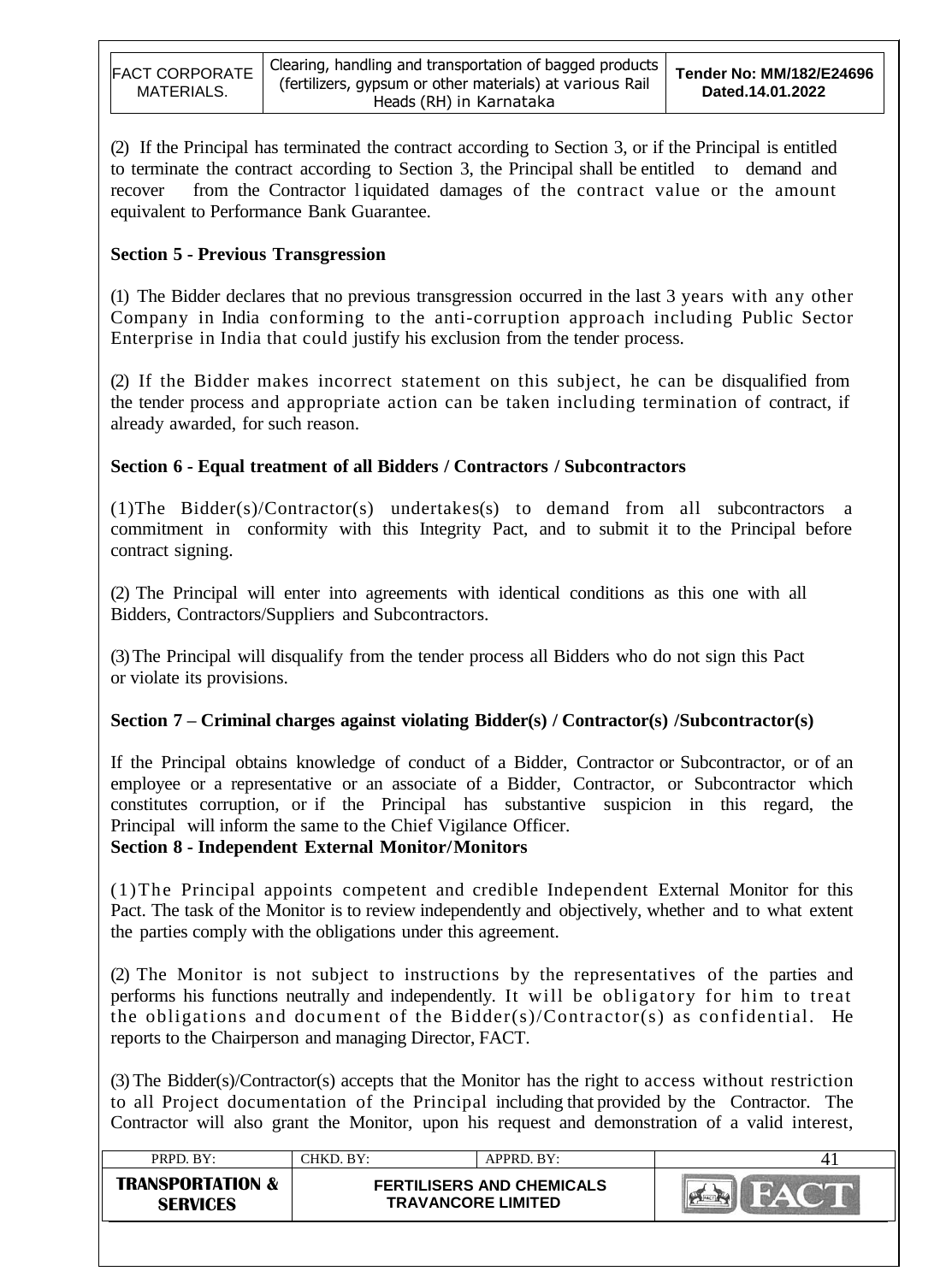unrestricted and unconditional access to this project documentation. The same is applicable to Subcontractors. The Monitor is under contractual obligation to treat the information and documents of the Bidder(s)/Contractor(s)/ Subcontractor(s) with confidentially.

(4) The Principal will provide to the Monitor sufficient information about all meetings among the parties related to the Project provided such meetings could have an impact on the contractual relations between the Principal and the Contractor. The parties offer to the Monitor the option to participate in such meetings.

(5) As soon as the Monitor notices, or believes to notice, a violation of this agreement, he will so inform the Management of the Principal and request the Management to discontinue or to take corrective action, or to take other relevant action. The Monitor can in this regard submit non-binding recommendation. Beyond this, the Monitor has no right to demand from the parties that they act in a specific manner, refrain from action or tolerate action.

(6) The Monitor will submit a written report to the Chairman and Managing Director, FACT within 8 to 10 weeks from the date of reference or intimation to him by the Principal and, should the occasion arise, submit proposals for correcting problematic situations.

(7) Monitor shall be entitled to compensation on the same terms as being extended to / provided to Independent Director on FACT Board.

(8) If the M o n i t o r has reported to the Chairman and Managing Director, FACT, a substantiated suspicion of an offence under relevant IPC/PC Act, and the Chairman and Managing Director, FACT has not, within reasonable time, taken visible action to proceed against such offence or reported it to the Chief Vigilance Officer, the Monitor may also transmit this information directly to the Central Vigilance Commissioner.

(9)The word 'Monitor' would include both singular and plural.

#### **Section 9 - Pact Duration**

This Pact begins when both parties have legally signed it. It expires for the Contractor 12 months after the last payment under the contract, and for all other Bidders 6 months after the contract has been awarded.

If any claim is made / lodged during this time, the same shall be binding and continue to be valid despite the lapse of this pact as specified above, unless it is discharged / determined by the Chairman and Managing Director, FACT

#### **Section 10** - **Other provisions**

**(1)**This agreement is subject to Indian Law. Place of performance and jurisdiction is the Registered Office of the Principal, i.e. Udyogamandal, Kerala.

(2)Changes and supplements as well as termination notices need to be made in writing. Side agreements have not been made.

| PRPD BY:                                       | CHKD. BY:                                                     | APPRD. BY: |  |
|------------------------------------------------|---------------------------------------------------------------|------------|--|
| <b>TRANSPORTATION &amp;</b><br><b>SERVICES</b> | <b>FERTILISERS AND CHEMICALS</b><br><b>TRAVANCORE LIMITED</b> |            |  |
|                                                |                                                               |            |  |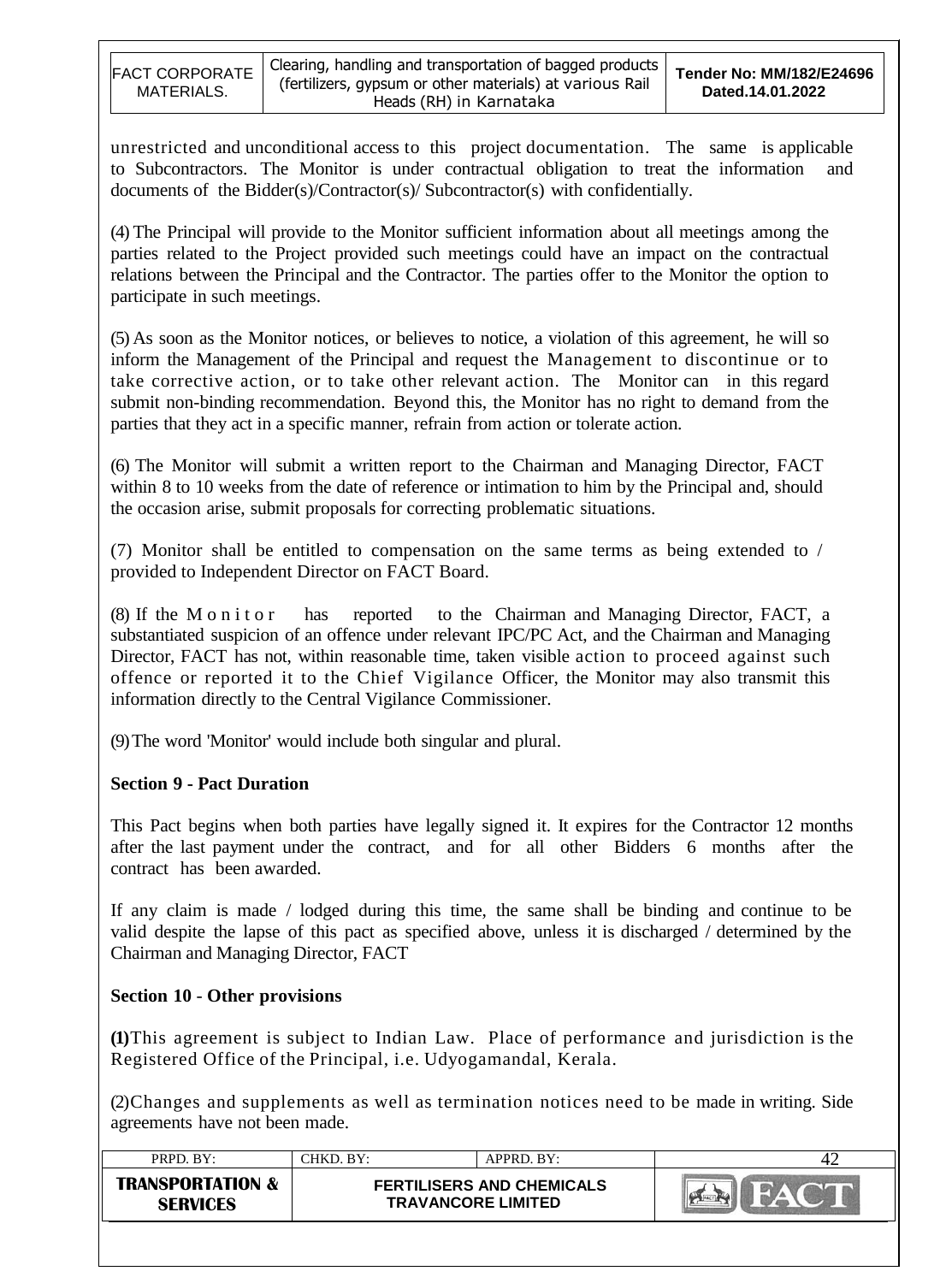(3) If the Contractor is a partnership or a consortium, this agreement must be signed by all partners or consortium members.

(4) Should one or several provisions of this agreement turn out to be invalid, the remainder of this agreement remains valid. In this case, the parties will strive to come to an agreement to their original intentions.

(5) The Bidder / Contractor signing this "Integrity Pact" shall not approach the court while representing the matters to IEMs and he/she shall wait their decisions in this matter.

(For  $&$  On behalf of the Principal) For  $&$  On behalf of Bidder(s)/Contractor(s) (Office Seal) (Office Seal)

Place: Date:

Witness 1: Witness 2: (Name & Address)…................. (Name & Address)…................

| PRPD. BY:                                      | CHKD. BY:                                                     | APPRD. BY: | 4. |
|------------------------------------------------|---------------------------------------------------------------|------------|----|
| <b>TRANSPORTATION &amp;</b><br><b>SERVICES</b> | <b>FERTILISERS AND CHEMICALS</b><br><b>TRAVANCORE LIMITED</b> |            |    |
|                                                |                                                               |            |    |